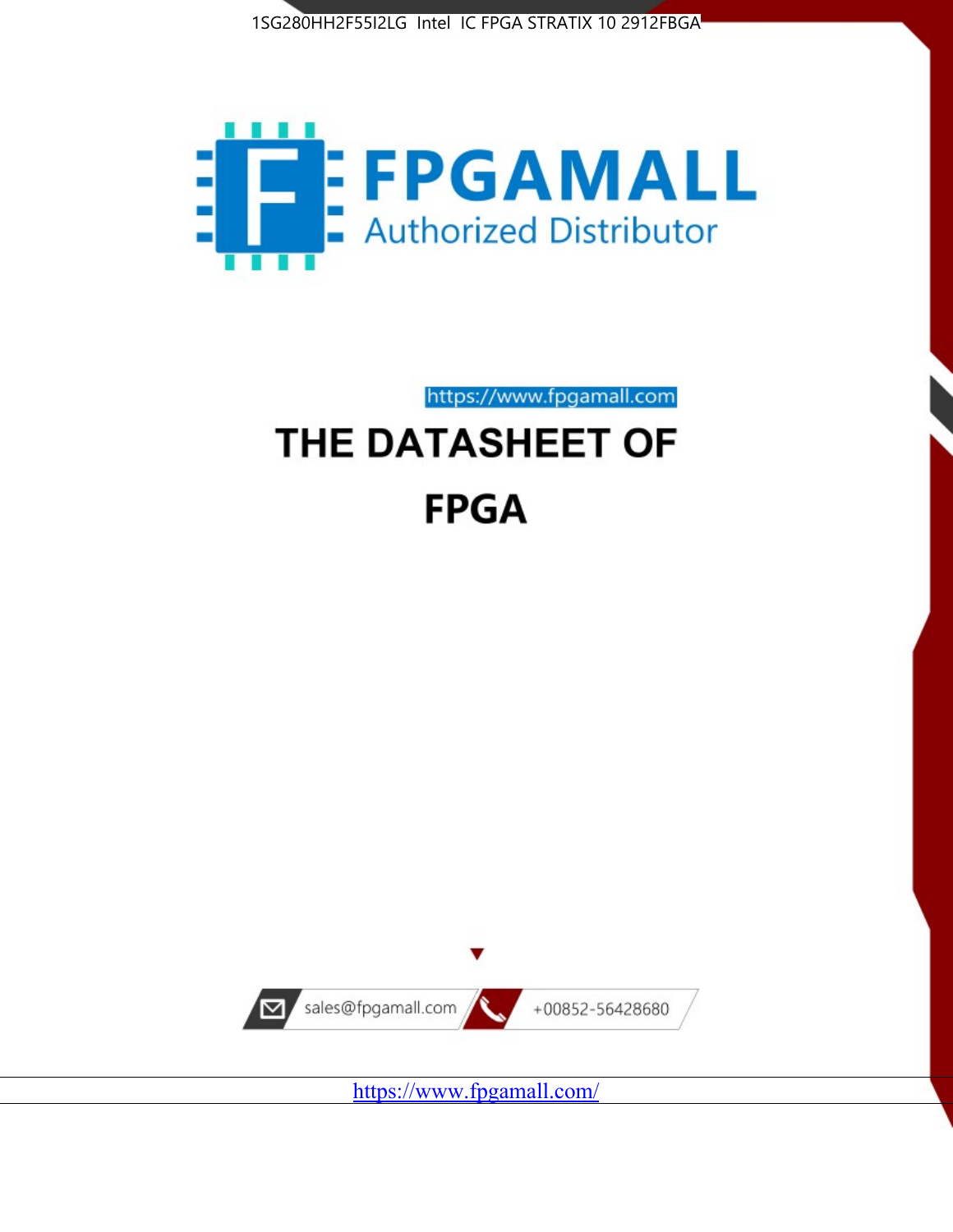

## **Intel® Stratix® 10 GX/SX Device Overview**



**S10-OVERVIEW | 2020.04.30** Latest document on the web: **[PDF](https://www.intel.com/content/dam/www/programmable/us/en/pdfs/literature/hb/stratix-10/s10-overview.pdf)** | **[HTML](https://www.intel.com/content/www/us/en/programmable/documentation/joc1442261161666.html)**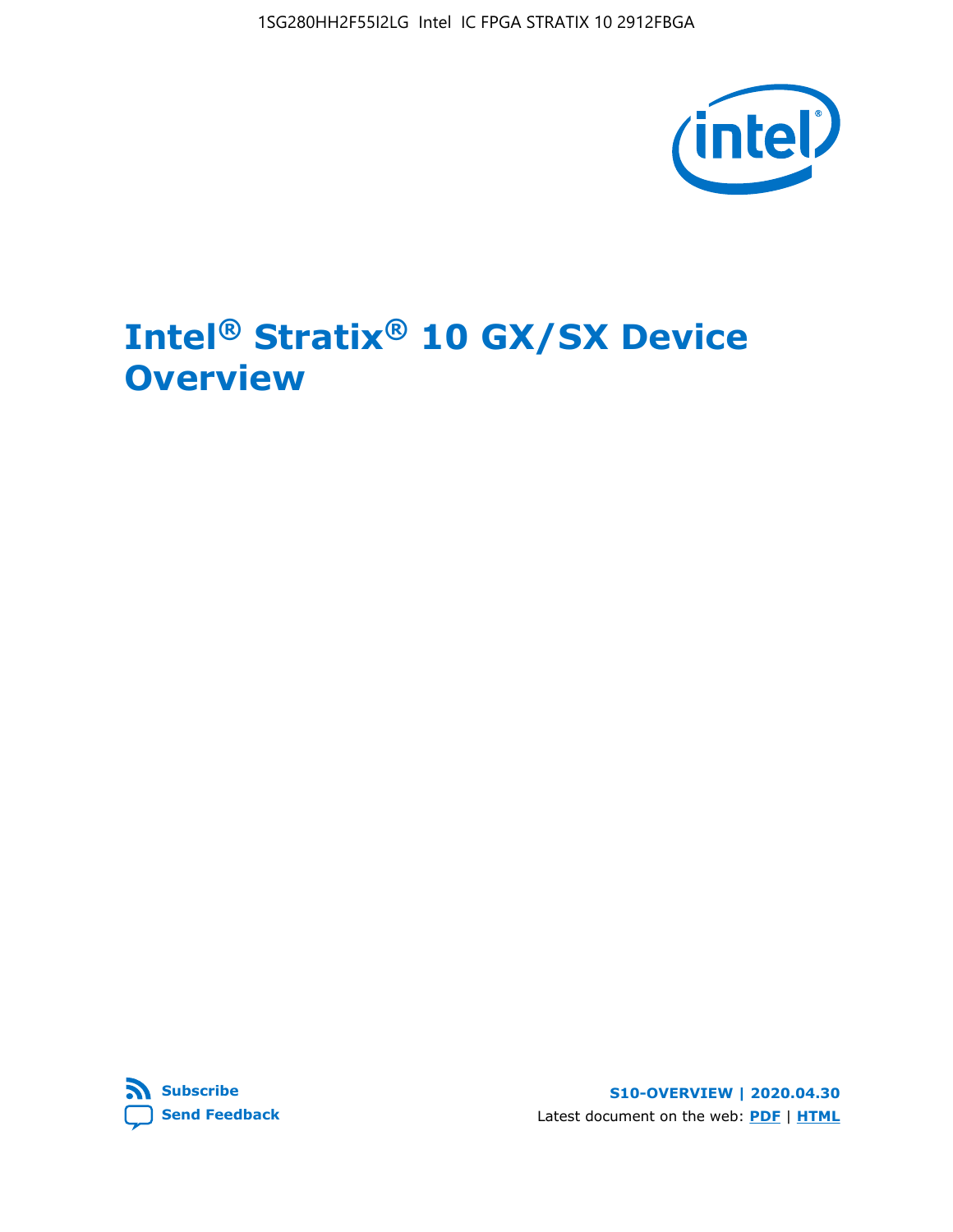

*Contents*

### **Contents**

| 1.26. Document Revision History for the Intel Stratix 10 GX/SX Device Overview36 |  |
|----------------------------------------------------------------------------------|--|

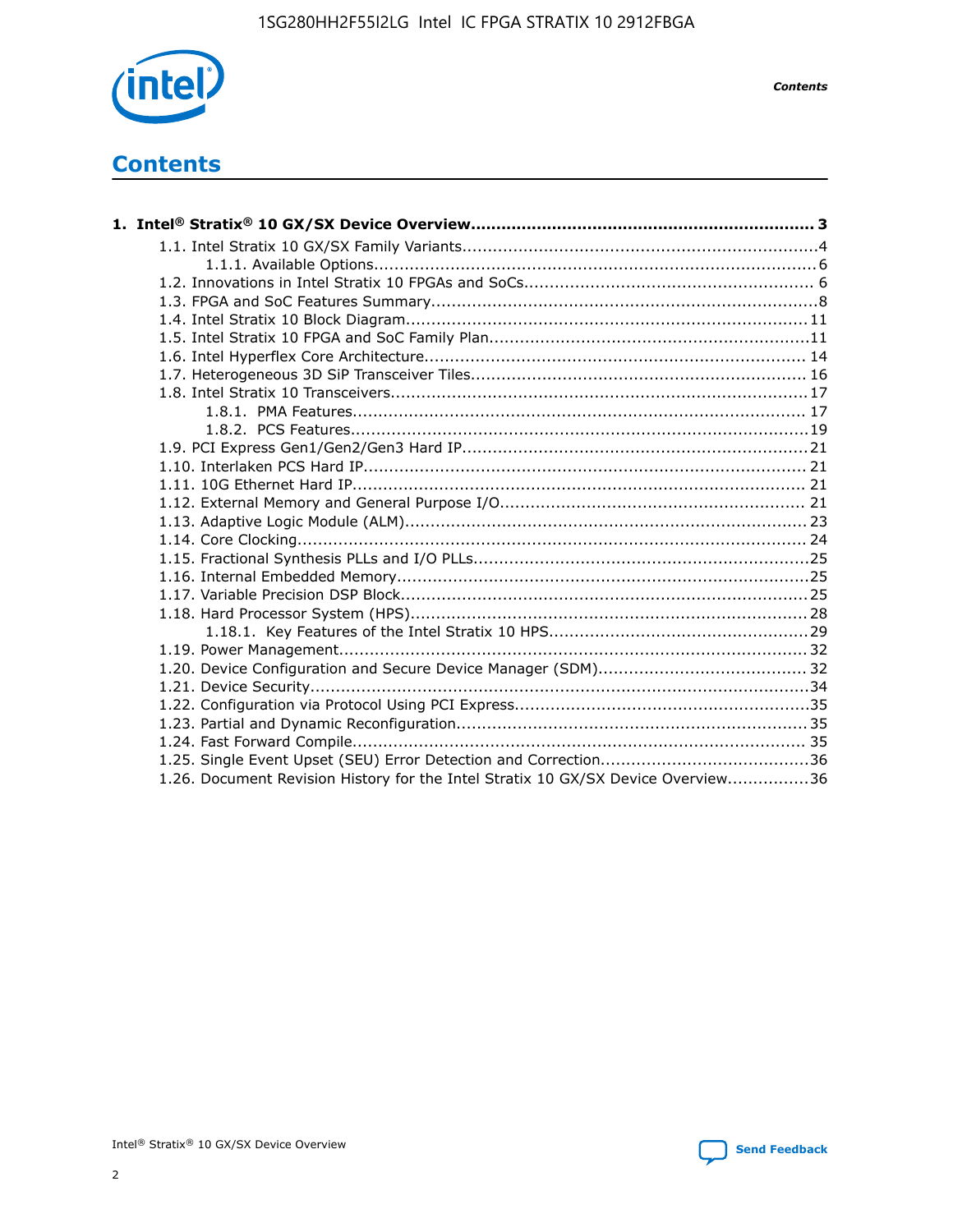**S10-OVERVIEW | 2020.04.30**

**[Send Feedback](mailto:FPGAtechdocfeedback@intel.com?subject=Feedback%20on%20Intel%20Stratix%2010%20GX/SX%20Device%20Overview%20(S10-OVERVIEW%202020.04.30)&body=We%20appreciate%20your%20feedback.%20In%20your%20comments,%20also%20specify%20the%20page%20number%20or%20paragraph.%20Thank%20you.)**



### **1. Intel® Stratix® 10 GX/SX Device Overview**

Intel's 14 nm Intel® Stratix® 10 GX FPGAs and SX SoCs deliver 2X the core performance and up to 70% lower power over previous generation high-performance FPGAs.

Featuring several groundbreaking innovations, including the all new Intel Hyperflex™ core architecture, this device family enables you to meet the demand for everincreasing bandwidth and processing performance in your most advanced applications, while meeting your power budget.

With an embedded hard processor system (HPS) based on a quad-core 64 bit Arm\* Cortex\*-A53, the Intel Stratix 10 SoC devices deliver power efficient, application-class processing and allow designers to extend hardware virtualization into the FPGA fabric. Intel Stratix 10 SoC devices demonstrate Intel's commitment to high-performance SoCs and extend Intel's leadership in programmable devices featuring an Arm-based processor system.

Important innovations in Intel Stratix 10 FPGAs and SoCs include:

- All new Intel Hyperflex core architecture delivering 2X the core performance compared to previous generation high-performance FPGAs
- Intel 14 nm tri-gate (FinFET) technology
- Heterogeneous 3D System-in-Package (SiP) technology
- Core fabric with up to 10.2 million logic elements (LEs)
- Up to 96 full duplex transceiver channels on heterogeneous 3D SiP transceiver tiles
- Transceiver data rates up to 28.3 Gbps chip-to-chip/module and backplane performance
- M20K (20 Kb) internal SRAM memory blocks
- Fractional synthesis and ultra-low jitter LC tank based transmit phase locked loops (PLLs)
- Hard PCI Express<sup>®</sup> Gen3 x16 intellectual property (IP) blocks
- Hard 10GBASE-KR/40GBASE-KR4 Forward Error Correction (FEC) in every transceiver channel
- Hard memory controllers and PHY supporting DDR4 rates up to 2666 Mbps per pin
- Hard fixed-point and IEEE 754 compliant hard floating-point variable precision digital signal processing (DSP) blocks with up to 10 TFLOP compute performance with a power efficiency of 80 GFLOP per Watt
- Quad-core 64 bit Arm Cortex-A53 embedded processor running up to 1.5 GHz in SoC family variants
- Programmable clock tree synthesis for flexible, low power, low skew clock trees

Intel Corporation. All rights reserved. Agilex, Altera, Arria, Cyclone, Enpirion, Intel, the Intel logo, MAX, Nios, Quartus and Stratix words and logos are trademarks of Intel Corporation or its subsidiaries in the U.S. and/or other countries. Intel warrants performance of its FPGA and semiconductor products to current specifications in accordance with Intel's standard warranty, but reserves the right to make changes to any products and services at any time without notice. Intel assumes no responsibility or liability arising out of the application or use of any information, product, or service described herein except as expressly agreed to in writing by Intel. Intel customers are advised to obtain the latest version of device specifications before relying on any published information and before placing orders for products or services. \*Other names and brands may be claimed as the property of others.

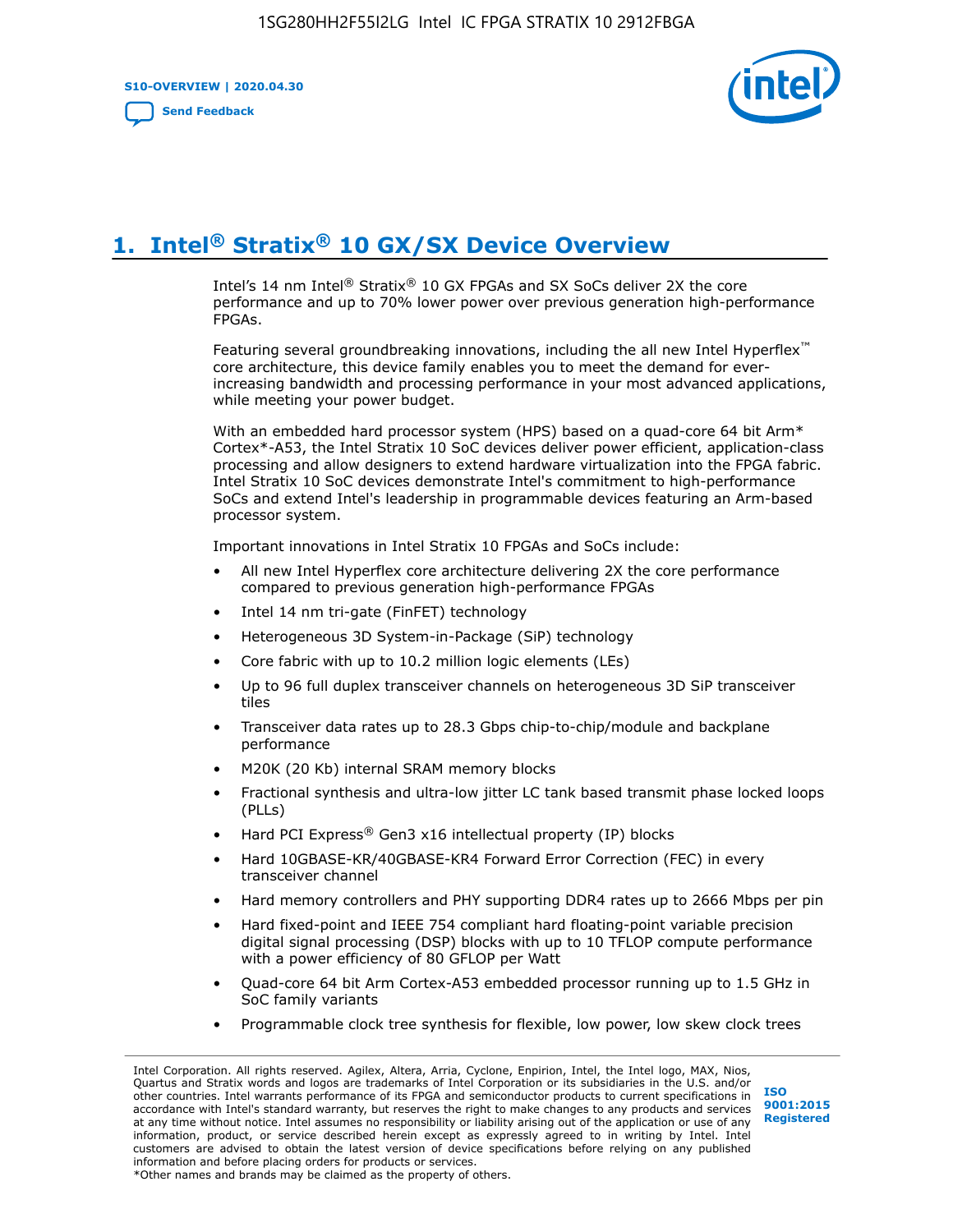

- Dedicated secure device manager (SDM) for:
	- Enhanced device configuration and security
	- AES-256, SHA-256/384 and ECDSA-256/384 encrypt/decrypt accelerators and authentication
	- Multi-factor authentication
	- Physically Unclonable Function (PUF) service and software programmable device configuration capability
- Comprehensive set of advanced power saving features delivering up to 70% lower power compared to previous generation high-performance FPGAs
- Non-destructive register state readback and writeback, to support ASIC prototyping and other applications

With these capabilities, Intel Stratix 10 FPGAs and SoCs are ideally suited for the most demanding applications in diverse markets such as:

- **Compute and Storage**—for custom servers, cloud computing and datacenter acceleration
- **Networking**—for Terabit, 400G and multi-100G bridging, aggregation, packet processing and traffic management
- **Optical Transport Networks**—for OTU4, 2xOTU4, 4xOTU4
- **Broadcast**—for high-end studio distribution, head end encoding/decoding, edge quadrature amplitude modulation (QAM)
- **Military**—for radar, electronic warfare, and secure communications
- **Medical**—for diagnostic scanners and diagnostic imaging
- **Test and Measurement**—for protocol and application testers
- **Wireless**—for next-generation 5G networks
- **ASIC Prototyping**—for designs that require the largest FPGA fabric with the highest I/O count

### **1.1. Intel Stratix 10 GX/SX Family Variants**

Intel Stratix 10 devices are available in FPGA (GX) and SoC (SX) variants.

- **Intel Stratix 10 GX** devices deliver up to 1 GHz core fabric performance and contain up to 10.2 million LEs in the fabric. They also feature up to 96 general purpose transceivers on separate transceiver tiles, and 2666 Mbps DDR4 external memory interface performance. The transceivers are capable of up to 28.3 Gbps short reach and across the backplane. These devices are optimized for FPGA applications that require the highest transceiver bandwidth and core fabric performance, with the power efficiency of Intel's 14 nm tri-gate process technology.
- **Intel Stratix 10 SX** devices have a feature set that is identical to Intel Stratix 10 GX devices, with the addition of an embedded quad-core 64 bit Arm Cortex A53 hard processor system.

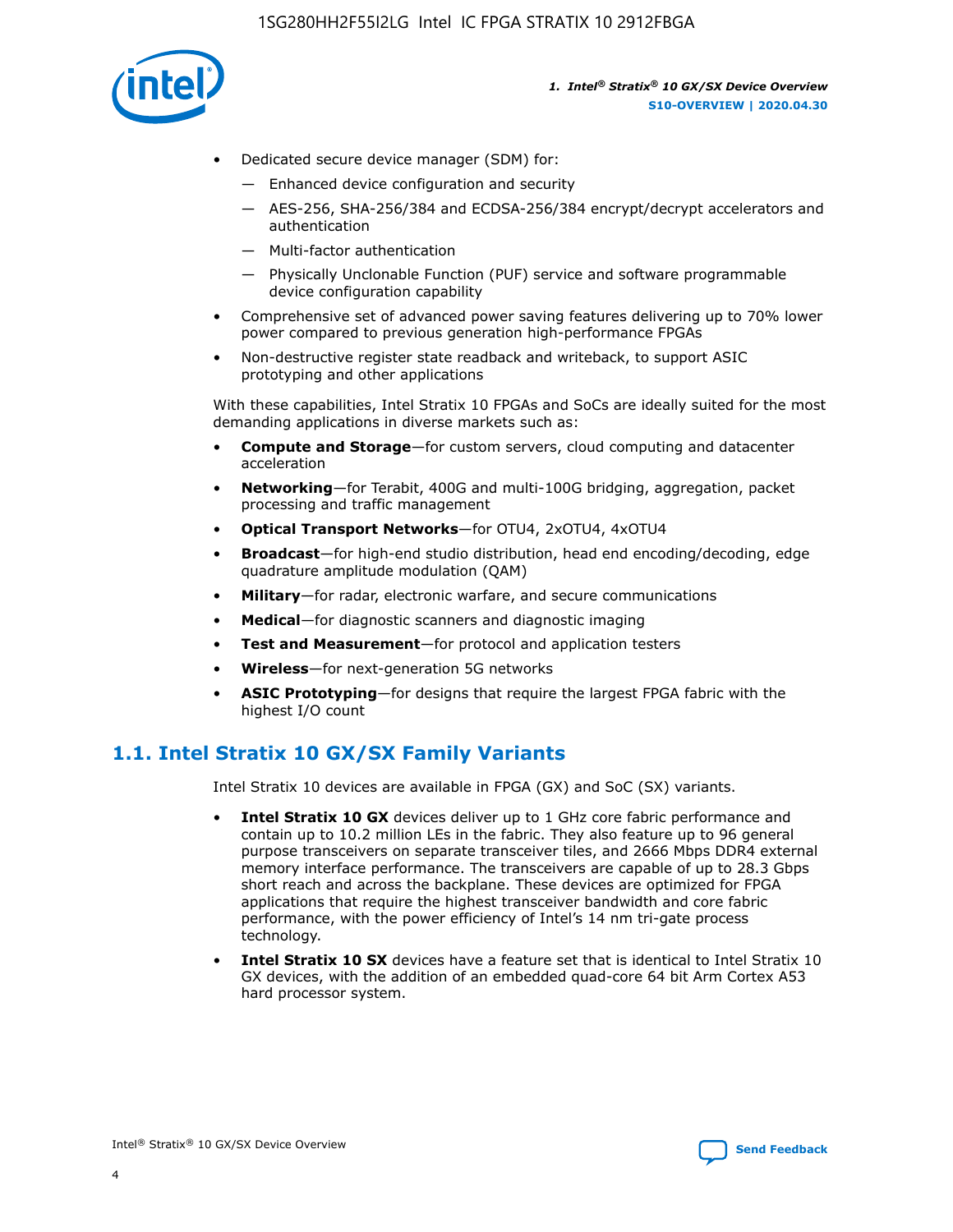

Common to all Intel Stratix 10 family variants is a high-performance fabric based on the new Intel Hyperflex core architecture that includes additional Hyper-Registers throughout the interconnect routing and at the inputs of all functional blocks. The core fabric also contains an enhanced logic array utilizing Intel's adaptive logic module (ALM) and a rich set of high performance building blocks including:

- M20K (20 Kb) embedded memory blocks
- Variable precision DSP blocks with hard IEEE 754 compliant floating-point units
- Fractional synthesis and integer PLLs
- Hard memory controllers and PHY for external memory interfaces
- General purpose IO cells

To clock these building blocks, Intel Stratix 10 devices use programmable clock tree synthesis, which uses dedicated clock tree routing to synthesize only those branches of the clock trees required for the application. All devices support in-system, finegrained partial reconfiguration of the logic array, allowing logic to be added and subtracted from the system while it is operating.

All family variants also contain high speed serial transceivers, containing both the physical medium attachment (PMA) and the physical coding sublayer (PCS), which can be used to implement a variety of industry standard and proprietary protocols. In addition to the hard PCS, Intel Stratix 10 devices contain multiple instantiations of PCI Express hard IP that supports Gen1/Gen2/Gen3 rates in x1/x2/x4/x8/x16 lane configurations, and hard 10GBASE-KR/40GBASE-KR4 FEC for every transceiver. The hard PCS, FEC, and PCI Express IP free up valuable core logic resources, save power, and increase your productivity.

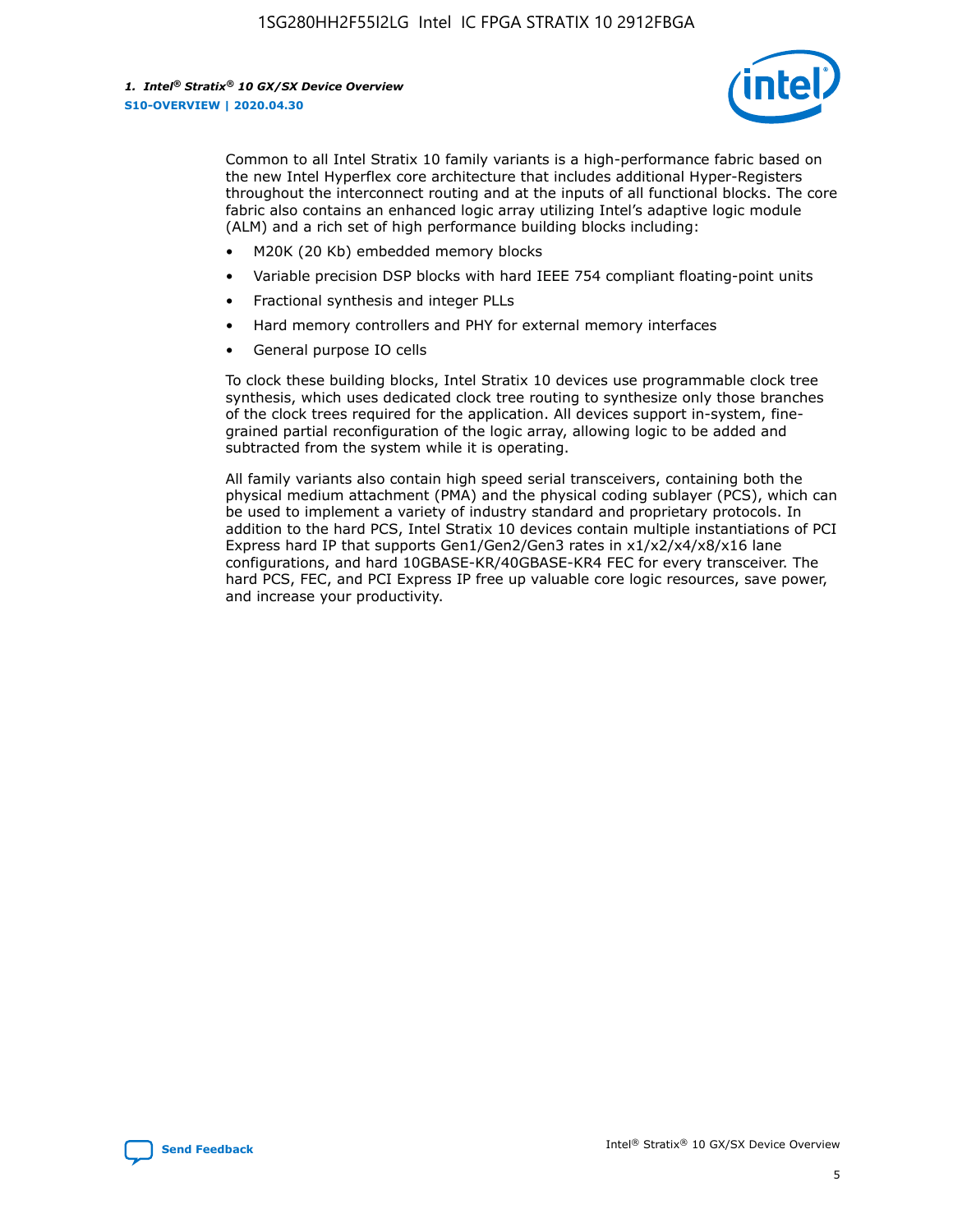

### **1.1.1. Available Options**

#### **Figure 1. Sample Ordering Code and Available Options for Intel Stratix 10 Devices**



### **Related Information**

[My Intel Support](https://www.intel.com/content/www/us/en/programmable/my-intel/mal-home.html)

### **1.2. Innovations in Intel Stratix 10 FPGAs and SoCs**

Intel Stratix 10 FPGAs and SoCs deliver many significant improvements over the previous generation high-performance Stratix V FPGAs.

#### **Table 1. Key Features of Intel Stratix 10 Devices Compared to Stratix V Devices**

| <b>Feature</b>            | <b>Stratix V FPGAs</b>                                           | <b>Intel Stratix 10 FPGAs and SoCs</b>                                        |  |
|---------------------------|------------------------------------------------------------------|-------------------------------------------------------------------------------|--|
| <b>Process technology</b> | 28 nm TSMC (planar<br>transistor)                                | 14 nm Intel tri-gate (FinFET)                                                 |  |
| Hard processor core       | None                                                             | Quad-core 64 bit Arm Cortex-A53<br>(SoC only)                                 |  |
| Core architecture         | Conventional core architecture<br>with conventional interconnect | Intel Hyperflex core architecture with<br>Hyper-Registers in the interconnect |  |
|                           |                                                                  | continued                                                                     |  |

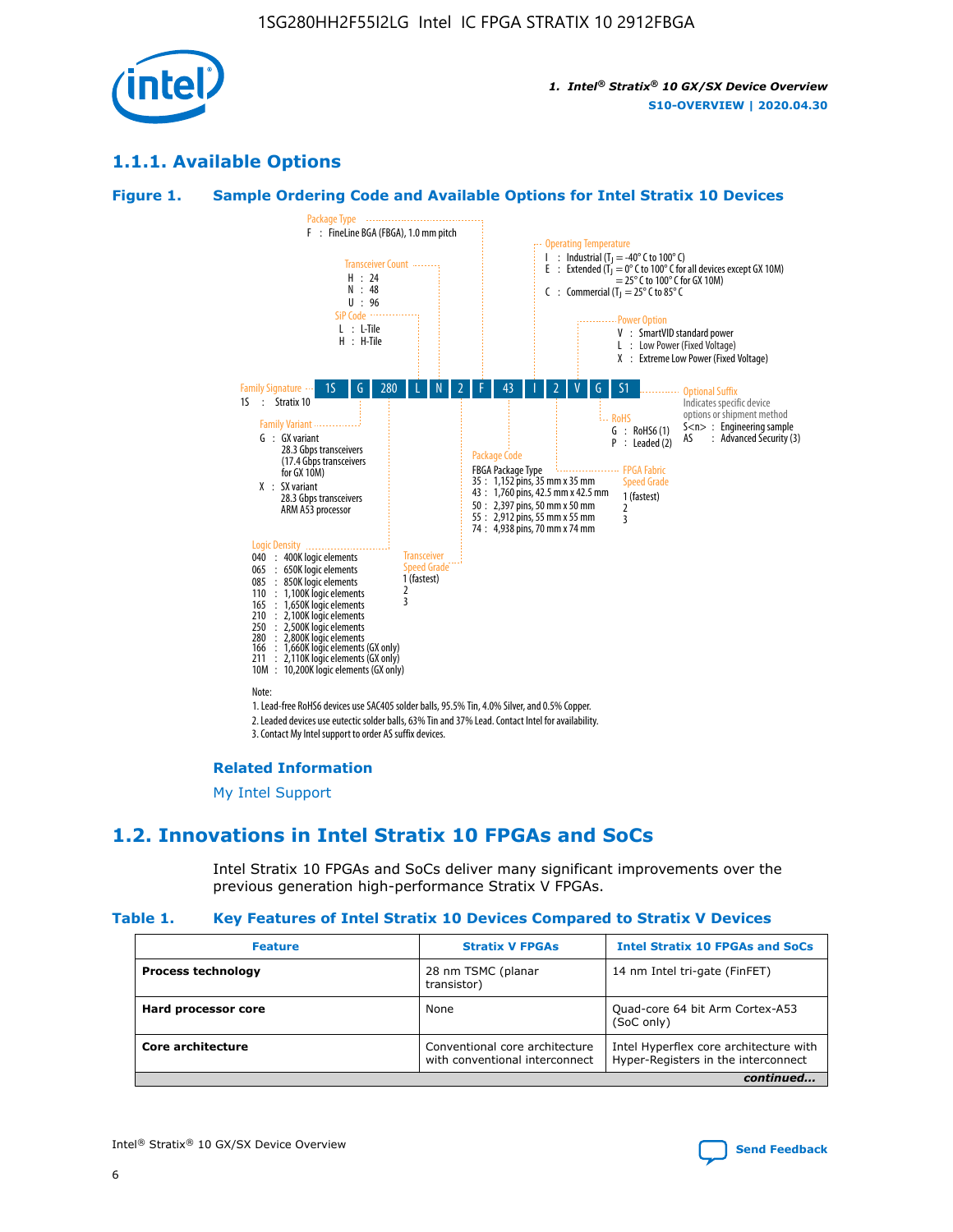

| <b>Feature</b>                                   | <b>Stratix V FPGAs</b>                                                              | <b>Intel Stratix 10 FPGAs and SoCs</b>                                                                                                       |  |
|--------------------------------------------------|-------------------------------------------------------------------------------------|----------------------------------------------------------------------------------------------------------------------------------------------|--|
| Core performance                                 | 500 MHz                                                                             | 1 GHz                                                                                                                                        |  |
| <b>Power dissipation</b>                         | 1x                                                                                  | As low as $0.3x$                                                                                                                             |  |
| Logic density                                    | 952 KLE                                                                             | 10,200 KLE                                                                                                                                   |  |
| <b>Embedded memory (M20K)</b>                    | 52 Mbits                                                                            | 253 Mbits                                                                                                                                    |  |
| 18x19 multipliers                                | 3,926                                                                               | 11,520                                                                                                                                       |  |
|                                                  | Note: Multiplier is 18x18 in<br>Stratix V devices.                                  | Note: Multiplier is 18x19 in Intel<br>Stratix 10 devices.                                                                                    |  |
| <b>Floating point DSP capability</b>             | Up to 1 TFLOP, requires soft<br>floating point adder and<br>multiplier              | Up to 10 TFLOP, hard IEEE 754<br>compliant single precision floating<br>point adder and multiplier                                           |  |
| <b>Maximum transceivers</b>                      | 66                                                                                  | 96                                                                                                                                           |  |
| Maximum transceiver data rate (chip-to-<br>chip) | 28.05 Gbps                                                                          | 26.6 Gbps L-Tile<br>28.3 Gbps H-Tile                                                                                                         |  |
| Maximum transceiver data rate (backplane)        | 12.5 Gbps                                                                           | 12.5 Gbps L-Tile<br>28.3 Gbps H-Tile                                                                                                         |  |
| Hard memory controller                           | None                                                                                | DDR4 @ 1333 MHz/2666 Mbps<br>DDR3 @ 1067 MHz/2133 Mbps                                                                                       |  |
| <b>Hard protocol IP</b>                          | PCIe* Gen3 x8 (up to 4<br>instances)                                                | PCIe Gen3 x16 (up to 4 instances)<br>SR-IOV (4 physical functions / 2k<br>virtual functions) on H-Tile devices<br>10GBASE-KR/40GBASE-KR4 FEC |  |
| <b>Core clocking and PLLs</b>                    | Global, quadrant and regional<br>clocks supported by fractional-<br>synthesis fPLLs | Programmable clock tree synthesis<br>supported by fractional synthesis<br>fPLLs and integer IO PLLs                                          |  |
| Register state readback and writeback            | Not available                                                                       | Non-destructive register state<br>readback and writeback for ASIC<br>prototyping and other applications                                      |  |

These innovations result in the following improvements:

- **Improved Core Logic Performance**: The Intel Hyperflex core architecture combined with 14 nm Intel tri-gate technology allows Intel Stratix 10 devices to achieve 2X the core performance compared to the previous generation
- **Lower Power**: Intel Stratix 10 devices use up to 70% lower power compared to the previous generation, enabled by 14 nm Intel tri-gate technology, the Intel Hyperflex core architecture, and optional power saving features built into the architecture
- **Higher Density**: Intel Stratix 10 devices offer three times the level of integration, with up to 10.2 million logic elements (LEs), over 253 Mbits of embedded memory blocks (M20K), and 11,520 18x19 multipliers
- **Embedded Processing**: Intel Stratix 10 SoCs feature a Quad-Core 64 bit Arm Cortex-A53 processor optimized for power efficiency and software compatible with previous generation Arria® and Cyclone® SoC devices
- **Improved Transceiver Performance**: With up to 96 transceiver channels implemented in heterogeneous 3D SiP transceiver tiles, Intel Stratix 10 GX and SX devices support data rates up to 28.3 Gbps chip-to-chip and 28.3 Gbps across the backplane with signal conditioning circuits capable of equalizing over 30 dB of system loss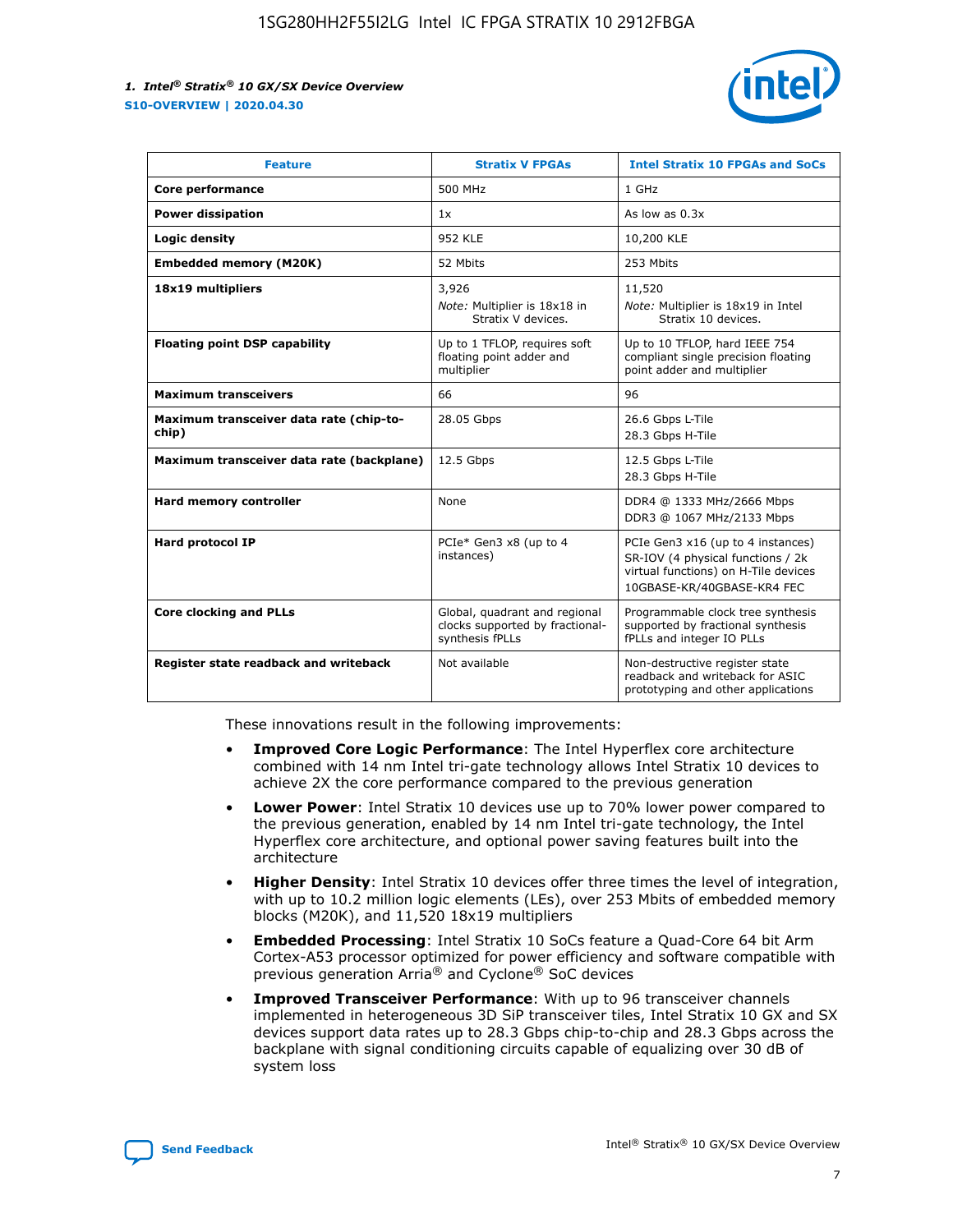

- **Improved DSP Performance**: The variable precision DSP block in Intel Stratix 10 devices features hard fixed and floating point capability, with up to 10 TFLOP IEEE754 single-precision floating point performance
- **Additional Hard IP**: Intel Stratix 10 devices include many more hard IP blocks than previous generation devices, with a hard memory controller included in each bank of 48 general purpose IOs, a hard PCIe Gen3 x16 full protocol stack in each transceiver tile, and a hard 10GBASE-KR/40GBASE-KR4 FEC in every transceiver channel
- **Enhanced Core Clocking**: Intel Stratix 10 devices feature programmable clock tree synthesis; clock trees are only synthesized where needed, increasing the flexibility and reducing the power dissipation of the clocking solution
- **Additional Core PLLs**: The core fabric in Intel Stratix 10 devices is supported by both integer IO PLLs and fractional synthesis fPLLs, resulting in a greater total number of PLLs available than the previous generation

### **1.3. FPGA and SoC Features Summary**

### **Table 2. Intel Stratix 10 FPGA and SoC Common Device Features**

| <b>Feature</b>                   | <b>Description</b>                                                                                                                                                                                                                                                                                                                                                                                                                                                                                                                                                                                                                                                                                                                      |
|----------------------------------|-----------------------------------------------------------------------------------------------------------------------------------------------------------------------------------------------------------------------------------------------------------------------------------------------------------------------------------------------------------------------------------------------------------------------------------------------------------------------------------------------------------------------------------------------------------------------------------------------------------------------------------------------------------------------------------------------------------------------------------------|
| Technology                       | 14 nm Intel tri-gate (FinFET) process technology<br>٠<br>SmartVID controlled core voltage, standard power devices<br>0.85-V fixed core voltage, low static power devices available                                                                                                                                                                                                                                                                                                                                                                                                                                                                                                                                                      |
| Low power serial<br>transceivers | Up to 96 total transceivers available<br>$\bullet$<br>Continuous operating range of 1 Gbps to 28.3 Gbps for Intel Stratix 10 GX/SX devices<br>$\bullet$<br>Backplane support up to 28.3 Gbps for Intel Stratix 10 GX/SX devices<br>$\bullet$<br>Extended range down to 125 Mbps with oversampling<br>$\bullet$<br>ATX transmit PLLs with user-configurable fractional synthesis capability<br>$\bullet$<br>• XFP, SFP+, QSFP/QSFP28, CFP/CFP2/CFP4 optical module support<br>• Adaptive linear and decision feedback equalization<br>Transmit pre-emphasis and de-emphasis<br>Dynamic partial reconfiguration of individual transceiver channels<br>$\bullet$<br>On-chip instrumentation (Eye Viewer non-intrusive data eye monitoring) |
| General purpose I/Os             | Up to 2,304 total GPIO available<br>$\bullet$<br>1.6 Gbps LVDS-every pair can be configured as an input or output<br>1333 MHz/2666 Mbps DDR4 external memory interface<br>1067 MHz/2133 Mbps DDR3 external memory interface<br>• 1.2 V to 3.3 $V^{(1)}$ single-ended LVCMOS/LVTTL interfacing<br>On-chip termination (OCT)<br>$\bullet$                                                                                                                                                                                                                                                                                                                                                                                                 |
| Embedded hard IP                 | PCIe Gen1/Gen2/Gen3 complete protocol stack, $x1/x2/x4/x8/x16$ end point and root<br>$\bullet$<br>port<br>DDR4/DDR3 hard memory controller (RLDRAM3/QDR II+/QDR IV using soft memory<br>controller)<br>• Multiple hard IP instantiations in each device<br>• Single Root I/O Virtualization (SR-IOV)                                                                                                                                                                                                                                                                                                                                                                                                                                    |
| Transceiver hard IP              | 10GBASE-KR/40GBASE-KR4 Forward Error Correction (FEC)<br>$\bullet$<br>10G Ethernet PCS<br>$\bullet$<br>PCI Express PIPE interface<br>$\bullet$<br>continued                                                                                                                                                                                                                                                                                                                                                                                                                                                                                                                                                                             |

<sup>(1)</sup> Available in some configurations only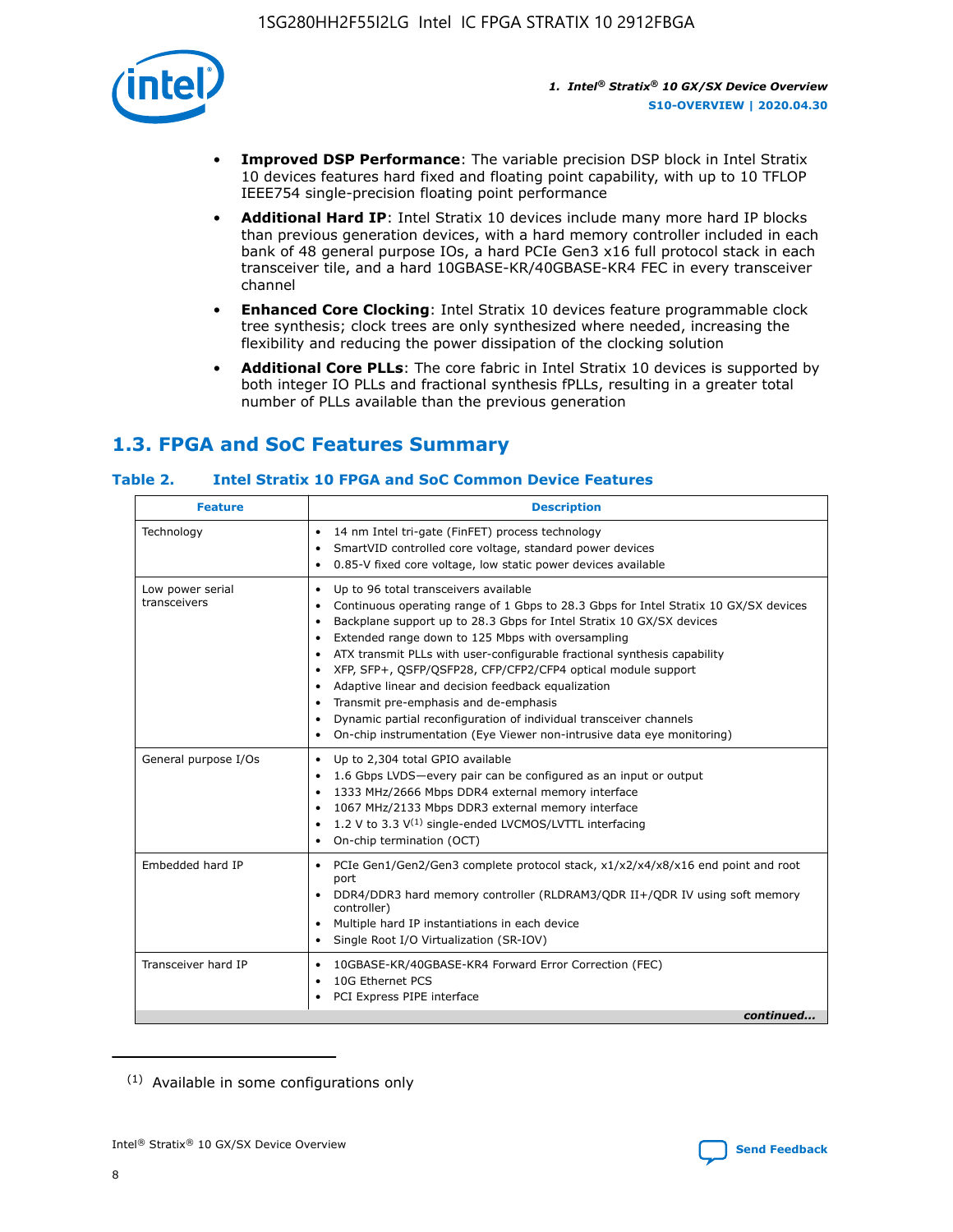

| <b>Feature</b>                   | <b>Description</b>                                                                                                                                                                                                                                                                                                                                                                                                                                            |
|----------------------------------|---------------------------------------------------------------------------------------------------------------------------------------------------------------------------------------------------------------------------------------------------------------------------------------------------------------------------------------------------------------------------------------------------------------------------------------------------------------|
|                                  | Interlaken PCS<br>$\bullet$<br>Gigabit Ethernet PCS<br>$\bullet$<br>Deterministic latency support for Common Public Radio Interface (CPRI) PCS<br>$\bullet$<br>Fast lock-time support for Gigabit Passive Optical Networking (GPON) PCS<br>٠<br>8B/10B, 64B/66B, 64B/67B encoders and decoders<br>Custom mode support for proprietary protocols<br>۰                                                                                                          |
| Power management                 | SmartVID controlled core voltage, standard power devices<br>$\bullet$<br>0.85-V fixed core voltage, low static power devices available<br>$\bullet$<br>Intel Quartus <sup>®</sup> Prime Pro Edition integrated power analysis<br>٠                                                                                                                                                                                                                            |
| High performance core fabric     | Intel Hyperflex core architecture with Hyper-Registers throughout the interconnect<br>routing and at the inputs of all functional blocks<br>Enhanced adaptive logic module (ALM)<br>Improved multi-track routing architecture reduces congestion and improves compile<br>times<br>Hierarchical core clocking architecture with programmable clock tree synthesis<br>$\bullet$<br>Fine-grained partial reconfiguration                                         |
| Internal memory blocks           | M20K-20 Kb with hard ECC support<br>٠<br>MLAB-640 bit distributed LUTRAM<br>$\bullet$                                                                                                                                                                                                                                                                                                                                                                         |
| Variable precision DSP<br>blocks | IEEE 754-compliant hard single-precision floating point capability<br>$\bullet$<br>Supports signal processing with precision ranging from 18x19 up to 54x54<br>$\bullet$<br>Native 27x27 and 18x19 multiply modes<br>٠<br>64 bit accumulator and cascade for systolic FIRs<br>Internal coefficient memory banks<br>Pre-adder/subtractor improves efficiency<br>$\bullet$<br>Additional pipeline register increases performance and reduces power<br>$\bullet$ |
| Phase locked loops (PLL)         | Fractional synthesis PLLs (fPLL) support both fractional and integer modes<br>$\bullet$<br>Fractional mode with third-order delta-sigma modulation<br>Precision frequency synthesis<br>$\bullet$<br>Integer PLLs adjacent to general purpose I/Os, support external memory, and LVDS<br>$\bullet$<br>interfaces, clock delay compensation, zero delay buffering                                                                                               |
| Core clock networks              | 1 GHz fabric clocking<br>٠<br>667 MHz external memory interface clocking, supports 2666 Mbps DDR4 interface<br>$\bullet$<br>800 MHz LVDS interface clocking, supports 1600 Mbps LVDS interface<br>$\bullet$<br>Programmable clock tree synthesis, backwards compatible with global, regional and<br>$\bullet$<br>peripheral clock networks<br>Clocks only synthesized where needed, to minimize dynamic power<br>continued                                    |

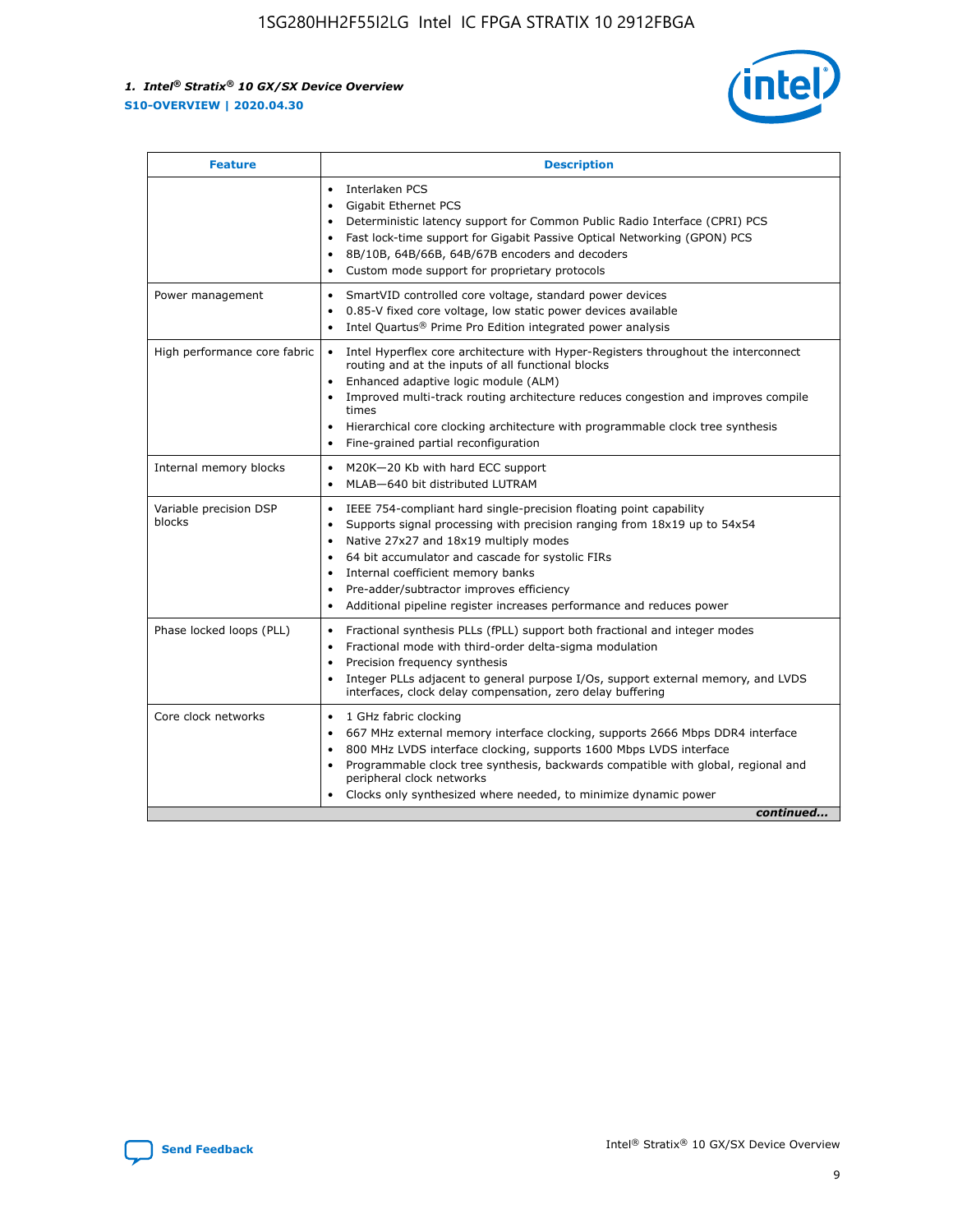

| <b>Feature</b>     | <b>Description</b>                                                                                                                                                                                                                                                                                                                                                                                                                                                                                                                                                   |  |  |  |
|--------------------|----------------------------------------------------------------------------------------------------------------------------------------------------------------------------------------------------------------------------------------------------------------------------------------------------------------------------------------------------------------------------------------------------------------------------------------------------------------------------------------------------------------------------------------------------------------------|--|--|--|
| Configuration      | Dedicated Secure Device Manager<br>$\bullet$<br>Software programmable device configuration<br>٠<br>Serial and parallel flash interface<br>٠<br>Configuration via protocol (CvP) using PCI Express Gen1/Gen2/Gen3<br>٠<br>Fine-grained partial reconfiguration of core fabric<br>$\bullet$<br>Dynamic reconfiguration of transceivers and PLLs<br>$\bullet$<br>Comprehensive set of security features including AES-256, SHA-256/384, and<br>ECDSA-256/384 accelerators, and multi-factor authentication<br>Physically Unclonable Function (PUF) service<br>$\bullet$ |  |  |  |
| Packaging          | Intel Embedded Multi-die Interconnect Bridge (EMIB) packaging technology<br>٠<br>Multiple devices with identical package footprints allows seamless migration across<br>$\bullet$<br>different device densities<br>1.0 mm ball-pitch FBGA packaging<br>$\bullet$<br>Lead and lead-free package options                                                                                                                                                                                                                                                               |  |  |  |
| Software and tools | Intel Quartus Prime Pro Edition design suite with new compiler and Hyper-Aware design<br>flow<br>Fast Forward compiler to allow Intel Hyperflex architecture performance exploration<br>$\bullet$<br>Transceiver toolkit<br>$\bullet$<br>Platform designer integration tool<br>DSP Builder advanced blockset<br>OpenCL <sup>™</sup> support<br>SoC Embedded Design Suite (EDS)                                                                                                                                                                                       |  |  |  |

#### **Table 3. Intel Stratix 10 SoC Specific Device Features**

| <b>Hard Processor</b><br>System | Multi-processor unit (MPU) core<br><b>System Controllers</b> | Quad-core Arm Cortex-A53 MPCore processor with Arm<br>$\bullet$<br>CoreSight* debug and trace technology<br>Scalar floating-point unit supporting single and double<br>$\bullet$<br>precision<br>Arm Neon* media processing engine for each processor<br>$\bullet$<br>System Memory Management Unit (SMMU)<br>٠<br>Cache Coherency Unit (CCU)<br>$\bullet$ |  |  |
|---------------------------------|--------------------------------------------------------------|------------------------------------------------------------------------------------------------------------------------------------------------------------------------------------------------------------------------------------------------------------------------------------------------------------------------------------------------------------|--|--|
|                                 |                                                              |                                                                                                                                                                                                                                                                                                                                                            |  |  |
|                                 |                                                              |                                                                                                                                                                                                                                                                                                                                                            |  |  |
|                                 | Layer 1 Cache                                                | 32 KB L1 instruction cache with parity<br>$\bullet$<br>32 KB L1 data cache with ECC<br>$\bullet$                                                                                                                                                                                                                                                           |  |  |
|                                 | Layer 2 Cache                                                | 1 MB Shared L2 Cache with ECC<br>$\bullet$                                                                                                                                                                                                                                                                                                                 |  |  |
|                                 | On-Chip Memory                                               | 256 KB On-Chip RAM<br>٠                                                                                                                                                                                                                                                                                                                                    |  |  |
|                                 | Direct memory access (DMA) controller                        | 8-Channel DMA<br>$\bullet$                                                                                                                                                                                                                                                                                                                                 |  |  |
| (EMAC)                          | Ethernet media access controller                             | Three 10/100/1000 EMAC with integrated DMA<br>$\bullet$                                                                                                                                                                                                                                                                                                    |  |  |
|                                 | USB On-The-Go controller (OTG)                               | 2 USB OTG with integrated DMA<br>$\bullet$                                                                                                                                                                                                                                                                                                                 |  |  |
|                                 | <b>UART</b> controller                                       | 2 UART 16550 compatible<br>$\bullet$                                                                                                                                                                                                                                                                                                                       |  |  |
|                                 | Serial Peripheral Interface (SPI)<br>controller              | $\bullet$ 4 SPI                                                                                                                                                                                                                                                                                                                                            |  |  |
|                                 | $I2C$ controller                                             | 5 I <sup>2</sup> C controllers<br>$\bullet$                                                                                                                                                                                                                                                                                                                |  |  |
|                                 | SD/SDIO/MMC controller                                       | 1 eMMC version 4.5 with DMA and CE-ATA support<br>$\bullet$<br>SD, including eSD, version 3.0<br>$\bullet$<br>SDIO, including eSDIO, version 3.0<br>$\bullet$<br>CE-ATA - version 1.1<br>continued                                                                                                                                                         |  |  |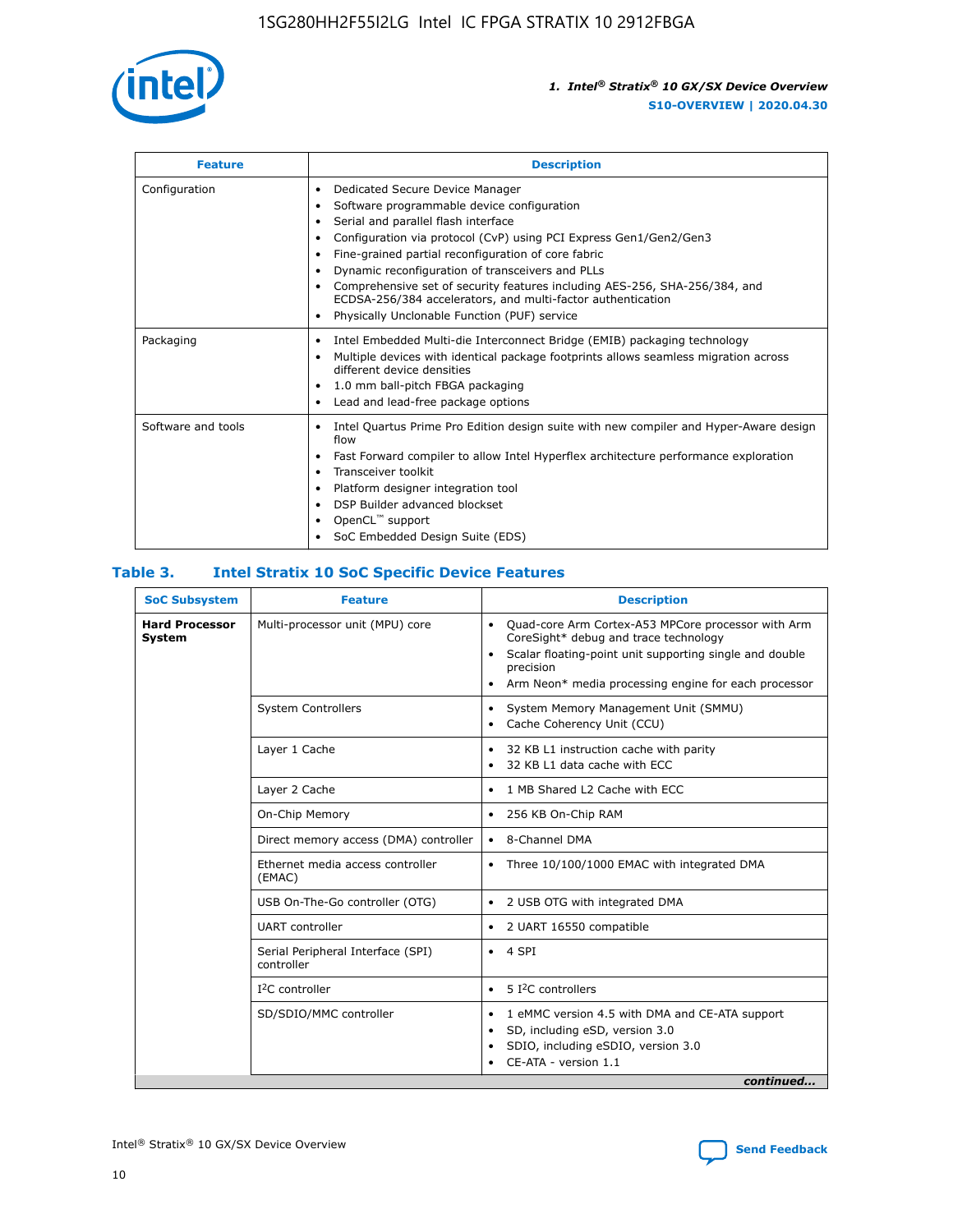

| <b>SoC Subsystem</b>                   | <b>Feature</b>             | <b>Description</b>                                                                                    |  |  |
|----------------------------------------|----------------------------|-------------------------------------------------------------------------------------------------------|--|--|
|                                        | NAND flash controller      | 1 ONFI 1.0, 8- and 16-bit support<br>$\bullet$                                                        |  |  |
|                                        | General-purpose I/O (GPIO) | Maximum of 48 software programmable GPIO<br>$\bullet$                                                 |  |  |
|                                        | Timers                     | 4 general-purpose timers<br>4 watchdog timers<br>٠                                                    |  |  |
| <b>Secure Device</b><br>Manager        | Security                   | Secure boot<br>$\bullet$<br>Advanced Encryption Standard (AES) and authentication<br>٠<br>(SHA/ECDSA) |  |  |
| External<br>Memory<br><b>Interface</b> | External Memory Interface  | Hard Memory Controller with DDR4 and DDR3<br>$\bullet$                                                |  |  |

### **1.4. Intel Stratix 10 Block Diagram**

### **Figure 2. Intel Stratix 10 FPGA and SoC Architecture Block Diagram**



HPS: Quad ARM Cortex-A53 Hard Processor System SDM: Secure Device Manager

### **1.5. Intel Stratix 10 FPGA and SoC Family Plan**

<sup>(2)</sup> The number of 27x27 multipliers is one-half the number of 18x19 multipliers.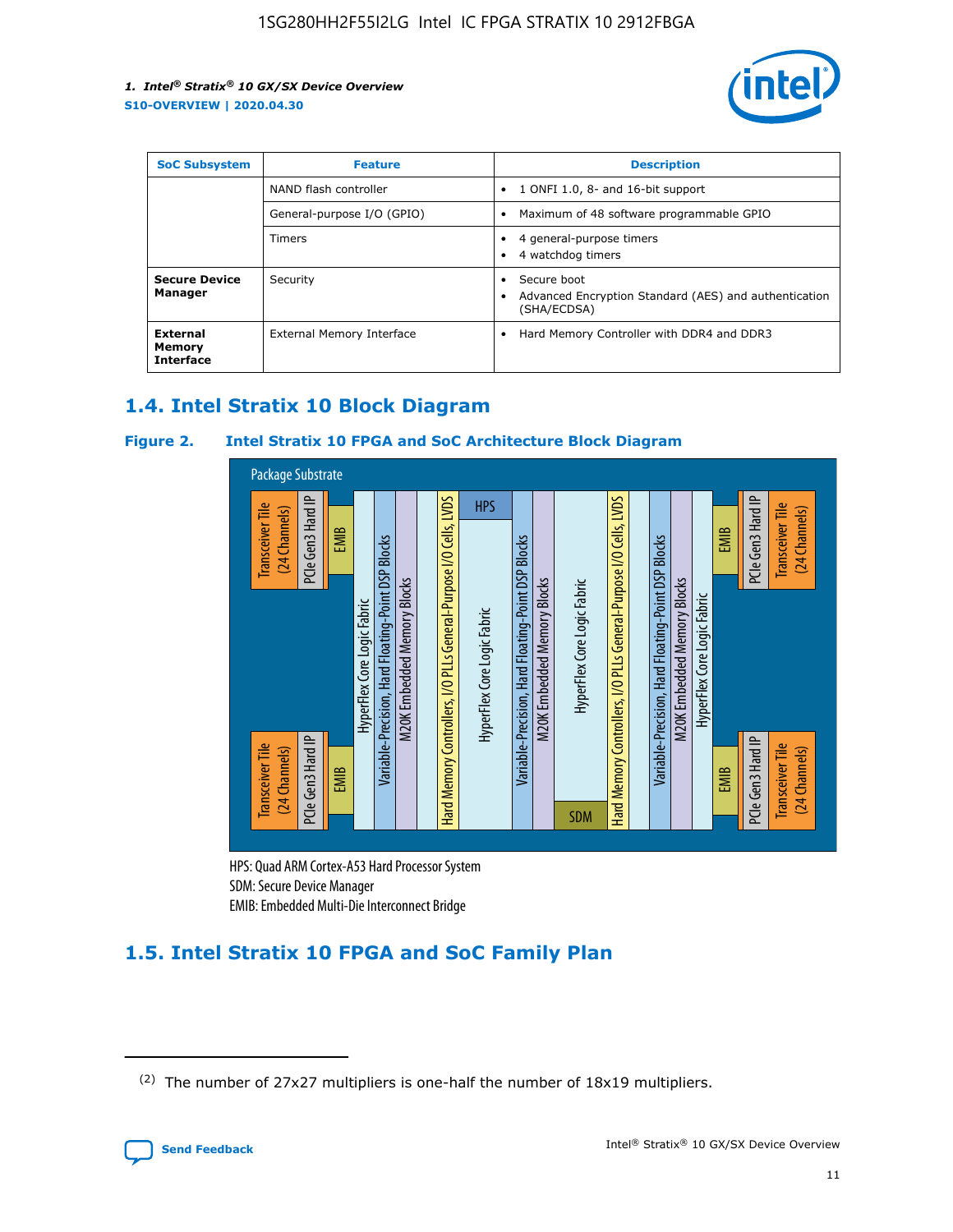

### **Table 4. Intel Stratix 10 GX/SX FPGA and SoC Family Plan—FPGA Core (part 1)**

| <b>Intel Stratix 10</b><br><b>GX/SX Device</b><br><b>Name</b> | <b>Logic Elements</b><br>(KLE) | <b>M20K Blocks</b> | <b>M20K Mbits</b> | <b>MLAB Counts</b> | <b>MLAB Mbits</b> | 18x19 Multi-<br>pliers <sup>(2)</sup> |
|---------------------------------------------------------------|--------------------------------|--------------------|-------------------|--------------------|-------------------|---------------------------------------|
| GX 400/<br>SX 400                                             | 378                            | 1,537              | 30                | 3,276              | $\overline{2}$    | 1,296                                 |
| GX 650/<br>SX 650                                             | 612                            | 2,489              | 49                | 5,364              | 3                 | 2,304                                 |
| GX 850/<br>SX 850                                             | 841                            | 3,477              | 68                | 7,124              | $\overline{4}$    | 4,032                                 |
| GX 1100/<br>SX 1100                                           | 1,325                          | 5,461              | 107               | 11,556             | $\overline{7}$    | 5,184                                 |
| GX 1650/<br>SX 1650                                           | 1,624                          | 5,851              | 114               | 13,764             | 8                 | 6,290                                 |
| GX 2100/<br>SX 2100                                           | 2,005                          | 6,501              | 127               | 17,316             | 11                | 7,488                                 |
| GX 2500/<br>SX 2500                                           | 2,422                          | 9,963              | 195               | 20,529             | 13                | 10,022                                |
| GX 2800/<br>SX 2800                                           | 2,753                          | 11,721             | 229               | 23,796             | 15                | 11,520                                |
| GX 1660                                                       | 1,679                          | 6,162              | 120               | 14,230             | 9                 | 6,652                                 |
| GX 2110                                                       | 2,073                          | 6,847              | 134               | 17,856             | 11                | 7,920                                 |
| <b>GX 10M</b>                                                 | 10,200                         | 12,950             | 253               | 87,984             | 55                | 6,912                                 |

#### **Table 5. Intel Stratix 10 GX/SX FPGA and SoC Family Plan—Interconnects, PLLs and Hard IP (part 2)**

| <b>Intel Stratix 10</b>            | <b>Interconnects</b> |                     |              | <b>PLLs</b> | <b>Hard IP</b>                       |  |
|------------------------------------|----------------------|---------------------|--------------|-------------|--------------------------------------|--|
| <b>GX/SX Device</b><br><b>Name</b> | <b>Maximum GPIOs</b> | <b>Maximum XCVR</b> | <b>fPLLs</b> | I/O PLLs    | <b>PCIe Hard IP</b><br><b>Blocks</b> |  |
| GX 400/<br>SX 400                  | 374                  | 24                  | 8            | 8           | $\mathbf{1}$                         |  |
| GX 650/<br>SX 650                  | 392                  | 24                  | 8            | 8           | $\mathbf{1}$                         |  |
| GX 850/<br>SX 850                  | 688                  | 48                  | 16           | 16          | 2                                    |  |
| GX 1100/<br>SX 1100                | 688                  | 48                  | 16           | 16          | 2                                    |  |
| GX 1650/<br>SX 1650                | 704                  | 96                  | 32           | 24          | $\overline{4}$                       |  |
| GX 2100/<br>SX 2100                | 704                  | 96                  | 32           | 24          | $\overline{4}$                       |  |
| GX 2500/<br>SX 2500                | 1,160                | 96                  | 32           | 24          | $\overline{4}$                       |  |
| GX 2800/<br>SX 2800                | 1,160                | 96                  | 32           | 24          | $\overline{4}$                       |  |
| continued                          |                      |                     |              |             |                                      |  |

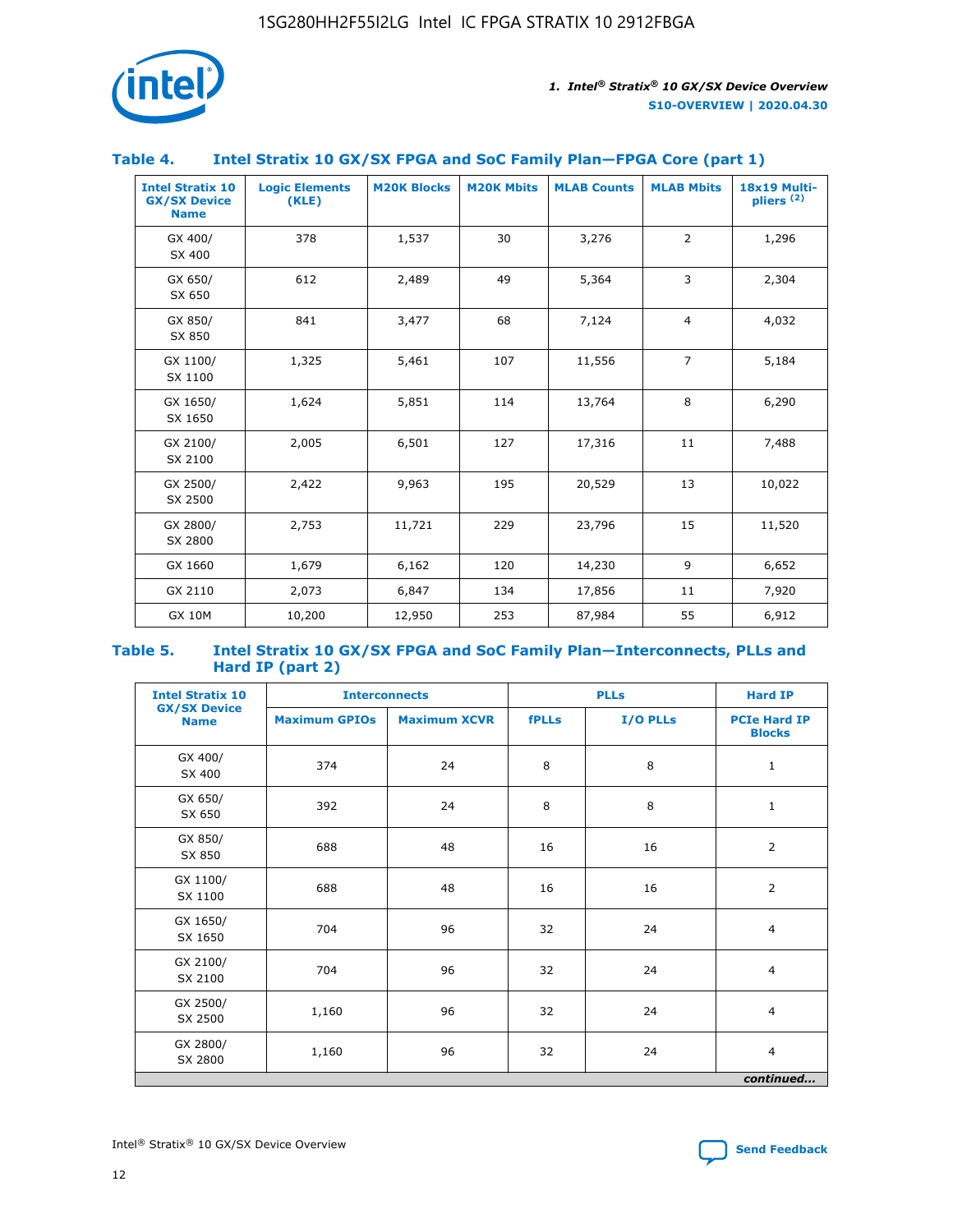

| <b>Intel Stratix 10</b>            | <b>Interconnects</b> |                     |              | <b>Hard IP</b>  |                                      |
|------------------------------------|----------------------|---------------------|--------------|-----------------|--------------------------------------|
| <b>GX/SX Device</b><br><b>Name</b> | <b>Maximum GPIOs</b> | <b>Maximum XCVR</b> | <b>fPLLs</b> | <b>I/O PLLs</b> | <b>PCIe Hard IP</b><br><b>Blocks</b> |
| GX 1660                            | 688                  | 48                  | 16           | 16              |                                      |
| GX 2110                            | 688                  | 48                  | 16           | 16              |                                      |
| <b>GX 10M</b>                      | 2,304                | 48                  | 24           | 48              | 4                                    |

### **Table 6. Intel Stratix 10 GX/SX FPGA and SoC Family Package Plan**

Cell legend: General Purpose I/Os, High-Voltage I/Os, LVDS Pairs, Transceivers (3) (4) (5) (6) (7) (8)

| <b>Intel Stratix 10</b><br><b>GX/SX Device</b><br><b>Name</b> | F1152<br><b>HF35</b><br>$(35x35 \text{ mm}^2)$ | <b>F1760</b><br><b>NF43</b><br>(42.5x42.5<br>$mm2$ ) | F2397<br><b>UF50</b><br>$(50x50$ mm <sup>2</sup> ) | F2912<br><b>HF55</b><br>$(55x55 \text{ mm}^2)$ | F4938<br><b>NF74</b><br>$(70x74)$ mm <sup>2</sup> |
|---------------------------------------------------------------|------------------------------------------------|------------------------------------------------------|----------------------------------------------------|------------------------------------------------|---------------------------------------------------|
| GX 400/<br>SX 400                                             | 374, 56, 120, 24 <sup>(9)</sup>                | $\overline{\phantom{a}}$                             | $\overline{\phantom{a}}$                           |                                                |                                                   |
| GX 650/<br>SX 650                                             | 392, 8, 192, 24                                | ٠                                                    | $\overline{\phantom{a}}$                           |                                                |                                                   |
| GX 850/<br>SX 850                                             |                                                | 688, 16, 336, 48                                     |                                                    |                                                |                                                   |
| GX 1100/<br>SX 1100                                           |                                                | 688, 16, 336, 48                                     |                                                    |                                                |                                                   |
| GX 1650/<br>SX 1650                                           |                                                | 688, 16, 336, 48                                     | 704, 32, 336, 96                                   |                                                |                                                   |
| GX 2100/<br>SX 2100                                           |                                                | 688, 16, 336, 48                                     | 704, 32, 336, 96                                   | -                                              | ۰                                                 |
| GX 2500/<br>SX 2500                                           |                                                | 688, 16, 336, 48                                     | 704, 32, 336, 96                                   | 1160, 8, 576, 24                               |                                                   |
| GX 2800/                                                      | $\overline{\phantom{a}}$                       | 688, 16, 336, 48                                     | 704, 32, 336, 96                                   | 1160, 8, 576, 24                               | ٠<br>continued                                    |

- (3) All packages are ball grid arrays with 1.0 mm pitch.
- (4) High-Voltage I/O pins are used for 3 V and 2.5 V interfacing.
- $(5)$  Each LVDS pair can be configured as either a differential input or a differential output.
- (6) High-Voltage I/O pins and LVDS pairs are included in the General Purpose I/O count. Transceivers are counted separately.
- $(7)$  Each package column offers pin migration (common circuit board footprint) for all devices in the column.
- $(8)$  Intel Stratix 10 GX devices are pin migratable with Intel Stratix 10 SX devices in the same package.
- $(9)$  The Intel Stratix 10 SX/GX 400 device has a level shifter, and this imposes some restrictions on the number of LVDS pairs and I/O banks available (see "Intel Stratix 10 SX/GX 400 Device Level Shifter Details").

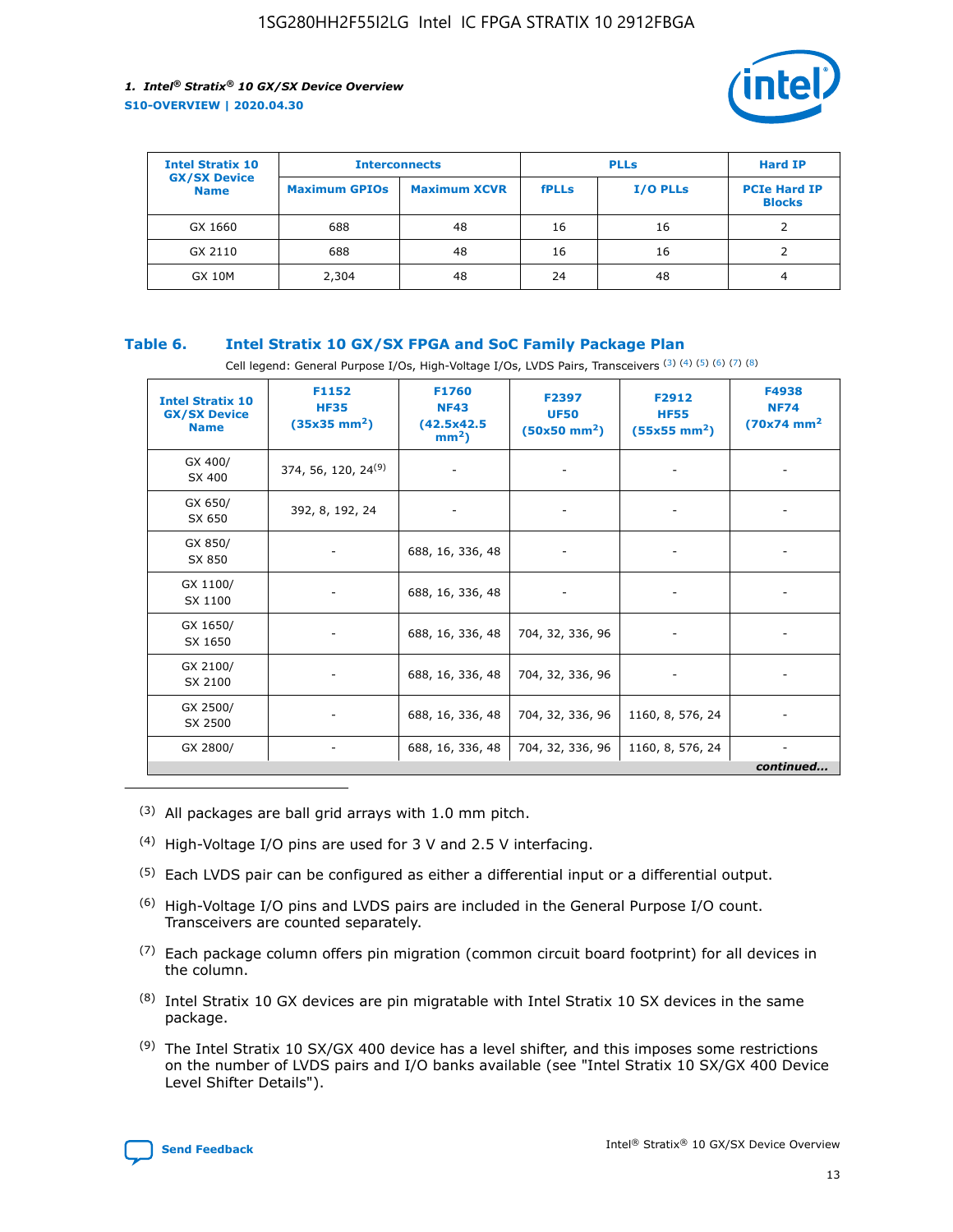

| <b>Intel Stratix 10</b><br><b>GX/SX Device</b><br><b>Name</b> | F1152<br><b>HF35</b><br>$(35x35)$ mm <sup>2</sup> ) | F1760<br><b>NF43</b><br>(42.5x42.5<br>$mm2$ ) | F2397<br><b>UF50</b><br>$(50x50 \text{ mm}^2)$ | F2912<br><b>HF55</b><br>$(55x55$ mm <sup>2</sup> ) | F4938<br><b>NF74</b><br>$(70x74)$ mm <sup>2</sup> |
|---------------------------------------------------------------|-----------------------------------------------------|-----------------------------------------------|------------------------------------------------|----------------------------------------------------|---------------------------------------------------|
| SX 2800                                                       |                                                     |                                               |                                                |                                                    |                                                   |
| GX 1660                                                       | -                                                   | 688, 16, 336, 48                              | $\overline{\phantom{a}}$                       |                                                    |                                                   |
| GX 2110                                                       |                                                     | 688, 16, 336, 48                              | $\overline{\phantom{a}}$                       |                                                    |                                                   |
| <b>GX 10M</b>                                                 | ۰                                                   |                                               |                                                |                                                    | 2304, 32, 1152,<br>48                             |





### **1.6. Intel Hyperflex Core Architecture**

Intel Stratix 10 FPGAs and SoCs are based on a core fabric featuring the new Intel Hyperflex core architecture. The Intel Hyperflex core architecture delivers 2X the clock frequency performance and up to 70% lower power compared to previous generation high-end FPGAs. Along with this performance breakthrough, the Intel Hyperflex core architecture delivers a number of advantages including:

- **Higher Throughput**—Capitalizes on 2X core clock frequency performance to obtain throughput breakthroughs
- **Improved Power Efficiency**—Uses reduced IP size, enabled by Intel Hyperflex, to consolidate designs which previously spanned multiple devices into a single device, thereby reducing power by up to 70% versus previous generation devices
- **Greater Design Functionality**—Uses faster clock frequency to reduce bus widths and reduce IP size, freeing up additional FPGA resources to add greater functionality
- **Increased Designer Productivity**—Boosts performance with less routing congestion and fewer design iterations using Hyper-Aware design tools, obtaining greater timing margin for more rapid timing closure

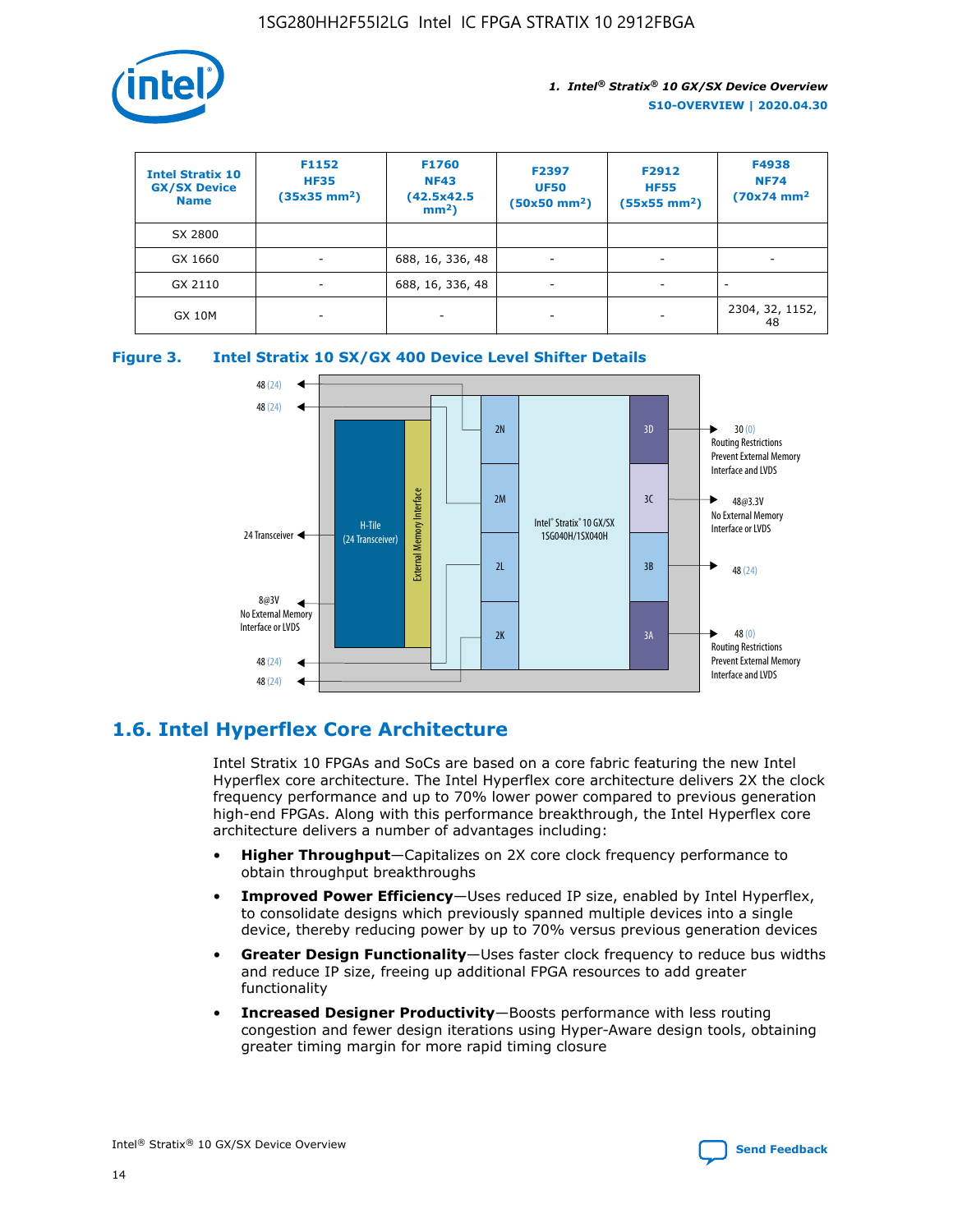

In addition to the traditional user registers found in the Adaptive Logic Modules (ALM), the Intel Hyperflex core architecture introduces additional bypassable registers everywhere throughout the fabric of the FPGA. These additional registers, called Hyper-Registers are available on every interconnect routing segment and at the inputs of all functional blocks.

#### **Figure 4. Bypassable Hyper-Register**



The Hyper-Registers enable the following key design techniques to achieve the 2X core performance increases:

- Fine grain Hyper-Retiming to eliminate critical paths
- Zero latency Hyper-Pipelining to eliminate routing delays
- Flexible Hyper-Optimization for best-in-class performance

By implementing these techniques in your design, the Hyper-Aware design tools automatically make use of the Hyper-Registers to achieve maximum core clock frequency.



### **Figure 5. Intel Hyperflex Core Architecture**

New Hyper-Registers throughout the core fabric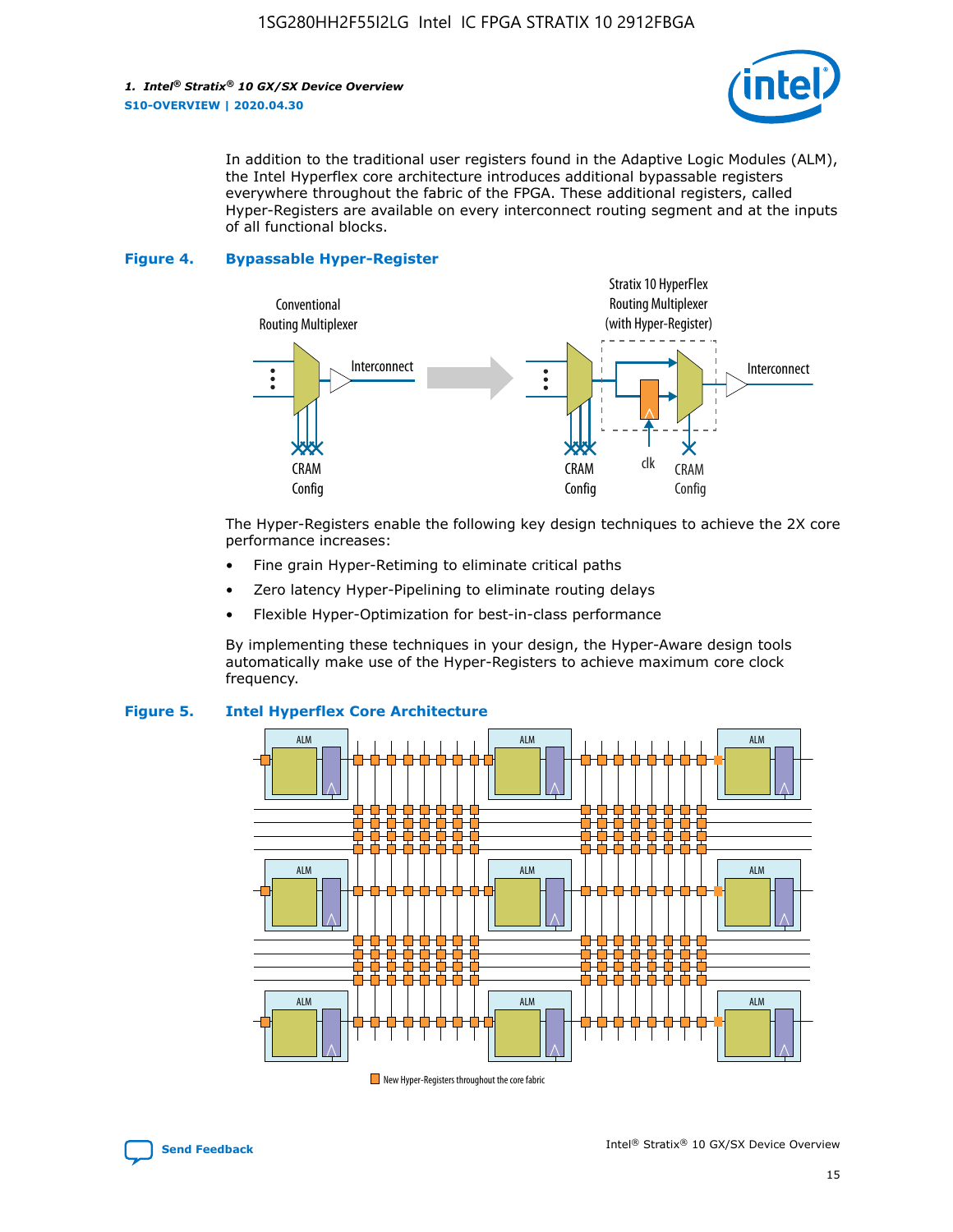

### **1.7. Heterogeneous 3D SiP Transceiver Tiles**

Intel Stratix 10 FPGAs and SoCs feature power efficient, high bandwidth, low latency transceivers. The transceivers are implemented on heterogeneous 3D System-in-Package (SiP) transceiver tiles, each containing 24 full-duplex transceiver channels. In addition to providing a high-performance transceiver solution to meet current connectivity needs, this allows for future flexibility and scalability as data rates, modulation schemes, and protocol IPs evolve.

#### **Figure 6. Monolithic Core Fabric and Heterogeneous 3D SiP Transceiver Tiles**



#### **Figure 7. Dual Core Fabric and Heterogeneous 3D SiP Transceiver Tiles (for the Intel Stratix 10 GX 10M Variant Only)**



Each transceiver tile contains:

- 24 full-duplex transceiver channels (PMA and PCS) $(10)$
- Reference clock distribution network
- Transmit PLLs
- High-speed clocking and bonding networks
- One instance of PCI Express hard IP

 $(10)$  12 full-duplex transceiver channels for the Intel Stratix 10 GX 10M variant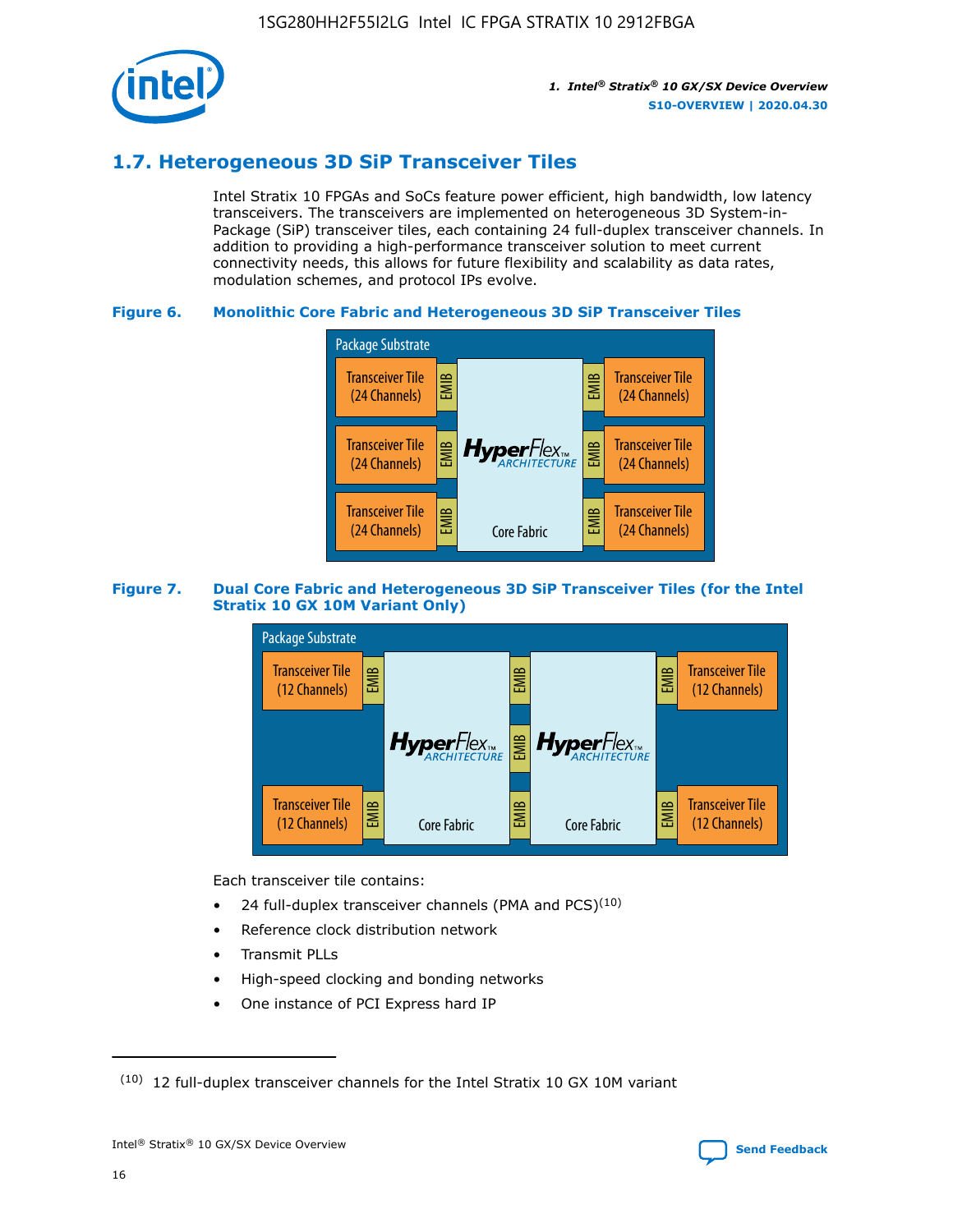



### **Figure 8. Heterogeneous 3D SiP Transceiver Tile Architecture**

### **1.8. Intel Stratix 10 Transceivers**

Intel Stratix 10 devices offer up to 96 total full-duplex transceiver channels. These channels provide continuous data rates from 1 Gbps to 28.3 Gbps for chip-to-chip, chip-to-module, and backplane applications. In each device,two thirds of the transceivers can be configured up to the maximum data rate of 28.3 Gbps to drive 100G interfaces and C form-factor pluggable CFP2/CFP4 optical modules. For longerreach backplane driving applications, advanced adaptive equalization circuits are used to equalize over 30 dB of system loss.

All transceiver channels feature a dedicated Physical Medium Attachment (PMA) and a hardened Physical Coding Sublayer (PCS).

- The PMA provides primary interfacing capabilities to physical channels.
- The PCS typically handles encoding/decoding, word alignment, and other preprocessing functions before transferring data to the FPGA core fabric.

Within each transceiver tile, the transceivers are arranged in four banks of six PMA-PCS groups. A wide variety of bonded and non-bonded data rate configurations are possible within each bank, and within each tile, using a highly configurable clock distribution network.

### **1.8.1. PMA Features**

PMA channels are comprised of transmitter (TX), receiver (RX), and high speed clocking resources.

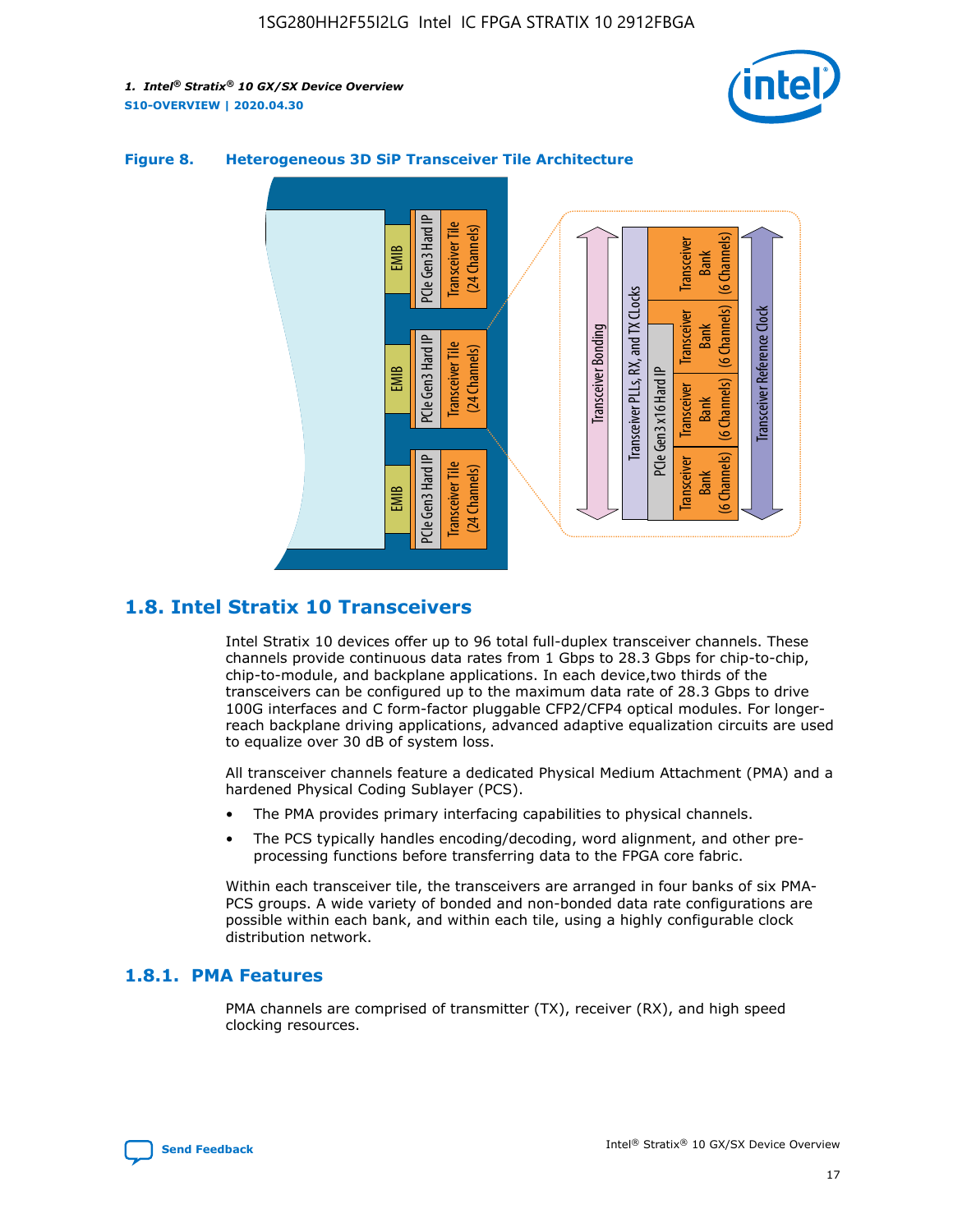

Intel Stratix 10 device features provide exceptional signal integrity at data rates up to 28.3 Gbps. Clocking options include ultra-low jitter LC tank-based (ATX) PLLs with optional fractional synthesis capability, channel PLLs operating as clock multiplier units (CMUs), and fractional synthesis PLLs (fPLLs).

- **ATX PLL**—can be configured in integer mode, or optionally, in a new fractional synthesis mode. Each ATX PLL spans the full frequency range of the supported data rate range providing a stable, flexible clock source with the lowest jitter.
- **CMU PLL**—when not being used as a transceiver, select PMA channels can be configured as channel PLLs operating as CMUs to provide an additional master clock source within the transceiver bank.
- **fPLL**—In addition, dedicated fPLLs are available with precision frequency synthesis capabilities. fPLLs can be used to synthesize multiple clock frequencies from a single reference clock source and replace multiple reference oscillators for multiprotocol and multi-rate applications.

On the receiver side, each PMA has an independent channel PLL that allows analog tracking for clock-data recovery. Each PMA also has advanced equalization circuits that compensate for transmission losses across a wide frequency spectrum.

- **Variable Gain Amplifier (VGA)**—to optimize the receiver's dynamic range
- **Continuous Time Linear Equalizer (CTLE)**—to compensate for channel losses with lowest power dissipation
- **Decision Feedback Equalizer (DFE)**—to provide additional equalization capability on backplanes even in the presence of crosstalk and reflections
- **On-Die Instrumentation (ODI)**—to provide on-chip eye monitoring capabilities (Eye Viewer). This capability helps to optimize link equalization parameters during board bring-up and supports in-system link diagnostics and equalization margin testing

#### **Figure 9. Intel Stratix 10 Receiver Block Features**



All link equalization parameters feature automatic adaptation using the new Advanced Digital Adaptive Parametric Tuning (ADAPT) circuit. This circuit is used to dynamically set DFE tap weights, adjust CTLE parameters, and optimize VGA gain and threshold voltage. Finally, optimal and consistent signal integrity is ensured by using the new



Intel<sup>®</sup> Stratix<sup>®</sup> 10 GX/SX Device Overview **[Send Feedback](mailto:FPGAtechdocfeedback@intel.com?subject=Feedback%20on%20Intel%20Stratix%2010%20GX/SX%20Device%20Overview%20(S10-OVERVIEW%202020.04.30)&body=We%20appreciate%20your%20feedback.%20In%20your%20comments,%20also%20specify%20the%20page%20number%20or%20paragraph.%20Thank%20you.)** Send Feedback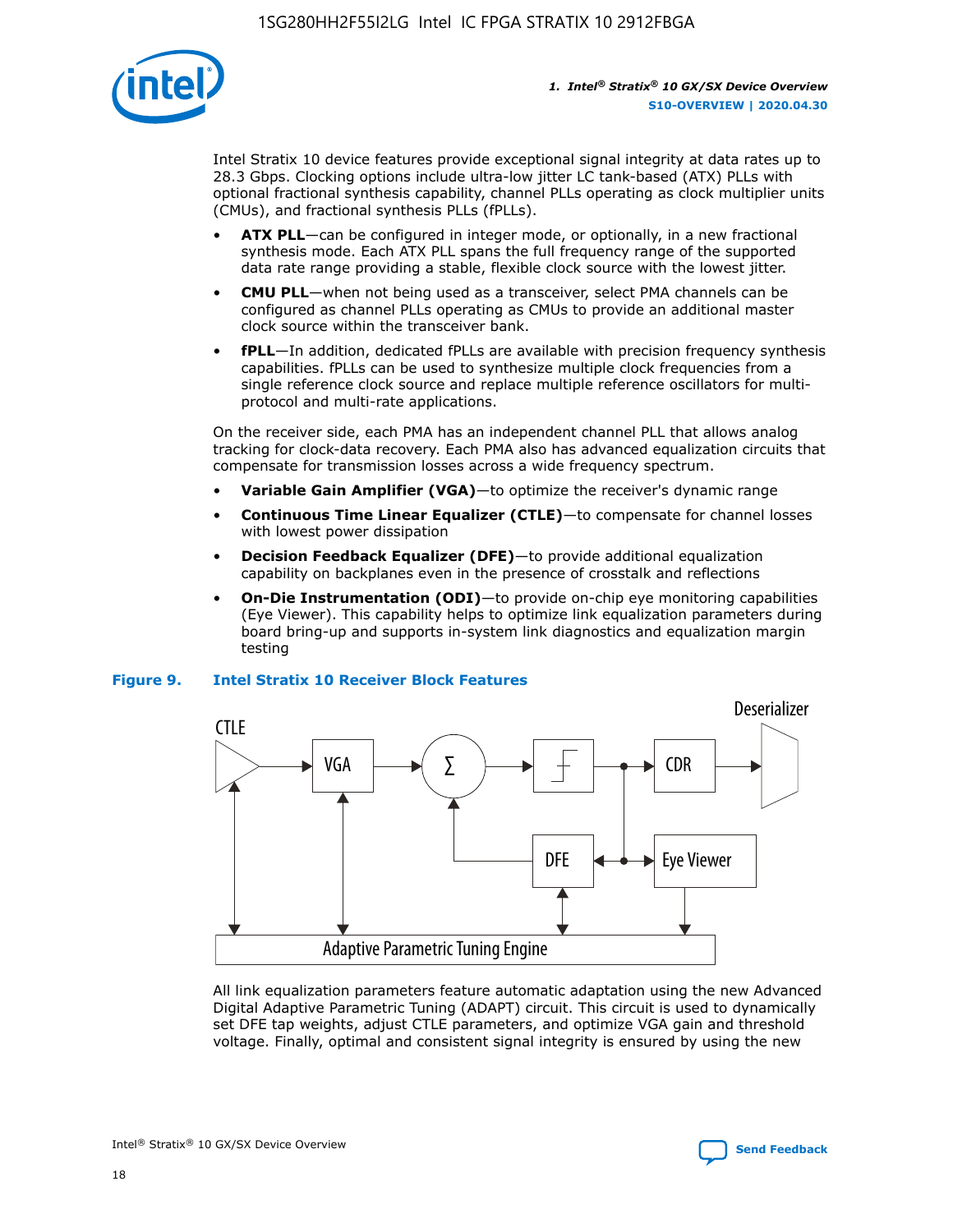

hardened Precision Signal Integrity Calibration Engine (PreSICE) to automatically calibrate all transceiver circuit blocks on power-up. This gives the most link margin and ensures robust, reliable, and error-free operation.

#### **Table 7. Transceiver PMA Features**

| <b>Feature</b>                                                       | <b>Capability</b>                                                                                                                                                                                         |
|----------------------------------------------------------------------|-----------------------------------------------------------------------------------------------------------------------------------------------------------------------------------------------------------|
| Chip-to-Chip Data Rates                                              | 1 Gbps (11) to 28.3 Gbps (Intel Stratix 10 GX/SX devices)                                                                                                                                                 |
| <b>Backplane Support</b>                                             | Drive backplanes at data rates up to 28.3 Gbps, including 10GBASE-KR compliance                                                                                                                           |
| Optical Module Support                                               | SFP+/SFP, XFP, CXP, QSFP/QSFP28, QSFPDD, CFP/CFP2/CFP4                                                                                                                                                    |
| Cable Driving Support                                                | SFP+ Direct Attach, PCI Express over cable, eSATA                                                                                                                                                         |
| <b>Transmit Pre-Emphasis</b>                                         | 5-tap transmit pre-emphasis and de-emphasis to compensate for system channel loss                                                                                                                         |
| Continuous Time Linear<br>Equalizer (CTLE)                           | Dual mode, high-gain, and high-data rate, linear receive equalization to compensate for<br>system channel loss                                                                                            |
| Decision Feedback Equalizer<br>(DFE)                                 | 15 fixed tap DFE to equalize backplane channel loss in the presence of crosstalk and noisy<br>environments                                                                                                |
| Advanced Digital Adaptive<br>Parametric Tuning (ADAPT)               | Fully digital adaptation engine to automatically adjust all link equalization parameters-<br>including CTLE, DFE, and VGA blocks-that provide optimal link margin without intervention<br>from user logic |
| Precision Signal Integrity<br>Calibration Engine (PreSICE)           | Hardened calibration controller to quickly calibrate all transceiver control parameters on<br>power-up, which provides the optimal signal integrity and jitter performance                                |
| <b>ATX Transmit PLLs</b>                                             | Low jitter ATX (inductor-capacitor) transmit PLLs with continuous tuning range to cover a<br>wide range of standard and proprietary protocols, with optional fractional frequency<br>synthesis capability |
| <b>Fractional PLLs</b>                                               | On-chip fractional frequency synthesizers to replace on-board crystal oscillators and reduce<br>system cost                                                                                               |
| Digitally Assisted Analog<br>CDR.                                    | Superior jitter tolerance with fast lock time                                                                                                                                                             |
| On-Die Instrumentation-<br>Eye Viewer and Jitter Margin<br>Tool      | Simplify board bring-up, debug, and diagnostics with non-intrusive, high-resolution eye<br>monitoring (Eye Viewer). Also inject jitter from transmitter to test link margin in system.                    |
| Dynamic Reconfiguration                                              | Allows for independent control of each transceiver channel Avalon memory-mapped<br>interface for the most transceiver flexibility.                                                                        |
| Multiple PCS-PMA and PCS-<br>Core to FPGA fabric interface<br>widths | 8, 10, 16, 20, 32, 40, or 64 bit interface widths for flexibility of deserialization width,<br>encoding, and reduced latency                                                                              |

### **1.8.2. PCS Features**

Intel Stratix 10 PMA channels interface with core logic through configurable and bypassable PCS interface layers.

The PCS contains multiple gearbox implementations to decouple the PMA and PCS interface widths. This feature provides the flexibility to implement a wide range of applications with 8, 10, 16, 20, 32, 40, or 64 bit interface width between each transceiver and the core logic.

<sup>(11)</sup> Stratix 10 transceivers can support data rates below 1 Gbps with over sampling.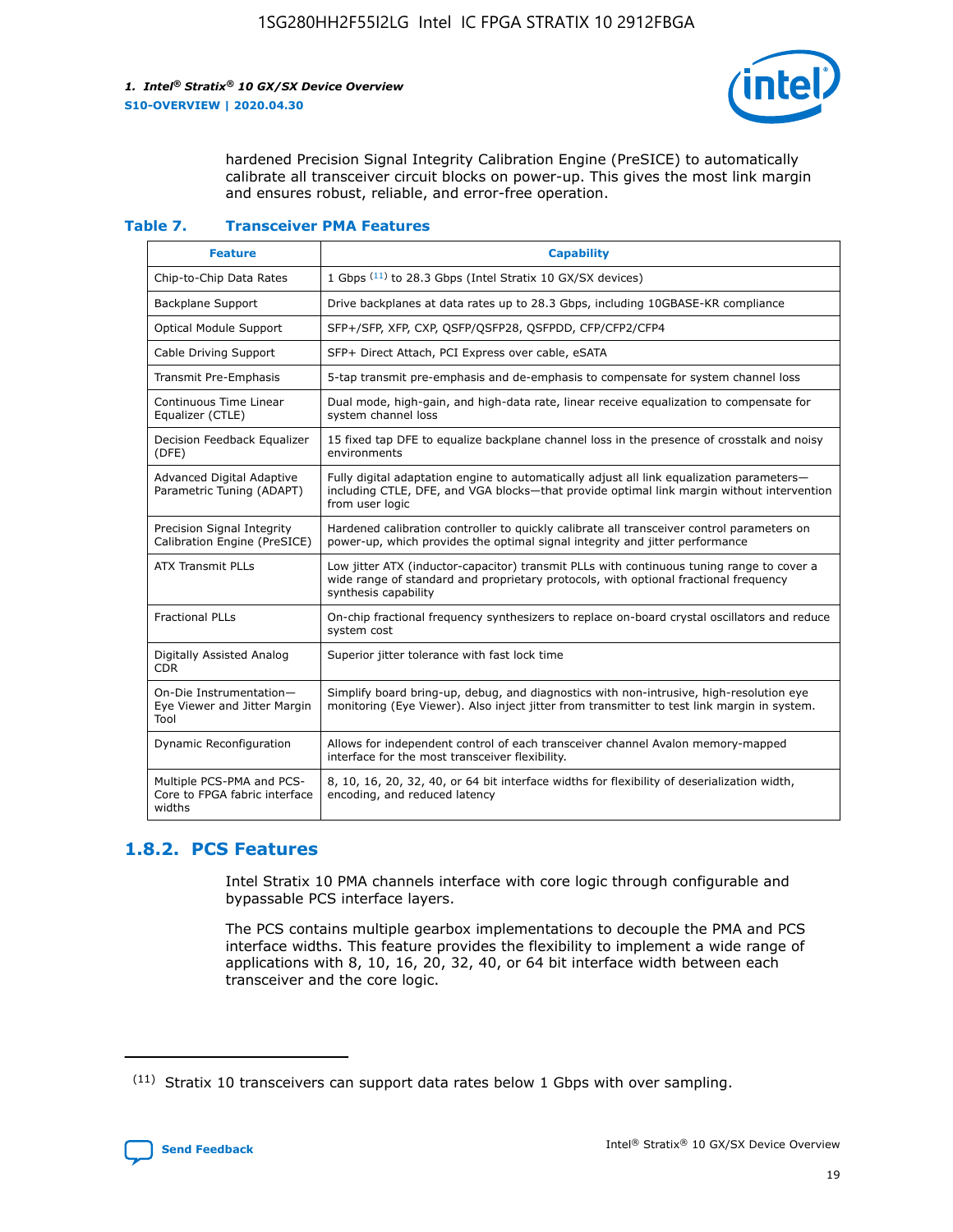

The PCS also contains hard IP to support a variety of standard and proprietary protocols across a wide range of data rates and encoding schemes. The Standard PCS mode provides support for 8B/10B encoded applications up to 12.5 Gbps. The Enhanced PCS mode supports 64B/66B and 64B/67B encoded applications up to 17.4 Gbps. The enhanced PCS mode also includes an integrated 10GBASE-KR/40GBASE-KR4 Forward Error Correction (FEC) circuit. For highly customized implementations, a PCS Direct mode provides an interface up to 64 bits wide to allow for custom encoding and support for data rates up to 28.3 Gbps.

For more information about the PCS-Core interface or the double rate transfer mode, refer to the *Intel Stratix 10 L- and H-Tile Transceiver PHY User Guide*, and the *Intel Stratix 10 E-Tile Transceiver PHY User Guide*.

| <b>PCS Protocol</b><br><b>Support</b>           | Data Rate (Gbps) | <b>Transmitter Data Path</b>                                                                                                                                              | <b>Receiver Data Path</b>                                                                                                                                                                                      |
|-------------------------------------------------|------------------|---------------------------------------------------------------------------------------------------------------------------------------------------------------------------|----------------------------------------------------------------------------------------------------------------------------------------------------------------------------------------------------------------|
| Standard PCS                                    | 1 to 12.5        | Phase compensation FIFO, byte<br>serializer, 8B/10B encoder, bit-slipper,<br>channel bonding                                                                              | Rate match FIFO, word-aligner, 8B/10B<br>decoder, byte deserializer, byte<br>ordering                                                                                                                          |
| PCI Express<br>Gen1/Gen2 x1,<br>x2, x4, x8, x16 | $2.5$ and $5.0$  | Same as Standard PCS plus PIPE 2.0<br>interface to core                                                                                                                   | Same as Standard PCS plus PIPE 2.0<br>interface to core                                                                                                                                                        |
| PCI Express Gen3<br>x1, x2, x4, x8,<br>x16      | 8.0              | Phase compensation FIFO, byte<br>serializer, encoder, scrambler, bit-<br>slipper, gear box, channel bonding, and<br>PIPE 3.0 interface to core, auto speed<br>negotiation | Rate match FIFO (0-600 ppm mode),<br>word-aligner, decoder, descrambler,<br>phase compensation FIFO, block sync,<br>byte deserializer, byte ordering, PIPE<br>3.0 interface to core, auto speed<br>negotiation |
| CPRI                                            | 0.6144 to 9.8    | Same as Standard PCS plus<br>deterministic latency serialization                                                                                                          | Same as Standard PCS plus<br>deterministic latency deserialization                                                                                                                                             |
| <b>Enhanced PCS</b>                             | 2.5 to 17.4      | FIFO, channel bonding, bit-slipper, and<br>gear box                                                                                                                       | FIFO, block sync, bit-slipper, and gear<br>box                                                                                                                                                                 |
| 10GBASE-R                                       | 10.3125          | FIFO, 64B/66B encoder, scrambler,<br>FEC, and gear box                                                                                                                    | FIFO, 64B/66B decoder, descrambler,<br>block sync, FEC, and gear box                                                                                                                                           |
| Interlaken                                      | 4.9 to 17.4      | FIFO, channel bonding, frame<br>generator, CRC-32 generator,<br>scrambler, disparity generator, bit-<br>slipper, and gear box                                             | FIFO, CRC-32 checker, frame sync,<br>descrambler, disparity checker, block<br>sync, and gear box                                                                                                               |
| SFI-S/SFI-5.2                                   | 11.3             | FIFO, channel bonding, bit-slipper, and<br>gear box                                                                                                                       | FIFO, bit-slipper, and gear box                                                                                                                                                                                |
| <b>IEEE 1588</b>                                | 1.25 to 10.3125  | FIFO (fixed latency), 64B/66B encoder,<br>scrambler, and gear box                                                                                                         | FIFO (fixed latency), 64B/66B decoder,<br>descrambler, block sync, and gear box                                                                                                                                |
| SDI                                             | up to 12.5       | FIFO and gear box                                                                                                                                                         | FIFO, bit-slipper, and gear box                                                                                                                                                                                |
| GigE                                            | 1.25             | Same as Standard PCS plus GigE state<br>machine                                                                                                                           | Same as Standard PCS plus GigE state<br>machine                                                                                                                                                                |
| <b>PCS Direct</b>                               | up to 28.3       | Custom                                                                                                                                                                    | Custom                                                                                                                                                                                                         |

### **Table 8. Transceiver PCS Features**

#### **Related Information**

[Intel Stratix 10 L- and H-Tile Transceiver PHY User Guide](https://www.altera.com/documentation/wry1479165198810.html)

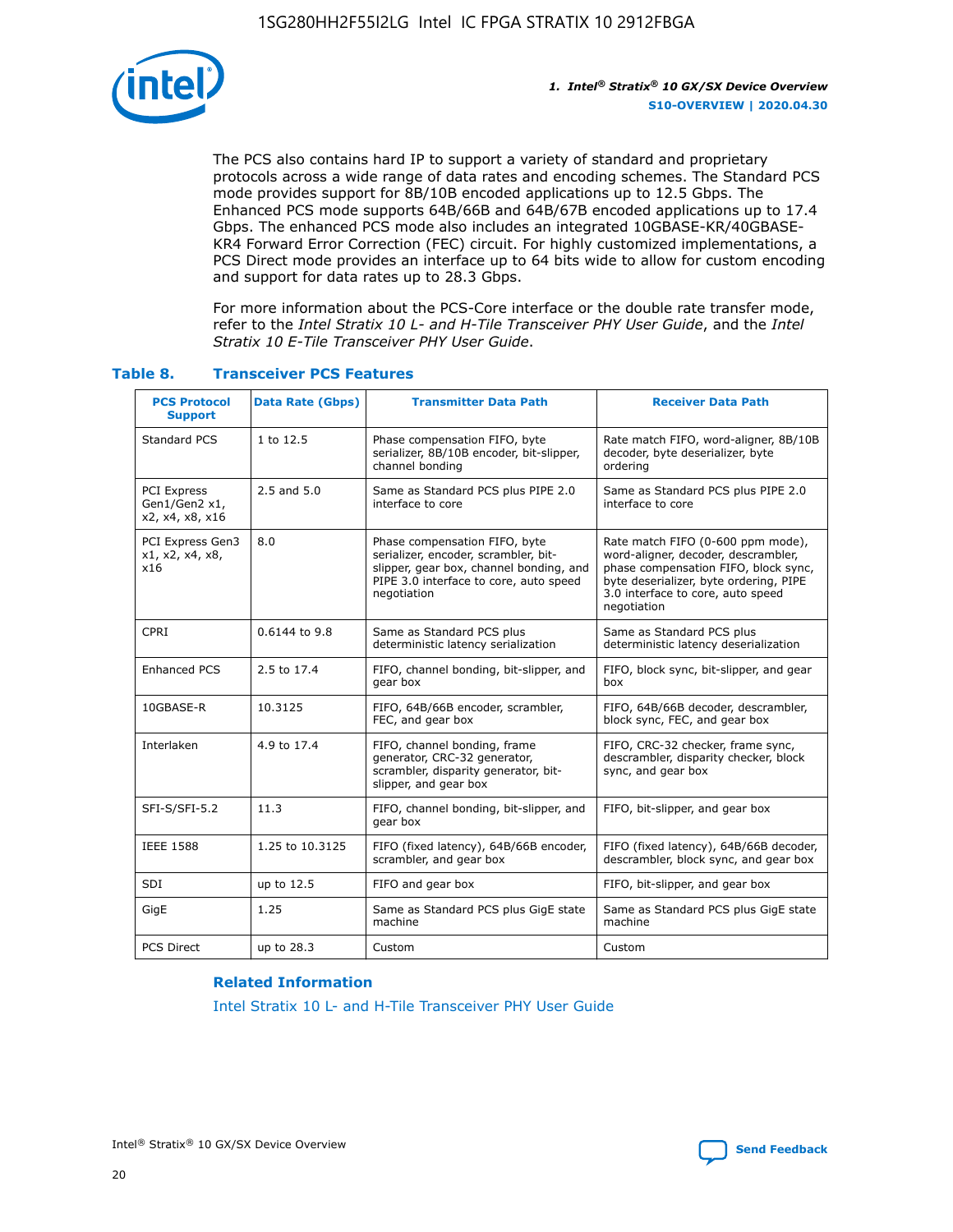

### **1.9. PCI Express Gen1/Gen2/Gen3 Hard IP**

Intel Stratix 10 devices contain embedded PCI Express hard IP designed for performance, ease-of-use, increased functionality, and designer productivity.

The PCI Express hard IP consists of the PHY, Data Link, and Transaction layers. It also supports PCI Express Gen1/Gen2/Gen3 end point and root port, in x1/x2/x4/x8/x16 lane configurations. The PCI Express hard IP is capable of operating independently from the core logic (autonomous mode). This feature allows the PCI Express link to power up and complete link training in less than 100 ms, while the rest of the device is still in the process of being configured. The hard IP also provides added functionality, which makes it easier to support emerging features such as Single Root I/O Virtualization (SR-IOV) and optional protocol extensions.

The PCI Express hard IP has improved end-to-end data path protection using Error Checking and Correction (ECC). In addition, the hard IP supports configuration of the device via protocol (CvP) across the PCI Express bus at Gen1/Gen2/Gen3 rates.

### **1.10. Interlaken PCS Hard IP**

Intel Stratix 10 devices have integrated Interlaken PCS hard IP supporting rates up to 17.4 Gbps per lane.

The Interlaken PCS hard IP is based on the proven functionality of the PCS developed for Intel's previous generation FPGAs, which has demonstrated interoperability with Interlaken ASSP vendors and third-party IP suppliers. The Interlaken PCS hard IP is present in every transceiver channel in Intel Stratix 10 devices.

### **1.11. 10G Ethernet Hard IP**

Intel Stratix 10 devices include IEEE 802.3 10-Gbps Ethernet (10GbE) compliant 10GBASE-R PCS and PMA hard IP. The scalable 10GbE hard IP supports multiple independent 10GbE ports while using a single PLL for all the 10GBASE-R PCS instantiations, which saves on core logic resources and clock networks.

The integrated serial transceivers simplify multi-port 10GbE systems compared to 10 GbE Attachment Unit Interface (XAUI) interfaces that require an external XAUI-to-10G PHY. Furthermore, the integrated transceivers incorporate signal conditioning circuits, which enable direct connection to standard 10G XFP and SFP+ pluggable optical modules. The transceivers also support backplane Ethernet applications and include a hard 10GBASE-KR/40GBASE-KR4 Forward Error Correction (FEC) circuit that can be used for both 10G and 40G applications. The integrated 10G Ethernet hard IP and 10G transceivers save external PHY cost, board space and system power. The 10G Ethernet PCS hard IP and 10GBASE-KR FEC are present in every transceiver channel.

### **1.12. External Memory and General Purpose I/O**

Intel Stratix 10 devices offer substantial external memory bandwidth, with up to ten 72 bit wide DDR4 memory interfaces running at up to 2666 Mbps. For external memory interface and LVDS restrictions, see [AN 906: Intel Stratix 10 GX 400, SX 400,](https://www.intel.com/content/www/us/en/programmable/documentation/sjf1574667190623.html#bft1574667627484) [and TX 400 Routing and Designing Floorplan Guidelines.](https://www.intel.com/content/www/us/en/programmable/documentation/sjf1574667190623.html#bft1574667627484)

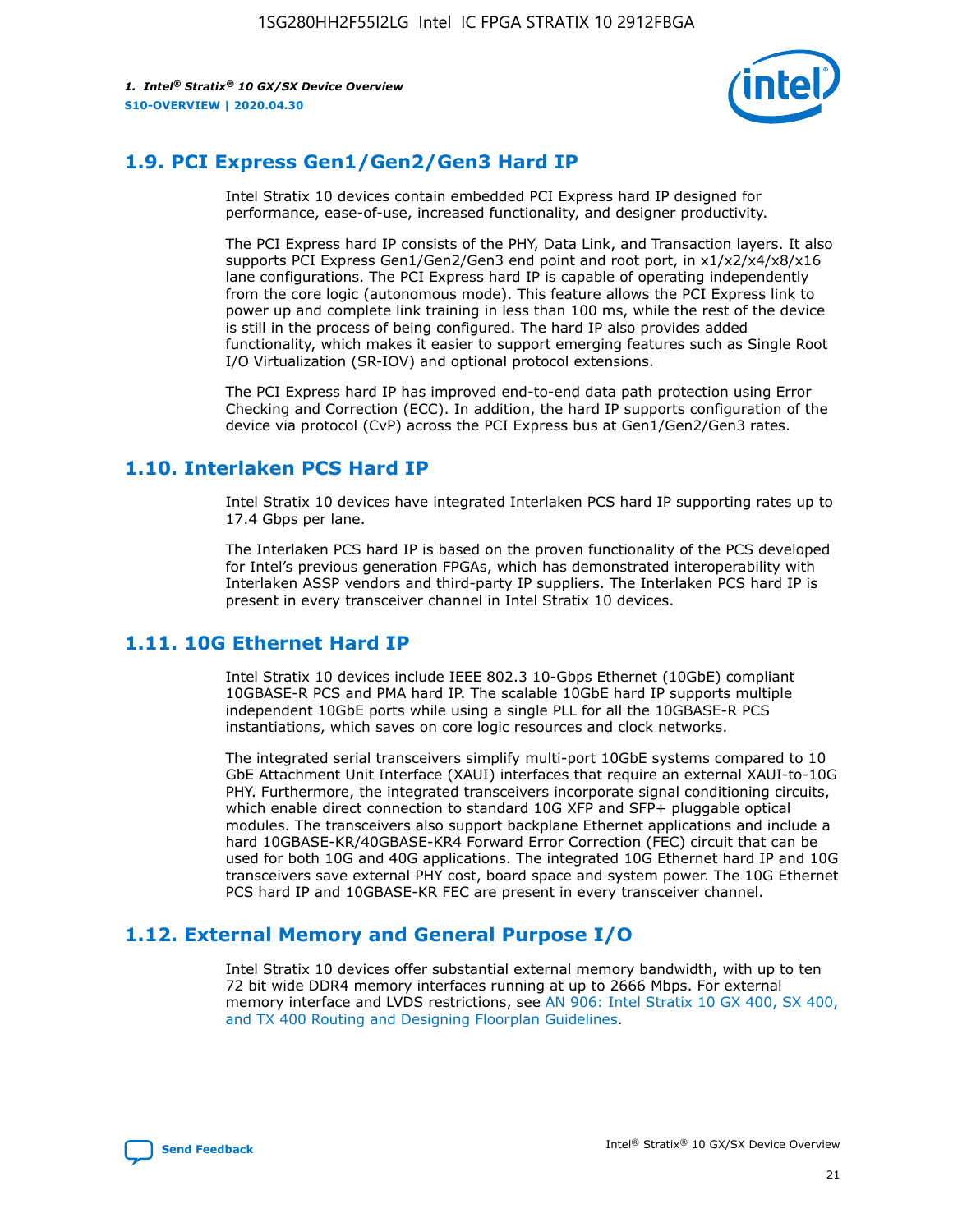

This bandwidth is provided along with the ease of design, lower power, and resource efficiencies of hardened high-performance memory controllers. The external memory interfaces can be configured up to a maximum width of 144 bits when using either hard or soft memory controllers.

#### **Figure 10. Hard Memory Controller**



Each I/O bank contains 48 general purpose I/Os and a high-efficiency hard memory controller capable of supporting many different memory types, each with different performance capabilities. The hard memory controller is also capable of being bypassed and replaced by a soft controller implemented in user logic. The I/Os each have a hardened double data rate (DDR) read/write path (PHY) capable of performing key memory interface functionality such as:

- Read/write leveling
- FIFO buffering to lower latency and improve margin
- Timing calibration
- On-chip termination

The timing calibration is aided by the inclusion of hard microcontrollers based on Intel's Nios® II technology, specifically tailored to control the calibration of multiple memory interfaces. This calibration allows the Intel Stratix 10 device to compensate for any changes in process, voltage, or temperature either within the Intel Stratix 10 device itself, or within the external memory device. The advanced calibration algorithms ensure maximum bandwidth and robust timing margin across all operating conditions.

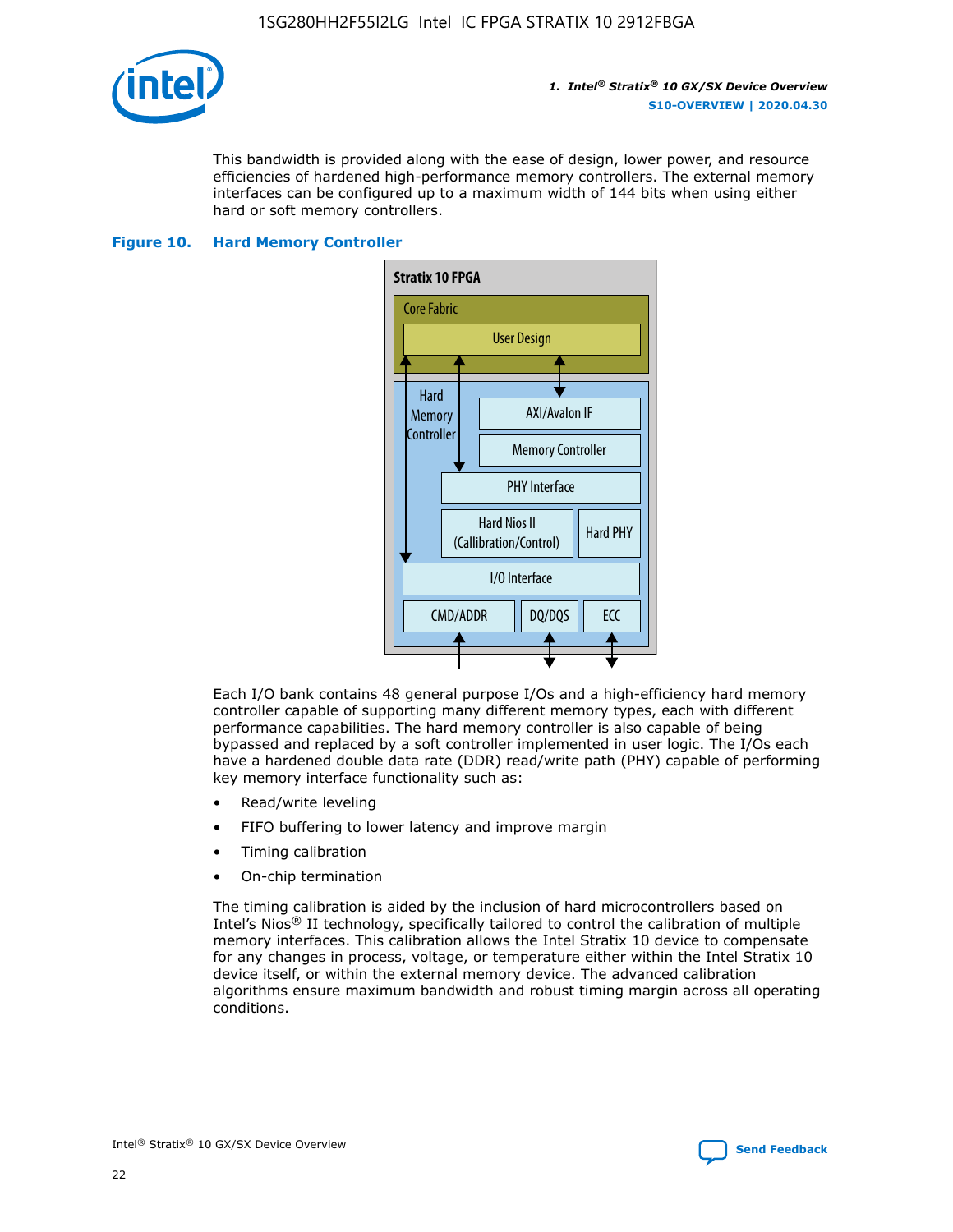

#### **Table 9. External Memory Interface Performance**

The listed speeds are for the 1-rank case.

| <b>Interface</b>     | <b>Controller Type</b> | <b>Performance</b><br>(maximum rate possible) |
|----------------------|------------------------|-----------------------------------------------|
| DDR4                 | Hard                   | 2666 Mbps                                     |
| DDR <sub>3</sub>     | Hard                   | 2133 Mbps                                     |
| QDRII+               | Soft                   | 1,100 Mtps                                    |
| <b>ODRII+ Xtreme</b> | Soft                   | 1,266 Mtps                                    |
| <b>ODRIV</b>         | Soft                   | 2,133 Mtps                                    |
| RLDRAM III           | Soft                   | 2400 Mbps                                     |
| <b>RLDRAM II</b>     | Soft                   | 533 Mbps                                      |

In addition to parallel memory interfaces, Intel Stratix 10 devices support serial memory technologies such as the Hybrid Memory Cube (HMC). The HMC is supported by the Intel Stratix 10 high-speed serial transceivers, which connect up to four HMC links, with each link running at data rates of 15 Gbps (HMC short reach specification).

Intel Stratix 10 devices also feature general purpose I/Os capable of supporting a wide range of single-ended and differential I/O interfaces. LVDS rates up to 1.6 Gbps are supported, with each pair of pins having both a differential driver and a differential input buffer. This enables configurable direction for each LVDS pair.

### **1.13. Adaptive Logic Module (ALM)**

Intel Stratix 10 devices use a similar adaptive logic module (ALM) as the previous generation Intel Arria 10 and Stratix V FPGAs, allowing for efficient implementation of logic functions and easy conversion of IP between the devices.

The ALM block diagram shown in the following figure has eight inputs with a fracturable look-up table (LUT), two dedicated embedded adders, and four dedicated registers.

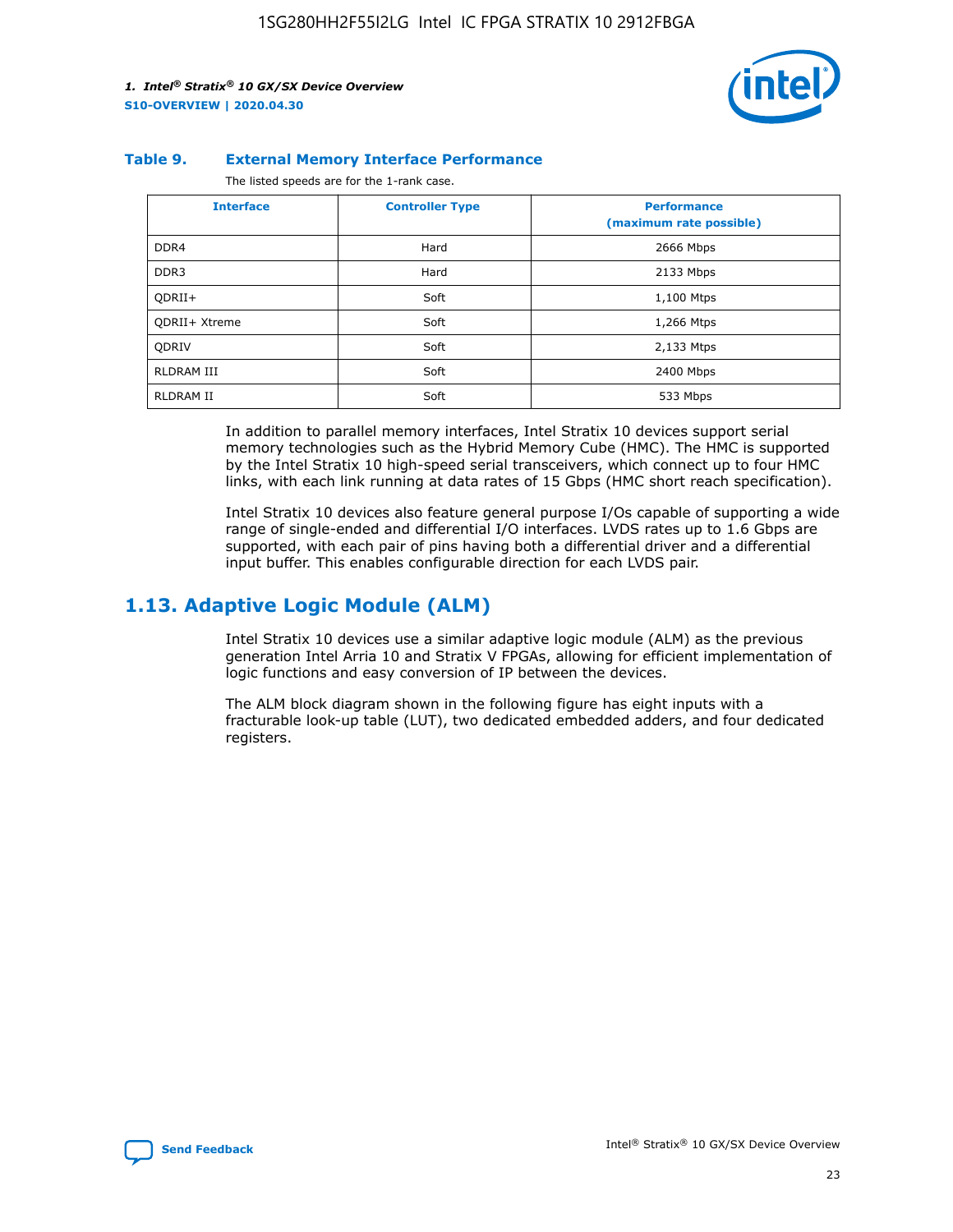

### **Figure 11. Intel Stratix 10 FPGA and SoC ALM Block Diagram**



Key features and capabilities of the ALM include:

- High register count with 4 registers per 8-input fracturable LUT, operating in conjunction with the new Intel Hyperflex architecture, enables Intel Stratix 10 devices to maximize core performance at very high core logic utilization
- Implements select 7-input logic functions, all 6-input logic functions, and two independent functions consisting of smaller LUT sizes (such as two independent 4 input LUTs) to optimize core logic utilization

The Intel Quartus Prime software takes advantage of the ALM logic structure to deliver the highest performance, optimal logic utilization, and lowest compile times. The Intel Quartus Prime software simplifies design reuse as it automatically maps legacy designs into the Intel Stratix 10 ALM architecture.

### **1.14. Core Clocking**

Core clocking in Intel Stratix 10 devices makes use of programmable clock tree synthesis.

This technique uses dedicated clock tree routing and switching circuits, and allows the Intel Quartus Prime software to create the exact clock trees required for your design. Clock tree synthesis minimizes clock tree insertion delay, reduces dynamic power dissipation in the clock tree and allows greater clocking flexibility in the core while still maintaining backwards compatibility with legacy global and regional clocking schemes.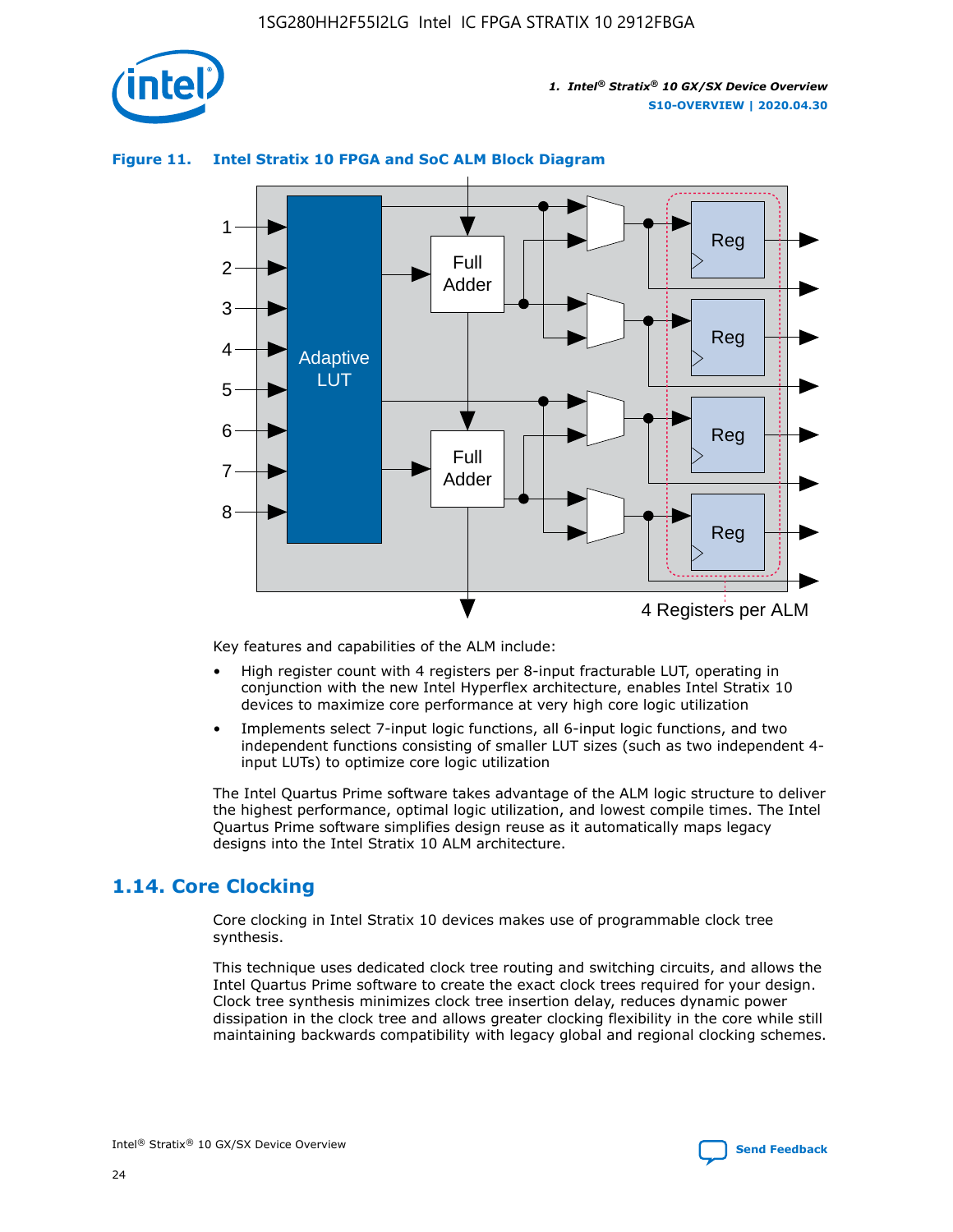

The core clock network in Intel Stratix 10 devices supports the new Intel Hyperflex core architecture at clock rates up to 1 GHz. It also supports the hard memory controllers up to 2666 Mbps with a quarter rate transfer to the core. The core clock network is supported by dedicated clock input pins, fractional clock synthesis PLLs, and integer I/O PLLs.

### **1.15. Fractional Synthesis PLLs and I/O PLLs**

Intel Stratix 10 devices have up to 32 fractional synthesis PLLs (fPLL) available for use with transceivers or in the core fabric.

The fPLLs are located in the 3D SiP transceiver L-tiles and H-tiles, eight per tile, adjacent to the transceiver channels. The fPLLs can be used to reduce both the number of oscillators required on the board and the number of clock pins required, by synthesizing multiple clock frequencies from a single reference clock source. In addition to synthesizing reference clock frequencies for the transceiver transmit PLLs, the fPLLs can also be used directly for transmit clocking. Each fPLL can be independently configured for conventional integer mode, or enhanced fractional synthesis mode with third-order delta-sigma modulation.

In addition to the fPLLs, Intel Stratix 10 devices contain up to 24 integer I/O PLLs (IOPLLs) available for general purpose use in the core fabric and for simplifying the design of external memory interfaces and high-speed LVDS interfaces. The IOPLLs are located in each bank of 48 general purpose I/O, 1 per I/O bank, adjacent to the hard memory controllers and LVDS SerDes in each I/O bank. This makes it easier to close timing because the IOPLLs are tightly coupled with the I/Os that need to use them. The IOPLLs can be used for general purpose applications in the core such as clock network delay compensation and zero-delay clock buffering.

### **1.16. Internal Embedded Memory**

Intel Stratix 10 devices contain two types of embedded memory blocks: M20K (20 Kb) and MLAB (640 bit).

The M20K and MLAB blocks are familiar block sizes carried over from previous Intel device families. The MLAB blocks are ideal for wide and shallow memories, while the M20K blocks are intended to support larger memory configurations and include hard ECC. Both M20K and MLAB embedded memory blocks can be configured as a singleport or dual-port RAM, FIFO, ROM, or shift register. These memory blocks are highly flexible and support a number of memory configurations as shown in Table 10 on page 25.

#### **Table 10. Internal Embedded Memory Block Configurations**

| MLAB (640 bits)                                                | <b>M20K (20 Kb)</b>                                                          |
|----------------------------------------------------------------|------------------------------------------------------------------------------|
| $64 \times 10$ (supported through emulation)<br>$32 \times 20$ | 2K x 10 (or x8)<br>$1K \times 20$ (or $x16$ )<br>$512 \times 40$ (or $x32$ ) |

### **1.17. Variable Precision DSP Block**

The Intel Stratix 10 DSP blocks are based upon the Variable Precision DSP Architecture used in Intel's previous generation devices. They feature hard fixed point and IEEE 754 compliant floating point capability.

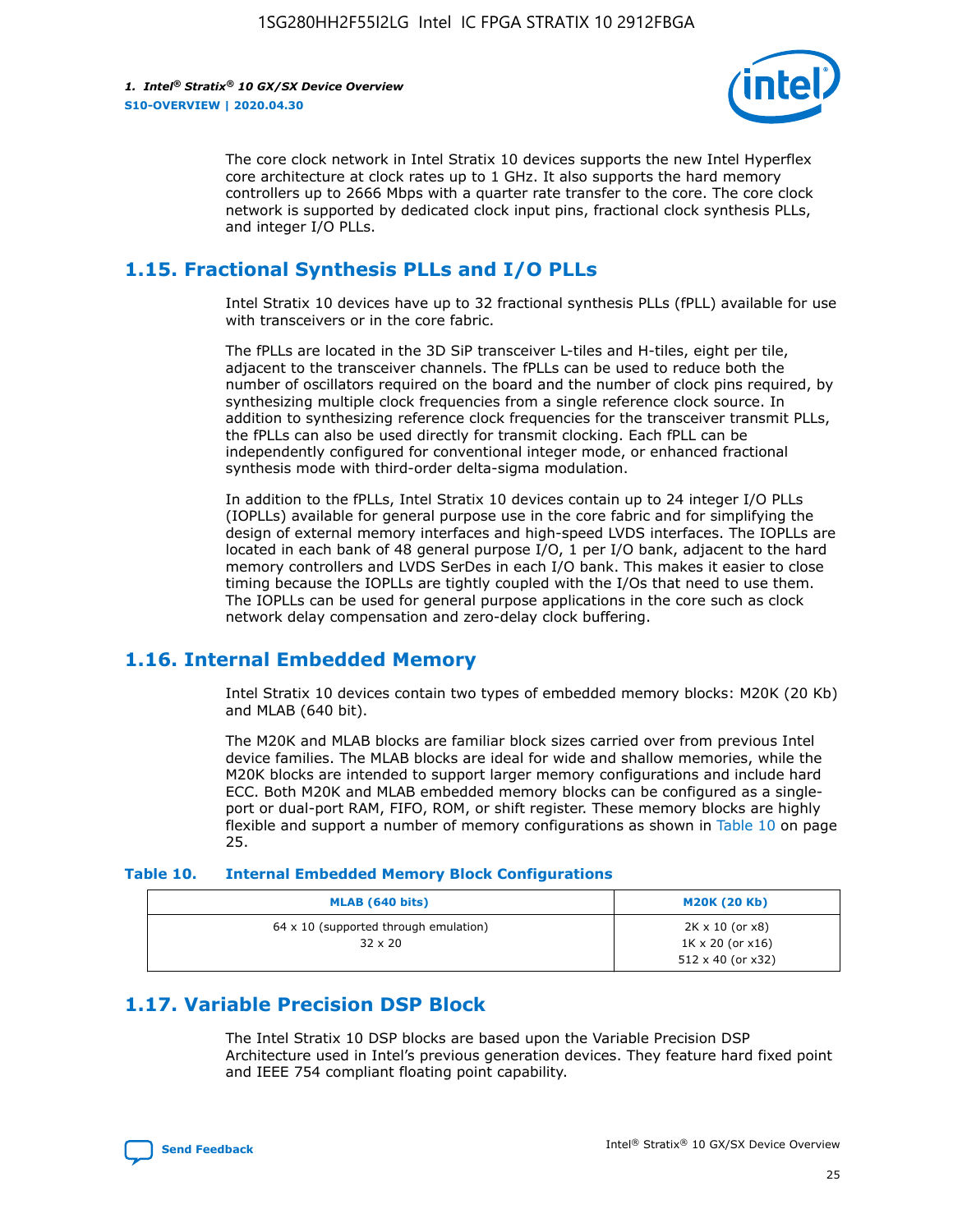

The DSP blocks can be configured to support signal processing with precision ranging from 18x19 up to 54x54. A pipeline register has been added to increase the maximum operating frequency of the DSP block and reduce power consumption.



#### **Figure 12. DSP Block: Standard Precision Fixed Point Mode**



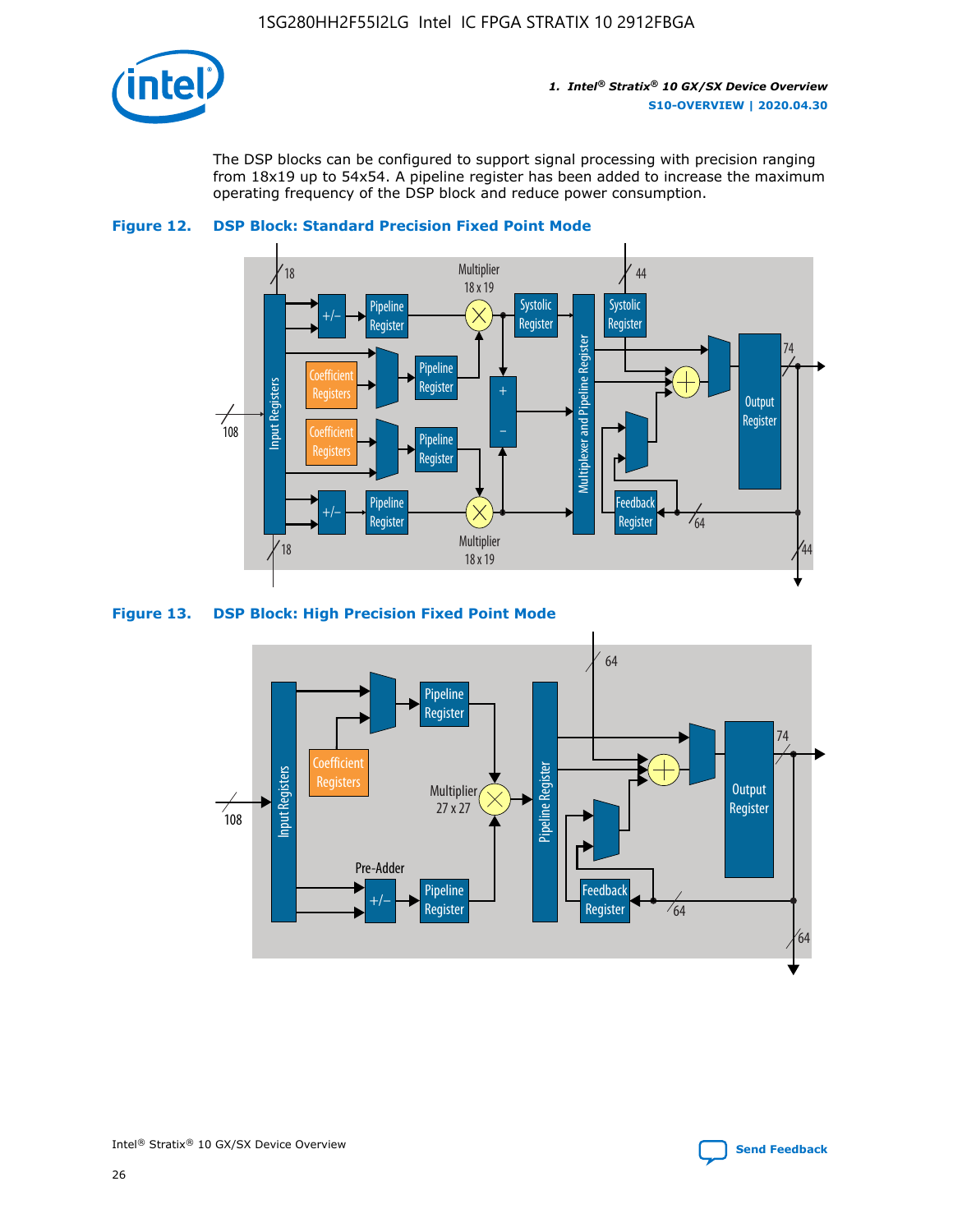



#### **Figure 14. DSP Block: Single Precision Floating Point Mode**

Each DSP block can be independently configured at compile time as either dual 18x19 or a single 27x27 multiply accumulate. With a dedicated 64 bit cascade bus, multiple variable precision DSP blocks can be cascaded to implement even higher precision DSP functions efficiently.

In floating point mode, each DSP block provides one single precision floating point multiplier and adder. Floating point additions, multiplications, mult-adds and multaccumulates are supported.

The following table shows how different precisions are accommodated within a DSP block, or by utilizing multiple blocks.

| <b>Multiplier Size</b>             | <b>DSP Block Resources</b>                                                               | <b>Expected Usage</b>           |
|------------------------------------|------------------------------------------------------------------------------------------|---------------------------------|
| $18x19$ bits                       | 1/2 of Variable Precision DSP Block                                                      | Medium precision fixed point    |
| 27x27 bits                         | 1 Variable Precision DSP Block                                                           | High precision fixed point      |
| $19x36$ bits                       | 1 Variable Precision DSP Block with external<br>adder                                    | Fixed point FFTs                |
| 36x36 bits                         | 2 Variable Precision DSP Blocks with external<br>adder                                   | Very high precision fixed point |
| 54x54 bits                         | 4 Variable Precision DSP Blocks with external<br>adder                                   | Double Precision floating point |
| Single Precision<br>floating point | 1 Single Precision floating point adder, 1 Single<br>Precision floating point multiplier | Floating point                  |

#### **Table 11. Variable Precision DSP Block Configurations**

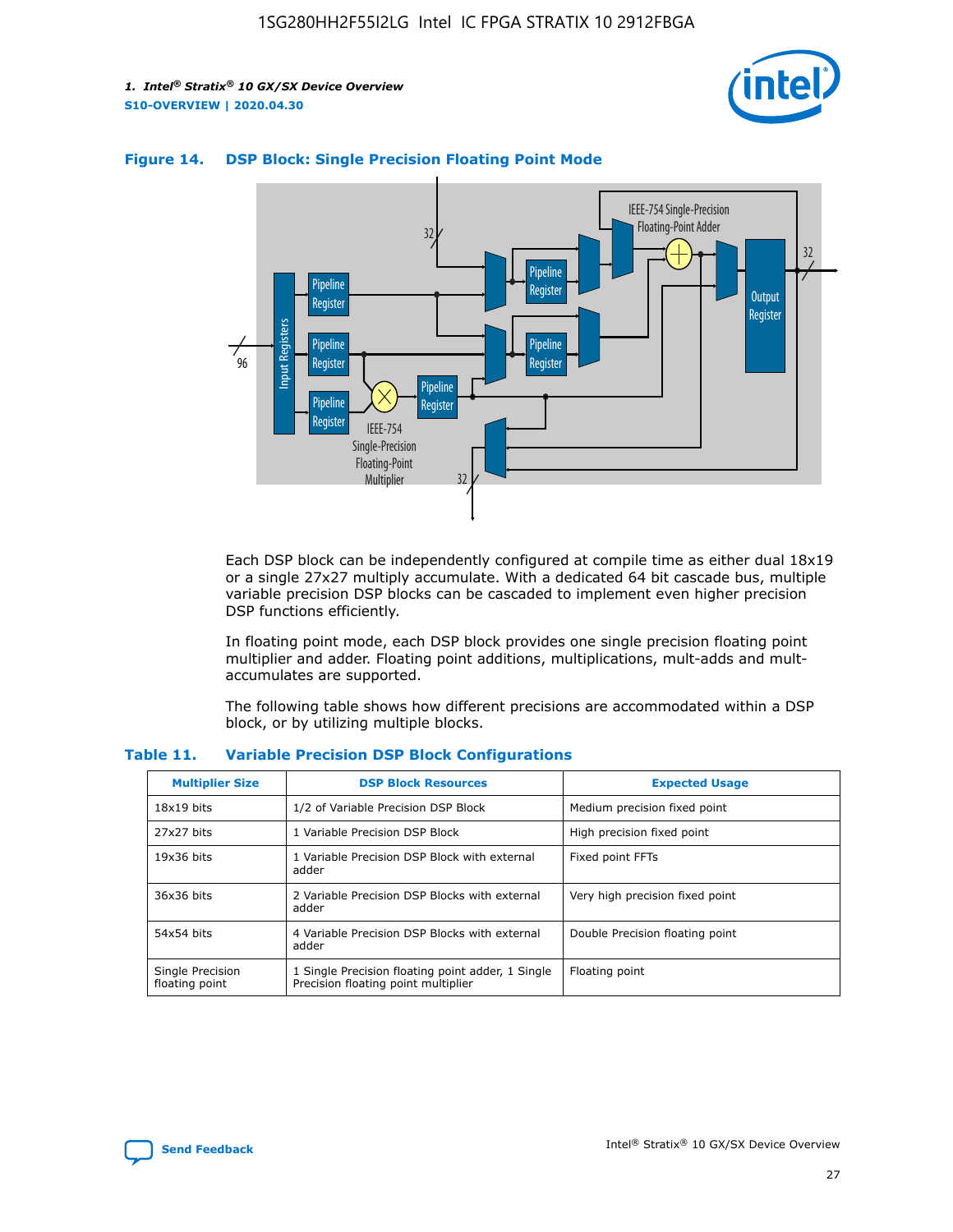

Complex multiplication is very common in DSP algorithms. One of the most popular applications of complex multipliers is the FFT algorithm. This algorithm has the characteristic of increasing precision requirements on only one side of the multiplier. The Variable Precision DSP block supports the FFT algorithm with proportional increase in DSP resources as the precision grows.

### **Table 12. Complex Multiplication With Variable Precision DSP Block**

| <b>Complex Multiplier</b><br><b>Size</b> | <b>DSP Block Resources</b>      | <b>FFT Usage</b>       |
|------------------------------------------|---------------------------------|------------------------|
| $18x19$ bits                             | 2 Variable Precision DSP Blocks | Resource optimized FFT |
| 27x27 bits                               | 4 Variable Precision DSP Blocks | Highest precision FFT  |

For FFT applications with high dynamic range requirements, the Intel FFT IP Core offers an option of single precision floating point implementation with resource usage and performance similar to high precision fixed point implementations.

Other features of the DSP block include:

- Hard 18 bit and 25 bit pre-adders
- Hard floating point multipliers and adders
- 64 bit dual accumulator (for separate I, Q product accumulations)
- Cascaded output adder chains for 18 and 27 bit FIR filters
- Embedded coefficient registers for 18 and 27 bit coefficients
- Fully independent multiplier outputs
- Inferability using HDL templates supplied by the Intel Quartus Prime software for most modes

The Variable Precision DSP block is ideal to support the growing trend towards higher bit precision in high performance DSP applications. At the same time, it can efficiently support the many existing 18 bit DSP applications, such as high definition video processing and remote radio heads. With the Variable Precision DSP block architecture and hard floating point multipliers and adders, Intel Stratix 10 devices can efficiently support many different precision levels up to and including floating point implementations. This flexibility can result in increased system performance, reduced power consumption, and reduce architecture constraints on system algorithm designers.

### **1.18. Hard Processor System (HPS)**

The Intel Stratix 10 SoC Hard Processor System (HPS) is Intel's third generation HPS. Leveraging the performance of Intel 14 nm tri-gate technology, Intel Stratix 10 SoC devices more than double the performance of previous generation SoCs with an integrated quad-core 64-bit Arm Cortex-A53. The HPS also enables system-wide hardware virtualization capabilities by adding a system memory management unit. These architecture improvements ensure that Intel Stratix 10 SoCs meet the requirements of current and future embedded markets, including wireless and wireline communications, datacenter acceleration, and numerous military applications.

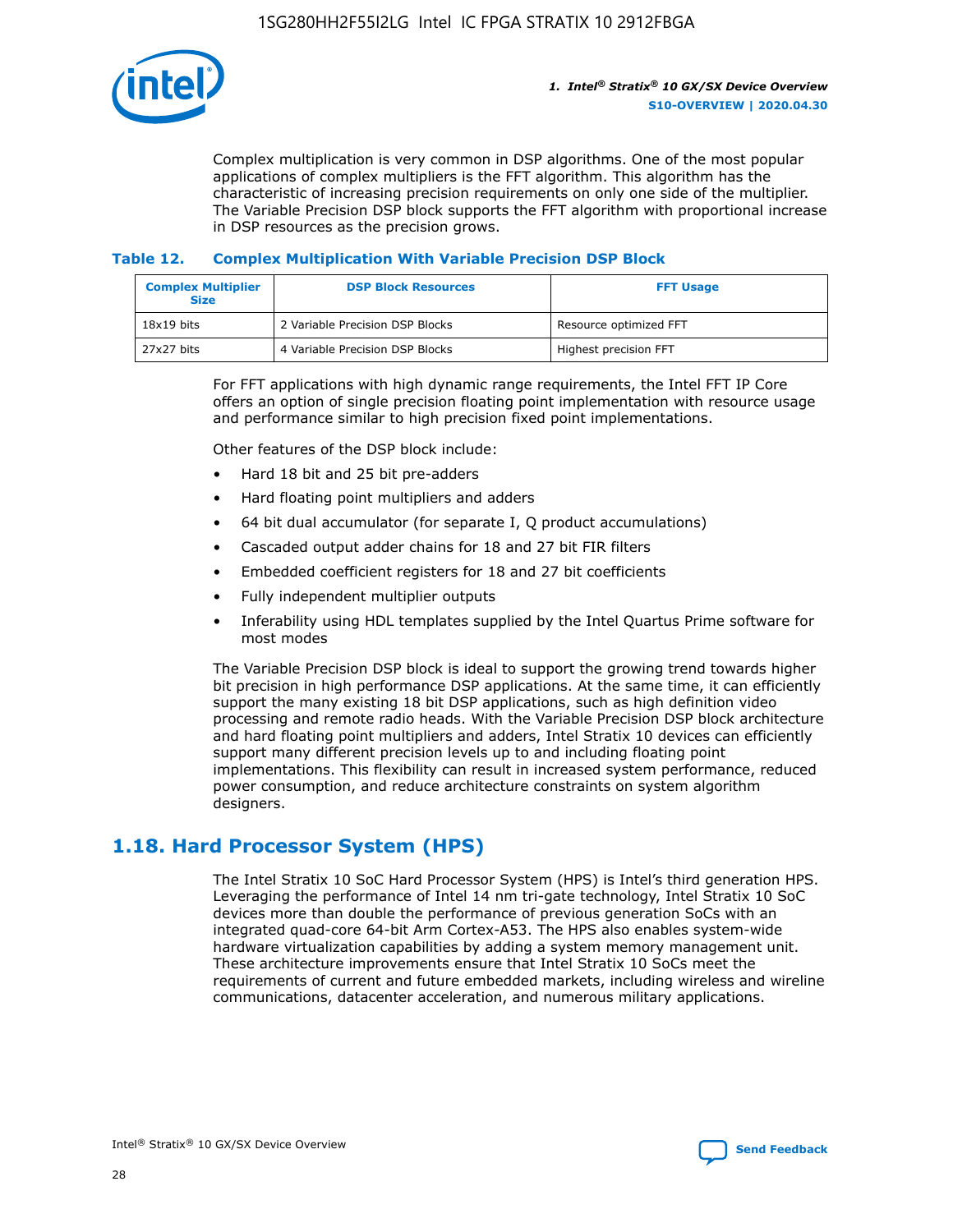

#### **Figure 15. HPS Block Diagram**

| Quad Arm Cortex-A53-Based Hard Processor System |                        |                           |                                           |                             |                              |                         |                          |                                        |
|-------------------------------------------------|------------------------|---------------------------|-------------------------------------------|-----------------------------|------------------------------|-------------------------|--------------------------|----------------------------------------|
| <b>Arm Cortex - A53</b>                         |                        |                           | Arm Cortex - A53                          |                             |                              |                         | SD/SDIO/                 |                                        |
| <b>NEON</b>                                     |                        | <b>FPU</b>                | <b>NEON</b>                               |                             | <b>FPU</b>                   |                         | USB OTG                  | $MMC$ <sup>1,2</sup>                   |
| 32 KB I-Cache                                   |                        | 32 KB D-Cache             | 32 KB I-Cache                             |                             | 32 KB D - Cache              |                         | $(x2)^{1,2}$             |                                        |
| with Parity                                     |                        | with ECC                  | with Parity                               |                             | with ECC                     |                         |                          | <b>DMA</b>                             |
| Arm Cortex - A53                                |                        |                           | UART (x2)<br>Arm Cortex - A53             |                             |                              | $(8 \text{ Channel})^2$ |                          |                                        |
| <b>NEON</b>                                     |                        | <b>FPU</b>                | <b>NEON</b>                               |                             | <b>FPU</b>                   |                         |                          |                                        |
| 32 KB I-Cache<br>with Parity                    |                        | 32 KB D-Cache<br>with ECC | 32 KB I-Cache<br>with Parity              |                             | 32 KB D-Cache<br>with ECC    |                         | I <sup>2</sup> C(x5)     | <b>HPS 10</b>                          |
|                                                 | 1 MB L2 Cache with ECC |                           |                                           |                             |                              |                         |                          |                                        |
| <b>System MMU</b>                               |                        |                           |                                           | <b>Cache Coherency Unit</b> |                              |                         | <b>EMAC</b> $(x3)^{1,2}$ | <b>NAND</b><br>Flash <sup>1,2</sup>    |
| JTAG Debug<br>or Trace                          |                        | 256 KB                    | <b>Timers</b><br>RAM <sup>2</sup><br>(x8) |                             |                              |                         | SPI(x4)                  |                                        |
| Lightweight HPS-to-<br><b>FPGA BRIDGE</b>       |                        |                           | HPS-to-FPGA<br><b>BRIDGE</b>              |                             | FPGA-to-HPS<br><b>BRIDGE</b> |                         | HPS-to-SDM<br>SDM-to-HPS | <b>SDRAM</b><br>Scheduler <sup>3</sup> |
|                                                 |                        |                           |                                           |                             |                              |                         |                          |                                        |
| <b>FPGA Fabric</b>                              |                        |                           |                                           |                             |                              |                         | <b>SDM</b>               | <b>Hard Memory</b><br>Controller       |
|                                                 |                        |                           |                                           |                             |                              |                         |                          |                                        |

Notes:

1. Integrated direct memory access (DMA)

2. Integrated error correction code (ECC)

3. Multiport front-end interface to hard memory controller

### **1.18.1. Key Features of the Intel Stratix 10 HPS**

### **Table 13. Key Features of the Intel Stratix 10 GX/SX HPS**

| <b>Feature</b>                                    | <b>Description</b>                                                                                                                                                                                                                                                                                                                                     |
|---------------------------------------------------|--------------------------------------------------------------------------------------------------------------------------------------------------------------------------------------------------------------------------------------------------------------------------------------------------------------------------------------------------------|
| Quad-core Arm Cortex-A53<br>MPCore processor unit | 2.3 MIPS/MHz instruction efficiency<br>$\bullet$<br>CPU frequency up to 1.5 GHz<br>٠<br>At 1.5 GHz total performance of 13,800 MIPS<br>Army8-A architecture<br>Runs 64 bit and 32 bit Arm instructions<br>16 bit and 32 bit Thumb instructions for 30% reduction in memory footprint<br>Jazelle* RCT execution architecture with 8 bit Java byte codes |
|                                                   |                                                                                                                                                                                                                                                                                                                                                        |

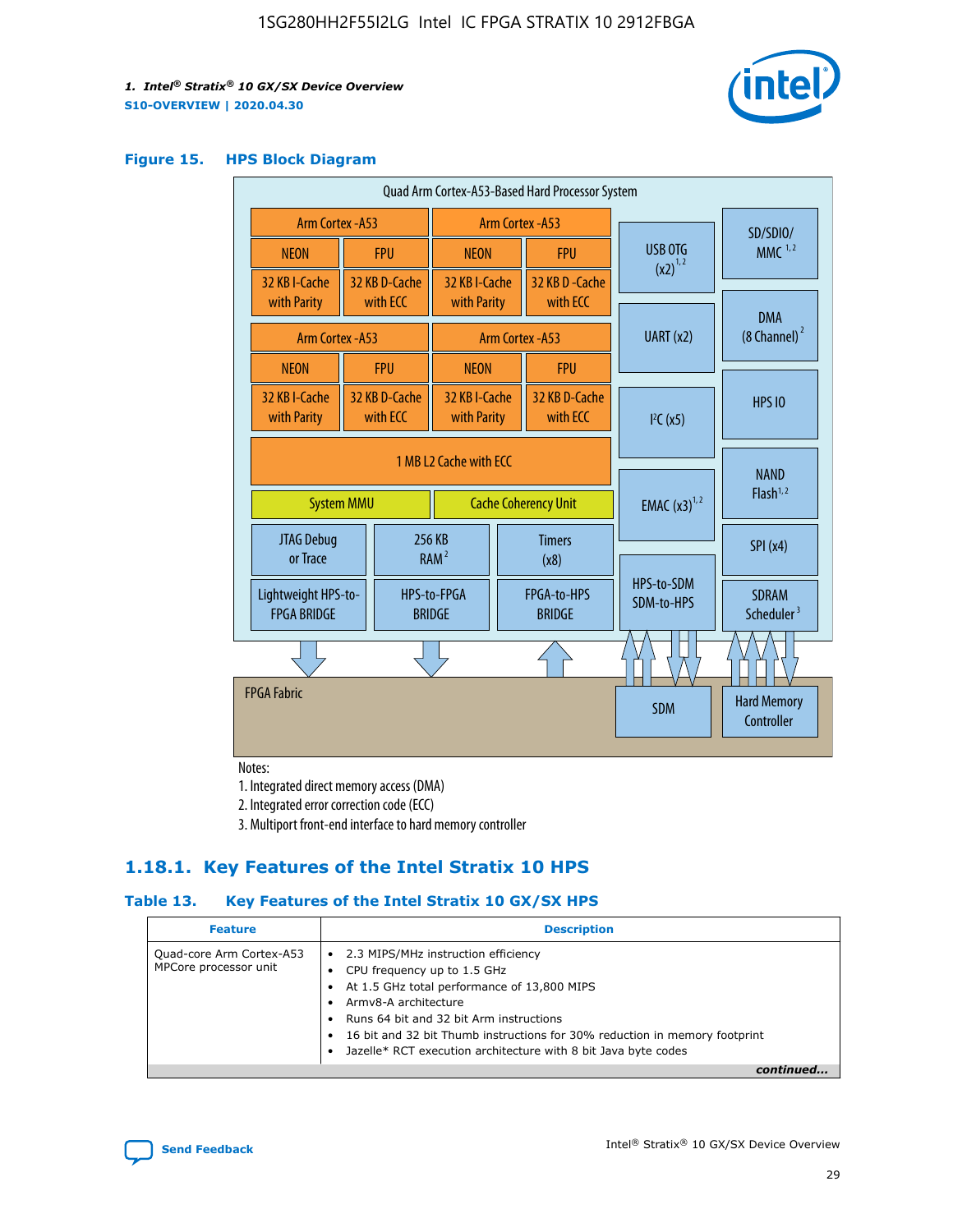

| <b>Feature</b>                                        | <b>Description</b>                                                                                                                                                                                                                                                                                                                                                                                                                                                                                                                                                                                                                                                                                                                                                                                                                                                                                                                                                                                                                                                                                                                                                                                               |
|-------------------------------------------------------|------------------------------------------------------------------------------------------------------------------------------------------------------------------------------------------------------------------------------------------------------------------------------------------------------------------------------------------------------------------------------------------------------------------------------------------------------------------------------------------------------------------------------------------------------------------------------------------------------------------------------------------------------------------------------------------------------------------------------------------------------------------------------------------------------------------------------------------------------------------------------------------------------------------------------------------------------------------------------------------------------------------------------------------------------------------------------------------------------------------------------------------------------------------------------------------------------------------|
|                                                       | Superscalar, variable length, out-of-order pipeline with dynamic branch prediction<br>Improved Arm Neon* media processing engine<br>Single- and double-precision floating-point unit<br>Arm CoreSight* debug and trace technology<br>٠                                                                                                                                                                                                                                                                                                                                                                                                                                                                                                                                                                                                                                                                                                                                                                                                                                                                                                                                                                           |
| <b>System Memory</b><br>Management Unit               | Enables a unified memory model and extends hardware virtualization into peripherals<br>implemented in the FPGA fabric                                                                                                                                                                                                                                                                                                                                                                                                                                                                                                                                                                                                                                                                                                                                                                                                                                                                                                                                                                                                                                                                                            |
| Cache Coherency unit                                  | Changes in shared data stored in cache are propagated throughout the system<br>$\bullet$<br>providing bi-directional coherency for co-processing elements.                                                                                                                                                                                                                                                                                                                                                                                                                                                                                                                                                                                                                                                                                                                                                                                                                                                                                                                                                                                                                                                       |
| Cache                                                 | L1 Cache<br>$\bullet$<br>- 32 KB of instruction cache w/ parity check<br>- 32 KB of L1 data cache w /ECC<br>- Parity checking<br>L <sub>2</sub> Cache<br>$-$ 1MB shared<br>$-$ 8-way set associative<br>- SEU Protection with parity on TAG ram and ECC on data RAM<br>- Cache lockdown support                                                                                                                                                                                                                                                                                                                                                                                                                                                                                                                                                                                                                                                                                                                                                                                                                                                                                                                  |
| On-Chip Memory                                        | 256 KB of scratch on-chip RAM                                                                                                                                                                                                                                                                                                                                                                                                                                                                                                                                                                                                                                                                                                                                                                                                                                                                                                                                                                                                                                                                                                                                                                                    |
| External SDRAM and Flash<br>Memory Interfaces for HPS | Hard memory controller with support for DDR4, DDR3<br>$\bullet$<br>$-$ 40 bit (32 bit + 8 bit ECC) with select packages supporting 72 bit (64 bit + 8 bit<br>ECC)<br>- Support for up to 2666 Mbps DDR4 and 2166 Mbps DDR3 frequencies<br>- Error correction code (ECC) support including calculation, error correction, write-<br>back correction, and error counters<br>- Software Configurable Priority Scheduling on individual SDRAM bursts<br>- Fully programmable timing parameter support for all JEDEC-specified timing<br>parameters<br>- Multiport front-end (MPFE) scheduler interface to the hard memory controller, which<br>supports the $AXI^{\circledR}$ Quality of Service (QoS) for interface to the FPGA fabric<br>NAND flash controller<br>$-$ ONFI 1.0<br>- Integrated descriptor based with DMA<br>- Programmable hardware ECC support<br>- Support for 8 and 16 bit Flash devices<br>Secure Digital SD/SDIO/MMC controller<br>$-$ eMMC 4.5<br>- Integrated descriptor based DMA<br>- CE-ATA digital commands supported<br>- 50 MHz operating frequency<br>Direct memory access (DMA) controller<br>٠<br>$-$ 8-channel<br>- Supports up to 32 peripheral handshake interface<br>continued |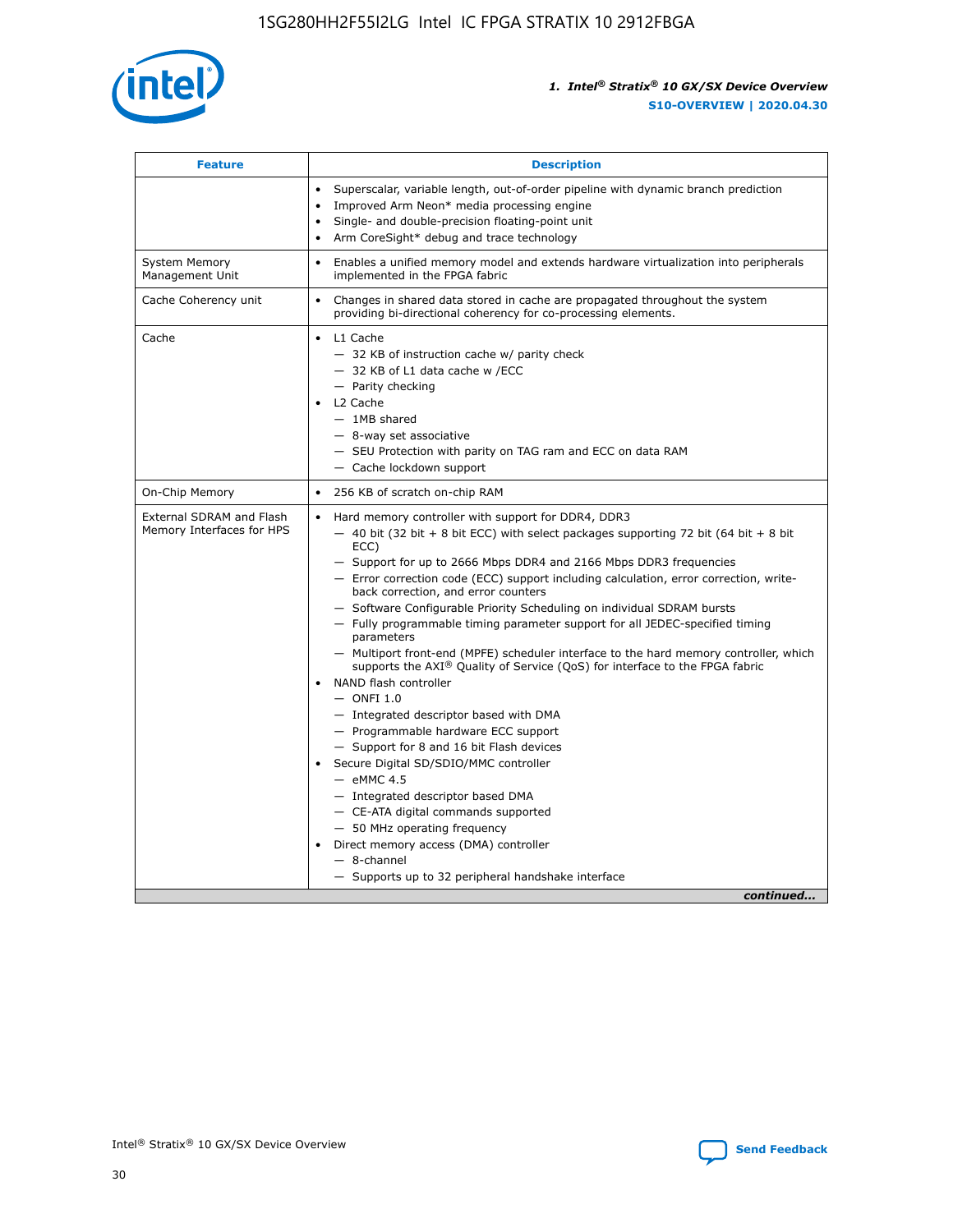

| <b>Feature</b>                         | <b>Description</b>                                                                                                                                                                                                                                                                                                                                                                                                                                                                                                                                                                                                                                                                                                                                                                                                                                                                                                                                                                                                                                                                                                                                                                                                                                                                                                                                                                                                                                                                                                     |
|----------------------------------------|------------------------------------------------------------------------------------------------------------------------------------------------------------------------------------------------------------------------------------------------------------------------------------------------------------------------------------------------------------------------------------------------------------------------------------------------------------------------------------------------------------------------------------------------------------------------------------------------------------------------------------------------------------------------------------------------------------------------------------------------------------------------------------------------------------------------------------------------------------------------------------------------------------------------------------------------------------------------------------------------------------------------------------------------------------------------------------------------------------------------------------------------------------------------------------------------------------------------------------------------------------------------------------------------------------------------------------------------------------------------------------------------------------------------------------------------------------------------------------------------------------------------|
| Communication Interface<br>Controllers | Three 10/100/1000 Ethernet media access controls (MAC) with integrated DMA<br>$\bullet$<br>- Supports RGMII and RMII external PHY Interfaces<br>- Option to support other PHY interfaces through FPGA logic<br>$\bullet$ GMII<br>MII<br>$\bullet$<br>RMII (requires MII to RMII adapter)<br>$\bullet$<br>• RGMII (requires GMII to RGMII adapter)<br>SGMII (requires GMII to SGMII adapter)<br>- Supports IEEE 1588-2002 and IEEE 1588-2008 standards for precision networked<br>clock synchronization<br>- Supports IEEE 802.1Q VLAN tag detection for reception frames<br>- Supports Ethernet AVB standard<br>Two USB On-the-Go (OTG) controllers with DMA<br>- Dual-Role Device (device and host functions)<br>• High-speed (480 Mbps)<br>• Full-speed (12 Mbps)<br>• Low-speed (1.5 Mbps)<br>• Supports USB 1.1 (full-speed and low-speed)<br>- Integrated descriptor-based scatter-gather DMA<br>- Support for external ULPI PHY<br>- Up to 16 bidirectional endpoints, including control endpoint<br>$-$ Up to 16 host channels<br>- Supports generic root hub<br>- Configurable to OTG 1.3 and OTG 2.0 modes<br>Five $I2C$ controllers (three can be used by EMAC for MIO to external PHY)<br>- Support both 100 Kbps and 400 Kbps modes<br>- Support both 7 bit and 10 bit addressing modes<br>- Support Master and Slave operating mode<br>Two UART 16550 compatible<br>- Programmable baud rate up to 115.2 Kbaud<br>Four serial peripheral interfaces (SPI) (2 Masters, 2 Slaves)<br>- Full and Half duplex |
| Timers and I/O                         | Timers<br>$\bullet$<br>- 4 general-purpose timers<br>$-4$ watchdog timers<br>48 HPS direct I/O allow HPS peripherals to connect directly to I/O<br>Up to three IO48 banks may be assigned to HPS for HPS DDR access                                                                                                                                                                                                                                                                                                                                                                                                                                                                                                                                                                                                                                                                                                                                                                                                                                                                                                                                                                                                                                                                                                                                                                                                                                                                                                    |
| Interconnect to Logic Core             | • FPGA-to-HPS Bridge<br>- Allows IP bus masters in the FPGA fabric to access to HPS bus slaves<br>- Configurable 32, 64, or 128 bit AMBA AXI interface<br>HPS-to-FPGA Bridge<br>- Allows HPS bus masters to access bus slaves in FPGA fabric<br>- Configurable 32, 64, or 128 bit AMBA AXI interface allows high-bandwidth HPS<br>master transactions to FPGA fabric<br>HPS-to-SDM and SDM-to-HPS Bridges<br>- Allows the HPS to reach the SDM block and the SDM to bootstrap the HPS<br>Light Weight HPS-to-FPGA Bridge<br>- Light weight 32 bit AXI interface suitable for low-latency register accesses from HPS<br>to soft peripherals in FPGA fabric<br>FPGA-to-HPS SDRAM Bridge<br>- Up to three AMBA AXI interfaces supporting 32, 64, or 128 bit data paths                                                                                                                                                                                                                                                                                                                                                                                                                                                                                                                                                                                                                                                                                                                                                    |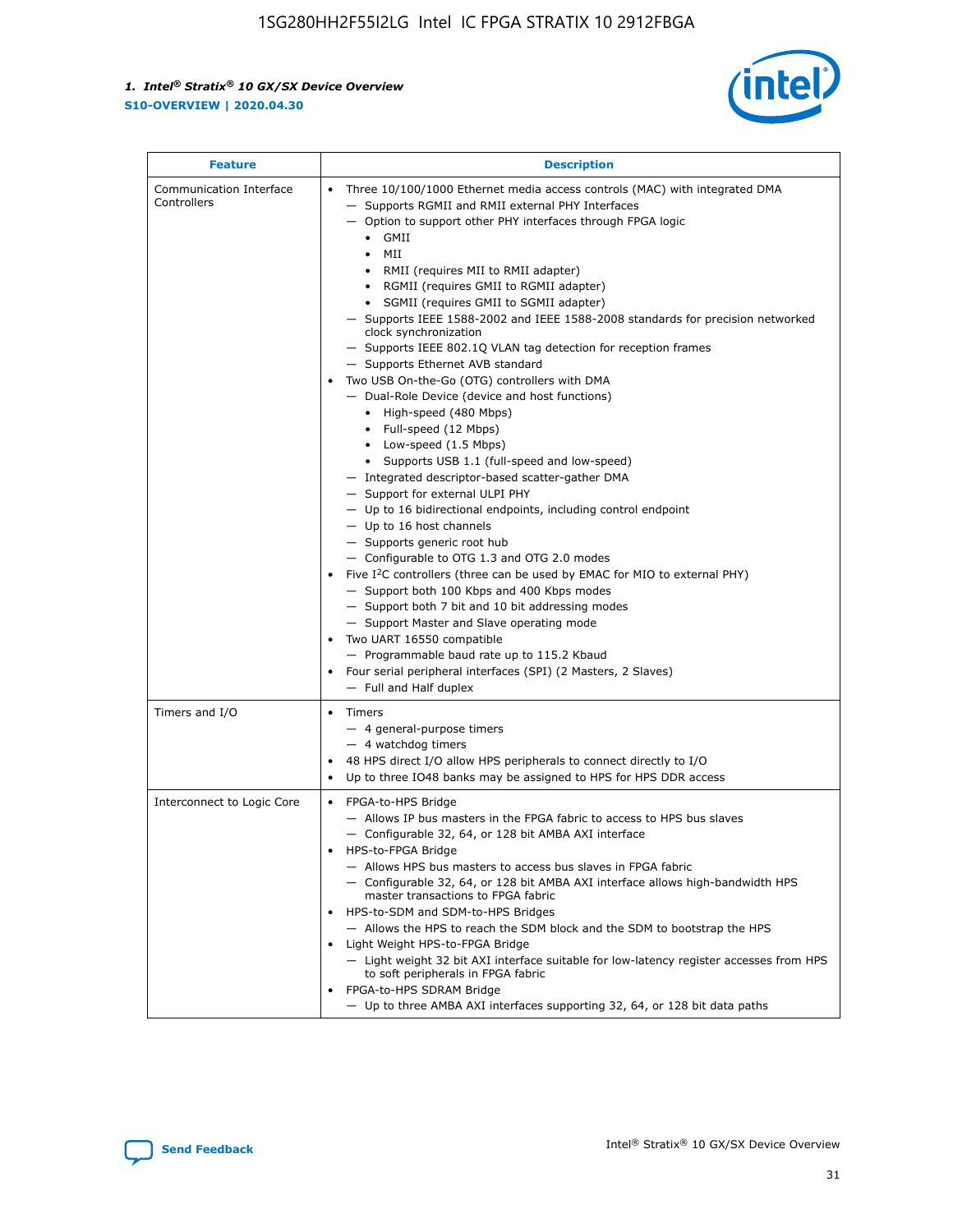

### **1.19. Power Management**

Intel Stratix 10 devices use the advanced Intel 14 nm tri-gate process technology, the all new Intel Hyperflex core architecture to enable Hyper-Folding, power gating, and several optional power reduction techniques to reduce total power consumption by as much as 70% compared to previous generation high-performance Stratix V devices.

Intel Stratix 10 standard power devices (-V) are SmartVID devices. The core voltage supplies (VCC and VCCP) for each SmartVID device must be driven by a PMBus voltage regulator dedicated to that Intel Stratix 10 device. Use of a PMBus voltage regulator for each SmartVID (-V) device is mandatory; it is not an option. A code is programmed into each SmartVID device during manufacturing that allows the PMBus voltage regulator to operate at the optimum core voltage to meet the device performance specifications.

With the new Intel Hyperflex core architecture, designs can run 2X faster than previous generation FPGAs. With 2X performance and same required throughput, architects can cut the data path width in half to save power. This optimization is called Hyper-Folding. Additionally, power gating reduces static power of unused resources in the FPGA by powering them down. The Intel Quartus Prime software automatically powers down specific unused resource blocks such as DSP and M20K blocks, at configuration time.

The optional power reduction techniques in Intel Stratix 10 devices include:

• **Available Low Static Power Devices**—Intel Stratix 10 devices are available with a fixed core voltage that provides lower static power than the SmartVID standard power devices, while maintaining device performance

Furthermore, Intel Stratix 10 devices feature Intel's low power transceivers and include a number of hard IP blocks that not only reduce logic resources but also deliver substantial power savings compared to soft implementations. In general, hard IP blocks consume up to 50% less power than the equivalent soft logic implementations.

### **1.20. Device Configuration and Secure Device Manager (SDM)**

All Intel Stratix 10 devices contain a Secure Device Manager (SDM), which is a dedicated triple-redundant processor that serves as the point of entry into the device for all JTAG and configuration commands. The SDM also bootstraps the HPS in SoC devices ensuring that the HPS can boot using the same security features that the FPGA devices have.

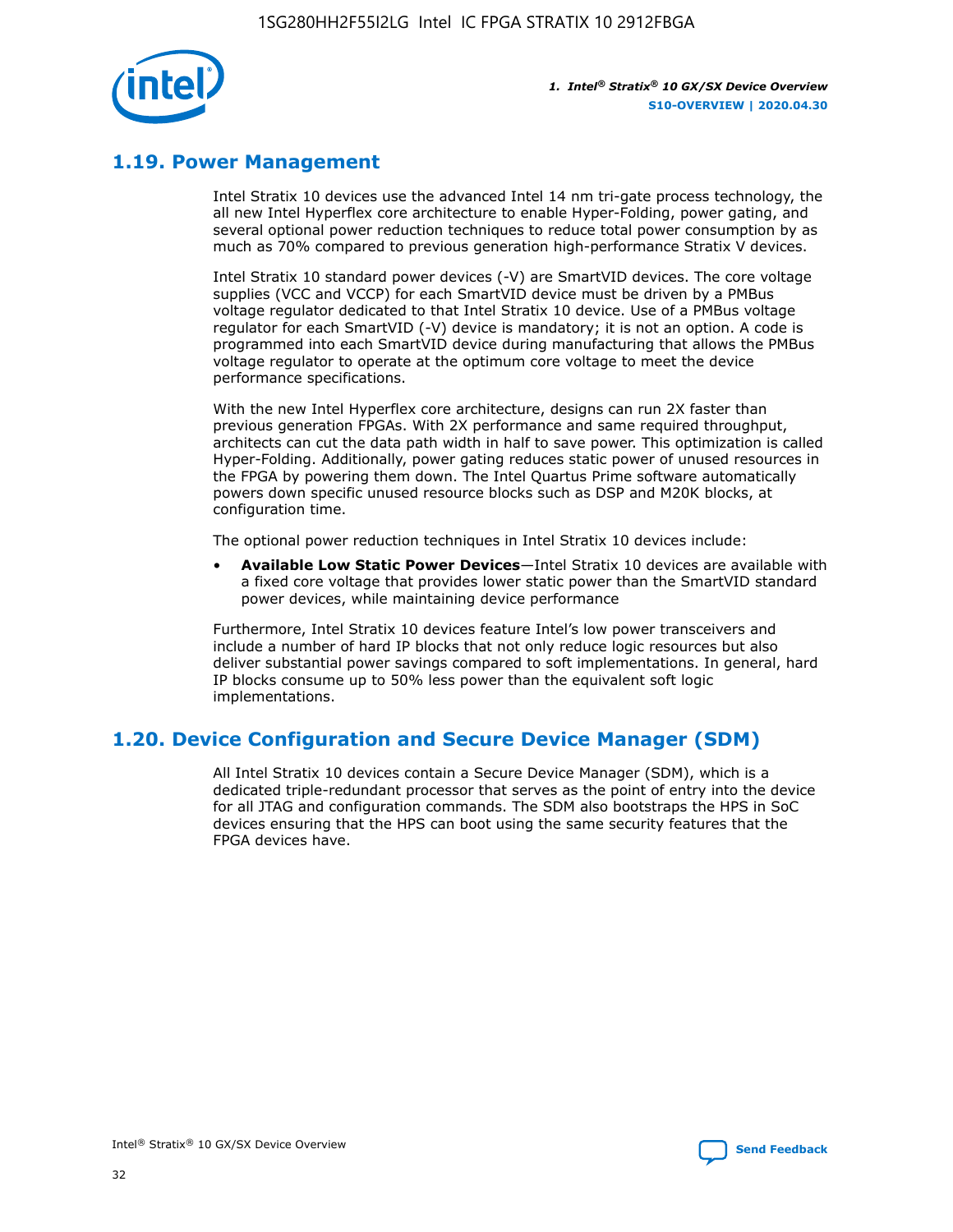





During configuration, Intel Stratix 10 devices are divided into logical sectors, each of which is managed by a local sector manager (LSM). The SDM passes configuration data to each of the LSMs across the on-chip configuration network. This allows the sectors to be configured independently, one at a time, or in parallel. This approach achieves simplified sector configuration and reconfiguration, as well as reduced overall configuration time due to the inherent parallelism. The same sector-based approach is used to respond to single-event upsets and security attacks.

While the sectors provide a logical separation for device configuration and reconfiguration, they overlay the normal rows and columns of FPGA logic and routing. This means there is no impact to the Intel Quartus Prime software place and route, and no impact to the timing of logic signals that cross the sector boundaries.

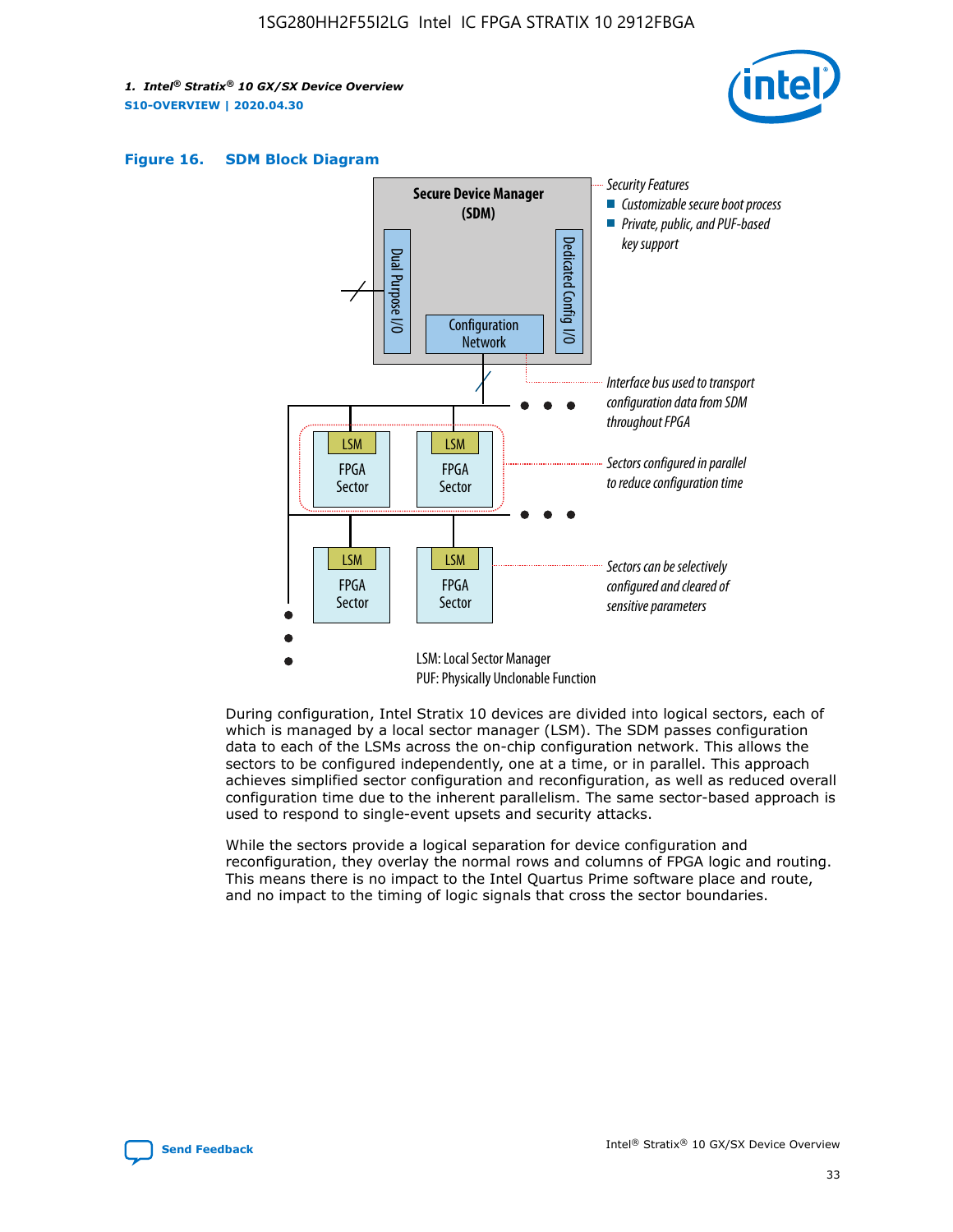

The SDM enables robust, secure, fully-authenticated device configuration. It also allows for customization of the configuration scheme, which can enhance device security. For configuration and reconfiguration, this approach offers a variety of advantages:

- Dedicated secure configuration manager
- Reduced device configuration time, because sectors are configured in parallel
- Updateable configuration process
- Reconfiguration of one or more sectors independent of all other sectors
- Zeroization of individual sectors or the complete device

The SDM also provides additional capabilities such as register state readback and writeback to support ASIC prototyping and other applications.

### **1.21. Device Security**

Building on top of the robust security features present in the previous generation devices, Intel Stratix 10 FPGAs and SoCs include a number of new and innovative security enhancements. These features are also managed by the SDM, tightly coupling device configuration and reconfiguration with encryption, authentication, key storage and anti-tamper services.

Security services provided by the SDM include:

- Bitstream encryption
- Multi-factor authentication
- Hard encryption and authentication acceleration; AES-256, SHA-256/384, ECDSA-256/384
- Volatile and non-volatile encryption key storage and management
- Boot code authentication for the HPS
- Physically Unclonable Function (PUF) service
- Updateable configuration process
- Secure device maintenance and upgrade functions
- Side channel attack protection
- Scripted response to sensor inputs and security attacks, including selective sector zeroization
- Readback, JTAG and test mode disable
- Enhanced response to single-event upsets (SEU)
- Black key provisioning
- Physical anti-tamper

See the *Intel Stratix 10 Device Security User Guide* for a complete list of all security features.

The SDM and associated security services provide a robust, multi-layered security solution for your Intel Stratix 10 design.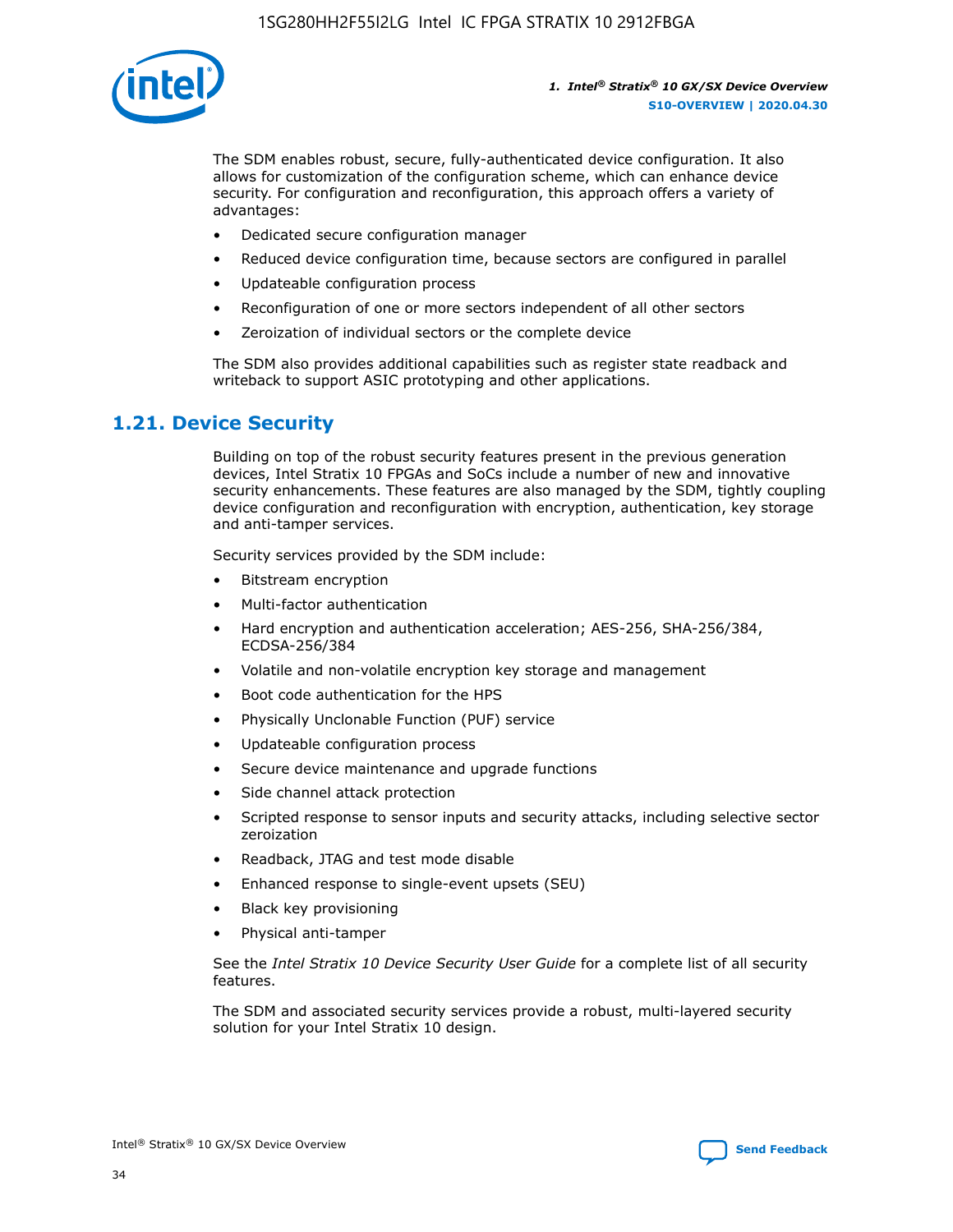

#### **Table 14. Device Security**

| <b>Intel Stratix 10 Family Variant</b> | <b>Bitstream Authentication</b> | <b>Advanced Security Features</b> <sup>(12)</sup> |
|----------------------------------------|---------------------------------|---------------------------------------------------|
| GX/SX                                  | All devices                     | -AS suffix part number required                   |

#### **Related Information**

- [My Intel Support](https://www.intel.com/content/www/us/en/programmable/my-intel/mal-home.html)
- [Intel Stratix 10 Device Security User Guide](https://www.intel.com/content/www/us/en/programmable/documentation/ndq1483601370898.html#wcd1483611014402)

### **1.22. Configuration via Protocol Using PCI Express**

Configuration via protocol using PCI Express allows the FPGA to be configured across the PCI Express bus, simplifying the board layout and increasing system integration. Making use of the embedded PCI Express hard IP operating in autonomous mode before the FPGA is configured, this technique allows the PCI Express bus to be powered up and active within the 100 ms time allowed by the PCI Express specification. Intel Stratix 10 devices also support partial reconfiguration across the PCI Express bus which reduces system down time by keeping the PCI Express link active while the device is being reconfigured.

### **1.23. Partial and Dynamic Reconfiguration**

Partial reconfiguration allows you to reconfigure part of the FPGA while other sections continue running. This capability is required in systems where uptime is critical, because it allows you to make updates or adjust functionality without disrupting services.

In addition to lowering power and cost, partial reconfiguration also increases the effective logic density by removing the necessity to place in the FPGA those functions that do not operate simultaneously. Instead, these functions can be stored in external memory and loaded as needed. This reduces the size of the required FPGA by allowing multiple applications on a single FPGA, saving board space and reducing power. The partial reconfiguration process is built on top of the proven incremental compile design flow in the Intel Quartus Prime design software

Dynamic reconfiguration in Intel Stratix 10 devices allows transceiver data rates, protocols and analog settings to be changed dynamically on a channel-by-channel basis while maintaining data transfer on adjacent transceiver channels. Dynamic reconfiguration is ideal for applications that require on-the-fly multiprotocol or multirate support. Both the PMA and PCS blocks within the transceiver can be reconfigured using this technique. Dynamic reconfiguration of the transceivers can be used in conjunction with partial reconfiguration of the FPGA to enable partial reconfiguration of both core and transceivers simultaneously.

### **1.24. Fast Forward Compile**

The innovative Fast Forward Compile feature in the Intel Quartus Prime software identifies performance bottlenecks in your design and provides detailed, step-by-step performance improvement recommendations that you can then implement. The Compiler reports estimates of the maximum operating frequency that can be achieved

<sup>(12)</sup> Contact My Intel Support for additional information.

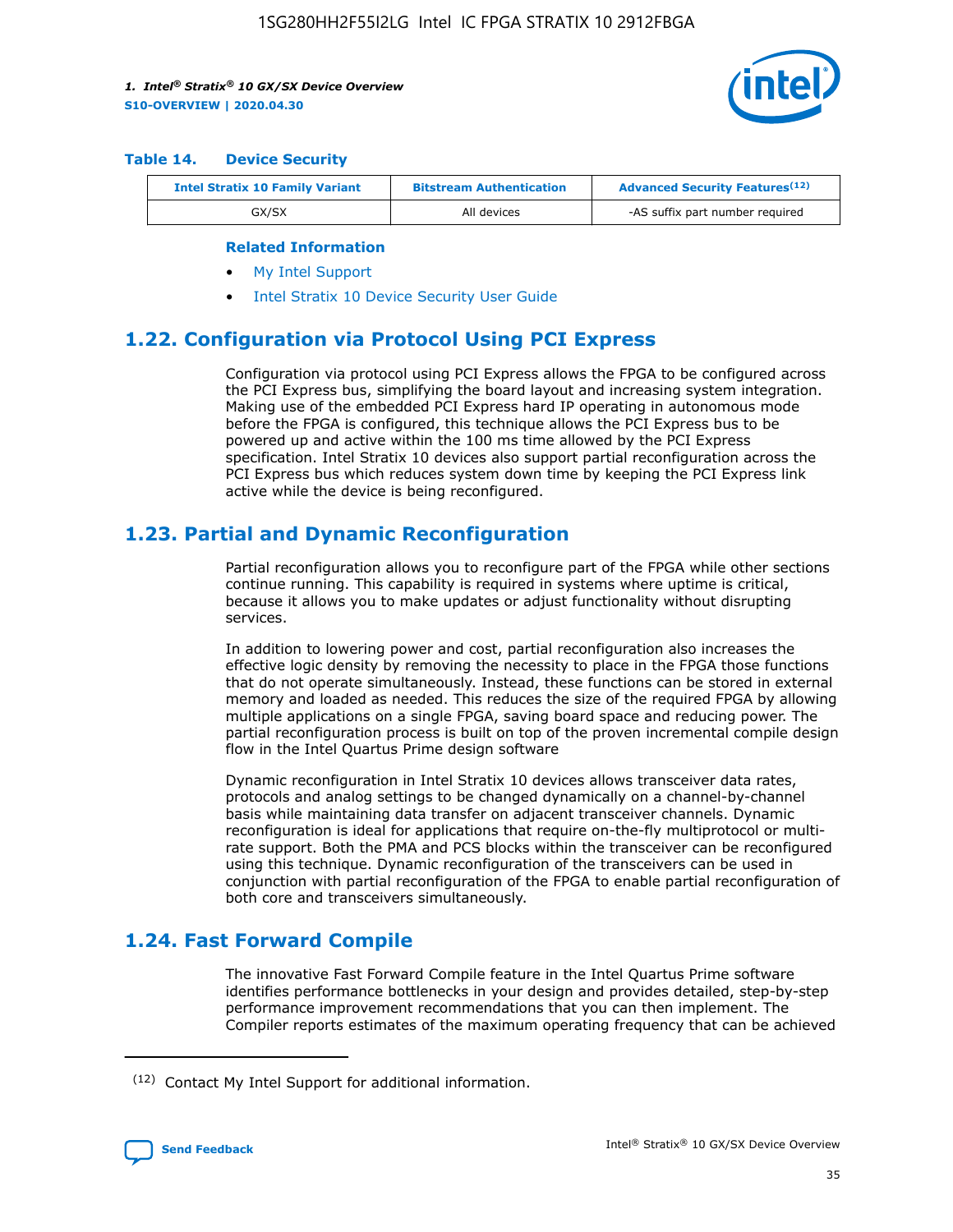

by applying the recommendations. As part of the new Hyper-Aware design flow, Fast Forward Compile maximizes the performance of your Intel Stratix 10 design and achieves rapid timing closure.

Previously, this type of optimization required multiple time-consuming design iterations, including full design re-compilation to determine the effectiveness of the changes. Fast Forward Compile enables you to make better decisions about where to focus your optimization efforts, and how to increase your design performance and throughput. This technique removes much of the guesswork of performance exploration, resulting in fewer design iterations and as much as 2X core performance gains for Intel Stratix 10 designs.

### **1.25. Single Event Upset (SEU) Error Detection and Correction**

Intel Stratix 10 FPGAs and SoCs offer robust SEU error detection and correction circuitry. The detection and correction circuitry includes protection for Configuration RAM (CRAM) programming bits and user memories. The CRAM is protected by a continuously running parity checker circuit with integrated ECC that automatically corrects one or two bit errors and detects higher order multibit errors.

The physical layout of the CRAM array is optimized to make the majority of multi-bit upsets appear as independent single-bit or double-bit errors which are automatically corrected by the integrated CRAM ECC circuitry. In addition to the CRAM protection, user memories also include integrated ECC circuitry and are layout optimized for error detection and correction.

The SEU error detection and correction hardware is supported by both soft IP and the Intel Quartus Prime software to provide a complete SEU mitigation solution. The components of the complete solution include:

- Hard error detection and correction for CRAM and user M20K memory blocks
- Optimized physical layout of memory cells to minimize probability of SEU
- Sensitivity processing soft IP that reports if CRAM upset affects a used or unused bit
- Fault injection soft IP with the Intel Quartus Prime software support that changes state of CRAM bits for testing purposes
- Hierarchy tagging in the Intel Quartus Prime software
- Triple Mode Redundancy (TMR) used for the Secure Device Manager and critical on-chip state machines

In addition to the SEU mitigation features listed above, the Intel 14 nm tri-gate process technology used for Intel Stratix 10 devices is based on FinFET transistors which have reduced SEU susceptibility versus conventional planar transistors.

### **1.26. Document Revision History for the Intel Stratix 10 GX/SX Device Overview**

| <b>Document</b><br><b>Version</b> | <b>Changes</b>             |
|-----------------------------------|----------------------------|
| 2020.04.30                        | Made the following change: |
|                                   | continued                  |

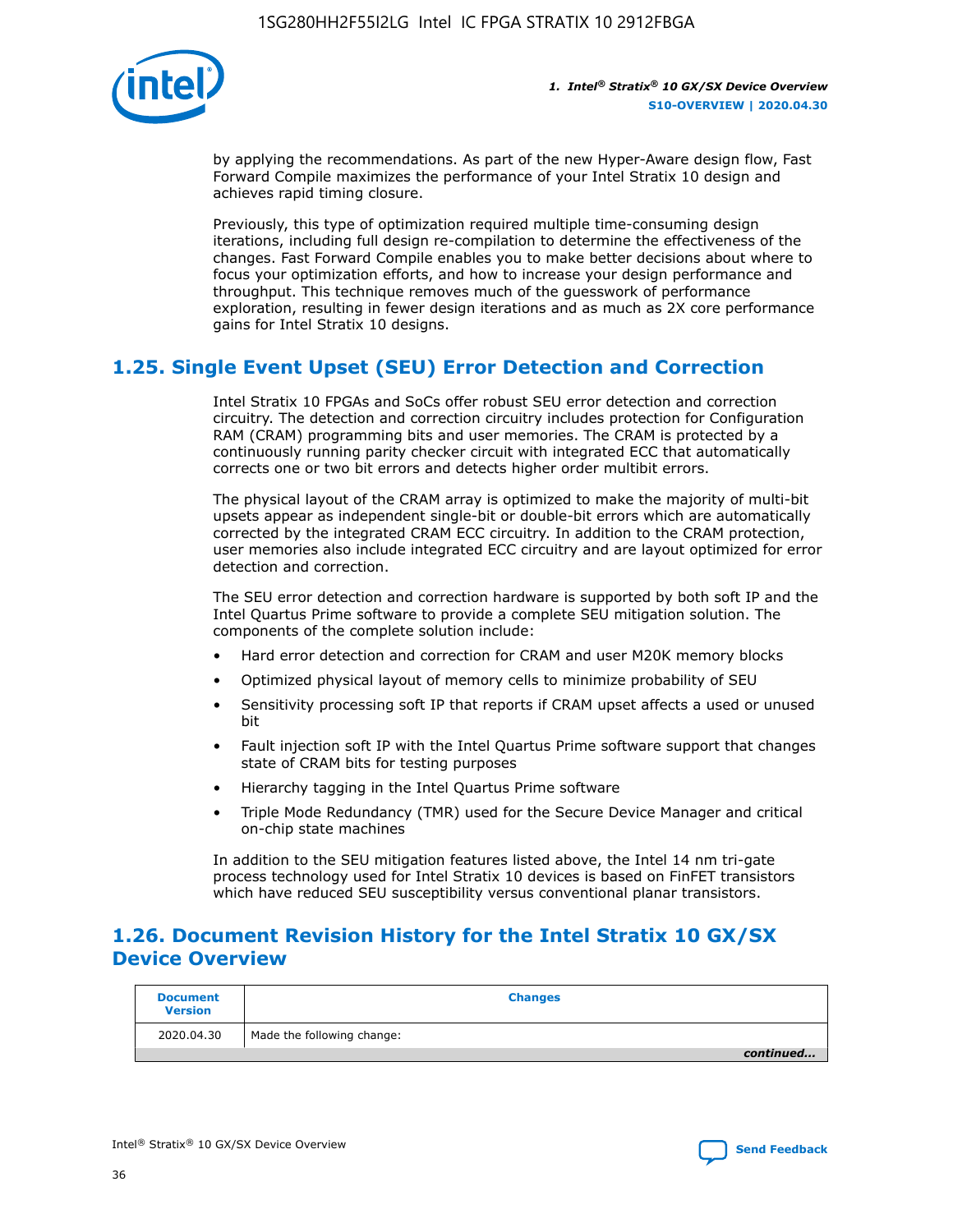

| <b>Document</b><br><b>Version</b> | <b>Changes</b>                                                                                                                                                                                                                                                                                                                                                                                                                                                                                                                                                                                                                                                                                                                                                                                                                                                                                                                                                                                 |
|-----------------------------------|------------------------------------------------------------------------------------------------------------------------------------------------------------------------------------------------------------------------------------------------------------------------------------------------------------------------------------------------------------------------------------------------------------------------------------------------------------------------------------------------------------------------------------------------------------------------------------------------------------------------------------------------------------------------------------------------------------------------------------------------------------------------------------------------------------------------------------------------------------------------------------------------------------------------------------------------------------------------------------------------|
|                                   | Added the GX 10M variant.                                                                                                                                                                                                                                                                                                                                                                                                                                                                                                                                                                                                                                                                                                                                                                                                                                                                                                                                                                      |
| 2020.03.24                        | Made the following changes:<br>Added advanced security (-AS) devices.<br>Added level shifter details for the Intel Stratix 10 SX/GX 400 device.                                                                                                                                                                                                                                                                                                                                                                                                                                                                                                                                                                                                                                                                                                                                                                                                                                                |
| 2019.08.19                        | Made the following changes:<br>Added composition details for the leaded and lead-free contact device options.<br>Updated the I/O PLL counts.                                                                                                                                                                                                                                                                                                                                                                                                                                                                                                                                                                                                                                                                                                                                                                                                                                                   |
| 2019.02.15                        | Made the following changes:<br>Changed the number of included logic elements globally.<br>Removed logic density 450, logic density 550, and package code 48 from the "Sample Ordering<br>$\bullet$<br>Code and Available Options for Intel Stratix 10 Devices" figure.<br>Updated description of the higher density in the "Innovations in Intel Stratix 10 FPGAs and SoCs"<br>section.<br>Updated description of the general purpose I/Os in the "Intel Stratix 10 FPGA and SoC Common<br>$\bullet$<br>Device Features" table.<br>Removed support for LPDDR3 globally.<br>Updated the "Intel Stratix 10 FPGA and SoC Architecture Block Diagram" figure.<br>$\bullet$<br>Updated the "Intel Stratix 10 GX/SX FPGA and SoC Family Plan-FPGA Core (part 1)" table.<br>$\bullet$<br>Updated the "Intel Stratix 10 GX/SX FPGA and SoC Family Plan-Interconnects, PLLs and Hard IP<br>(part 2)" table.<br>Updated and merged the "Intel Stratix 10 GX/SX FPGA and SoC Family Package Plan" tables. |
| 2018.08.08                        | Made the following changes:<br>Changed the specs for QDRII+ and QDRII+ Xtreme and added specs for QDRIV in the "External<br>$\bullet$<br>Memory Interface Performance" table.<br>Updated description of the power options in the "Sample Ordering Code and Available Options for<br>Intel Stratix 10 Devices" figure.<br>Changed the description of the technology and power management features in the "Intel Stratix 10<br>FPGA and SoC Common Device Features" table.<br>Changed the description of SmartVID in the "Power Management" section.<br>Changed the direction arrow from the coefficient registers block in the "DSP Block: High Precision<br>Fixed Point Mode" figure.                                                                                                                                                                                                                                                                                                          |
| 2017.10.30                        | Made the following changes:<br>Removed the embedded eSRAM feature globally.<br>$\bullet$<br>Removed the Low Power (VID) and Military operating temperature options, and package code 53<br>from the "Sample Ordering Code and Available Options for Stratix 10 Devices" figure.<br>Changed the Maximum transceiver data rate (chip-to-chip) specification for L-Tile devices in the<br>"Key Features of Intel Stratix 10 Devices Compared to Stratix V Devices" table.                                                                                                                                                                                                                                                                                                                                                                                                                                                                                                                         |
| 2016.10.31                        | Made the following changes:<br>Changed the number of available transceivers to 96, globally.<br>Changed the single-precision floating point performance to 10 TFLOP, globally.<br>Changed the maximum datarate to 28.3 Gbps, globally.<br>Changed some of the features listed in the "Stratix 10 GX/SX Device Overview" section.<br>$\bullet$<br>Changed descriptions for the GX and SX devices in the "Stratix 10 Family Variants" section.<br>٠<br>Changed the "Sample Ordering Code and Available Options for Stratix 10 Devices" figure.<br>Changed the features listed in the "Key Features of Stratix 10 Devices Compared to Stratix V<br>Devices" table.<br>Changed the descriptions of the following areas of the "Stratix 10 FPGA and SoC Common Device<br>Features" table:<br>- Transceiver hard IP<br>- Internal memory blocks<br>- Core clock networks<br>- Packaging<br>Reorganized and updated all tables in the "Stratix 10 FPGA and SoC Family Plan" section.                  |
|                                   | continued                                                                                                                                                                                                                                                                                                                                                                                                                                                                                                                                                                                                                                                                                                                                                                                                                                                                                                                                                                                      |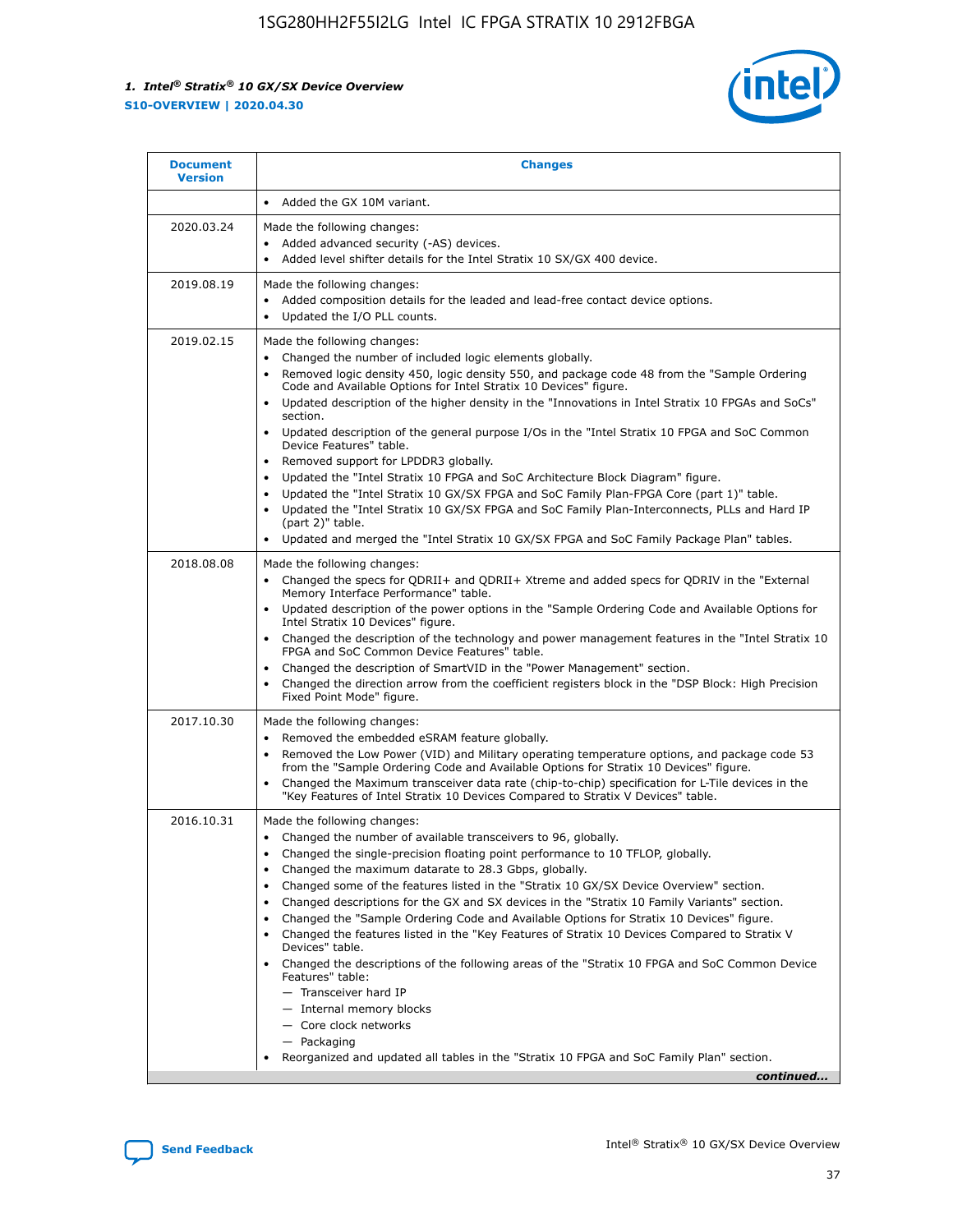

| <b>Document</b><br><b>Version</b> | <b>Changes</b>                                                                                                                                                                                                                                                                                                                                                                                                                                                                                                                                                                                                                                                                                                                                                                                                                                                                                                                                                                                     |
|-----------------------------------|----------------------------------------------------------------------------------------------------------------------------------------------------------------------------------------------------------------------------------------------------------------------------------------------------------------------------------------------------------------------------------------------------------------------------------------------------------------------------------------------------------------------------------------------------------------------------------------------------------------------------------------------------------------------------------------------------------------------------------------------------------------------------------------------------------------------------------------------------------------------------------------------------------------------------------------------------------------------------------------------------|
|                                   | Removed the "Migration Between Arria 10 FPGAs and Stratix 10 FPGAs" section.<br>Removed footnotes from the "Transceiver PCS Features" table.<br>Changed the HMC description in the "External Memory and General Purpose I/O" section.<br>Changed the number of fPLLs in the "Fractional Synthesis PLLs and I/O PLLs" section.<br>Clarified HMC data width support in the "Key Features of the Stratix 10 HPS" table.<br>Changed the description in the "Internal Embedded Memory" section.<br>Changed the datarate for the Standard PCS and SDI PCS features in the "Transceiver PCS Features"<br>table.<br>Added a note to the "PCI Express Gen1/Gen2/Gen3 Hard IP" section.<br>Updated the "Key Features of the Stratix 10 HPS" table.<br>Changed the description for the Cache coherency unit in the "Key Features of the Stratix 10 HPS"<br>table.<br>Changed the description for the external SDRAM and Flash memory interfaces for HPS in the "Key<br>Features of the Stratix 10 HPS" table. |
| 2015.12.04                        | Initial release.                                                                                                                                                                                                                                                                                                                                                                                                                                                                                                                                                                                                                                                                                                                                                                                                                                                                                                                                                                                   |